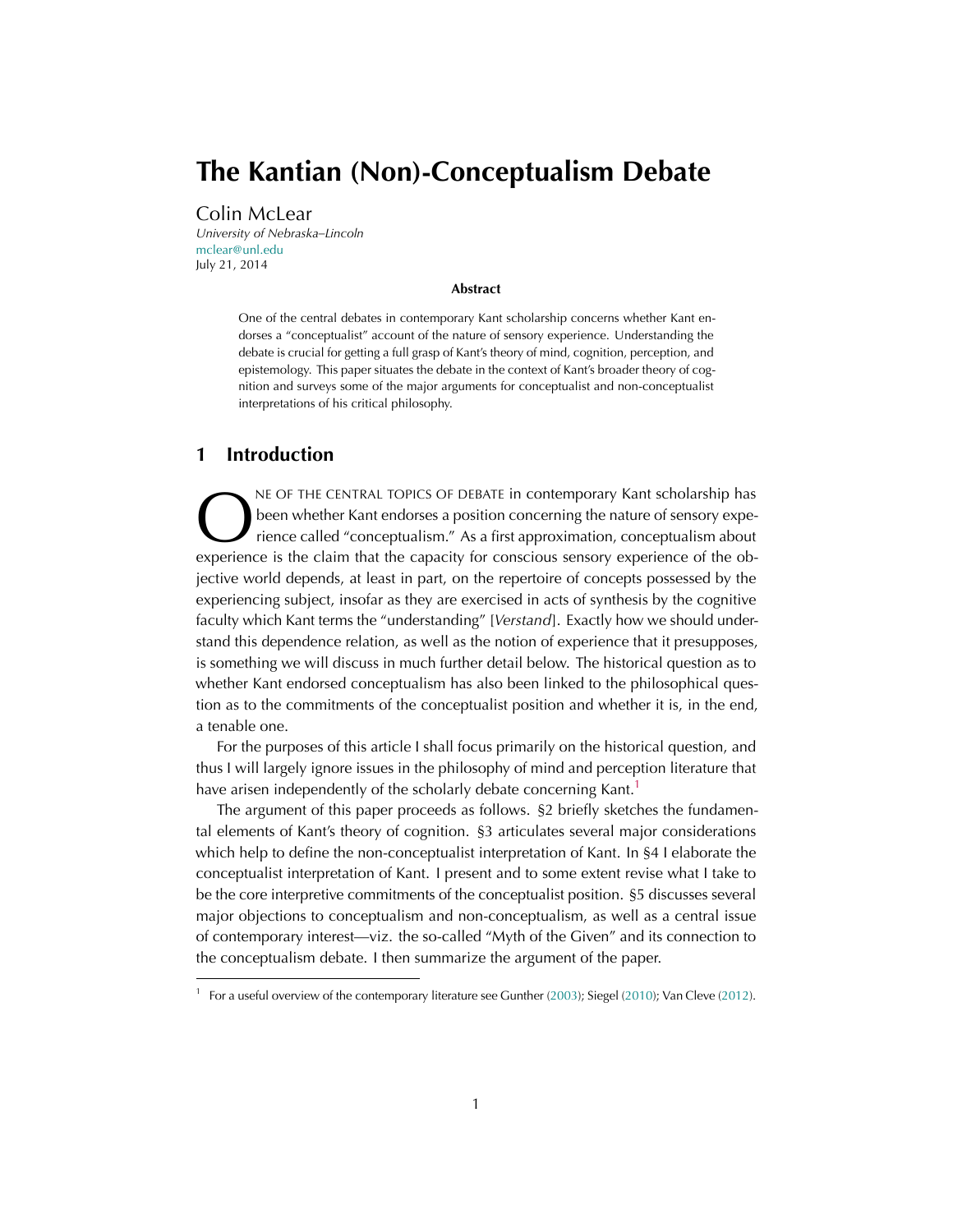## <span id="page-1-3"></span>**2 A Sketch of Kant's Theory of Cognition**

Kant's conception of our mental economy is basically tripartite, consisting of sensations [*Empfindungen*], intuitions [*Anschauungen*] and concepts [*Begriffe*].[2](#page-1-0) These are all varieties of what Kant calls "representation" [Vorstellung].<sup>[3](#page-1-1)</sup>

In what is generally called the "stepladder" [*Stufenleiter*] passage from the Transcendental Dialectic of the first *Critique*, one of the few places in the Kantian corpus where he explicitly discusses the meanings of and relations between his technical terms, Kant defines and classifies varieties of representation.

The category is representation (*representatio*) in general. Under it stand representations with consciousness (*perceptio*). A perception [*Wahrnehmung*], that relates solely to a subject as a modification of its state, is sensation (*sensatio*). An objective perception is cognition (*cognitio*). This is either intuition or concept (*intuitus vel conceptus*). The first relates immediately to the object and is singular; the second is mediate, conveyed by a mark, which can be common to many things  $(A320/B376-7).<sup>4</sup>$  $(A320/B376-7).<sup>4</sup>$  $(A320/B376-7).<sup>4</sup>$ 

As Kant's discussion here indicates, the category of representation contains sensation, intuition, and concept. The faculty that provides sensory representations is called "sensibility" [*Sinnlichkeit*]. Sensibility generates representations based on being affected either by entities distinct from the subject or by the subject herself. This is in contrast to the faculty of "understanding" [*Verstand*] which generates representations "spontaneously"—i.e. without advertance to affection.

<span id="page-1-0"></span><sup>2</sup> There are other signficant representational kinds, such as *schemata* and *ideas*, but the interpretive tradition has focused primarily on sensations, intuitions, and concepts. I follow that tradition in my discussion here. One could, however, object that the debate is not well-formed, and emphasize the importance of including, e.g., schemata, in the discussion of the relationship between concept possession and perceptual experience. For discussion of schemata in the generation of perceptual "images" see Matherne ([Unpublished\)](#page-30-0); cf. Griffith ([2012\)](#page-28-1); Williams [\(2012](#page-33-0)).

<span id="page-1-1"></span>We might question whether it is best to translate "Vorstellung" as "representation." The reason for hesitation has largely to do with the baggage which the term "representation" carries within contemporary philosophy. It is often characterized as an "inner," causally relevant, and perhaps functionally defined state, whose semantic content allows it to play a role in the cognitive life of subject. In what follows I will translate "Vorstellung" as "representation" but I wish to highlight here the importance of not simply equating Kant's use of "*Vorstellung*" with a representationalist theory of perception. For an argument that Kant does *not* endorse such a theory see McLear (Forthcoming b) and §3.1 below; cf. Gomes [\(2014\)](#page-28-2).

<span id="page-1-2"></span>Quotations from Kant's work are from the *Akademie Ausgabe*, with the first *Critique* cited by the standard A/B edition pagination, and the other works by volume and page. Translations are from the Cambridge Editions of the Works of Immanuel Kant, general editors Paul Guyer and Allen Wood. I have, on some occasions, made slight modifications without further comment. Specific texts are abbreviated as follows: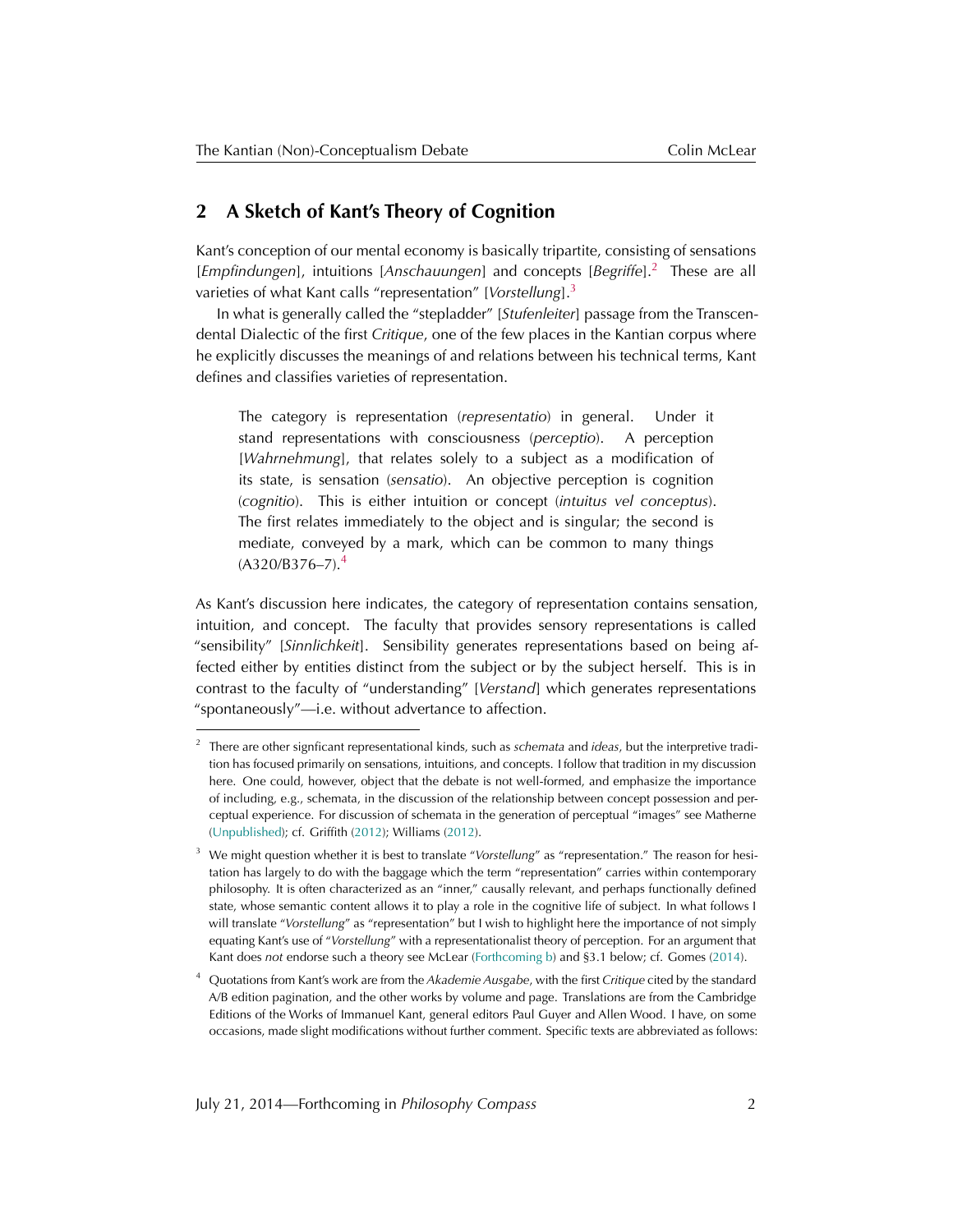<span id="page-2-1"></span>Kant claims that all the representations generated via sensibility are structured by two "forms" of intuition—space and time—and that all sensory aspects of our experience are their "matter" (A20/B34). The simplest way of understanding what Kant means by "form" here is that all perceivables will be such as to either have spatial features  $(e.g. extension, shape, location)$ , or temporal features  $(e.g. being successive or simul$  $taneous$ ).<sup>[5](#page-2-0)</sup> So the formal element of an empirical intuition, or sense perception, will always be either spatial or temporal, while the material element is always sensory (in the sense of determining the phenomenal or "what it is like" character of experience), and tied to one or more of the five senses, or the feelings of pleasure and displeasure.

Kant ties the two forms of intuition to two distinct spheres, the inner and the outer. The outer concerns the spatial world of particular material objects while the inner concerns temporally ordered states of mind. Space is thus the form of "outer sense" while time is the form of "inner sense"  $(A22/B37;$  cf. An 7:154). In the Transcendental Aesthetic, Kant is primarily concerned with "pure" [rein] intuition, and often only speaks in passing of the sense perception of physical bodies (e.g.  $A20-1/B35$ ). However, Kant more clearly links the five senses with intuition in the 1798 *Anthropology from a Pragmatic Point of View*, in the section entitled "On the Five Senses."

*Sensibility* in the cognitive faculty (the faculty of intuitive representations) contains two parts: *sense* and the *imagination*…But the senses, on the other hand, are divided into *outer* and *inner* sense (sensus *internus*); the first is where the human body is affected by physical things, the second is where the human body is affected by the mind  $(An 7:153)$ .

OD: On a Discovery Whereby any New Critique of Pure Reason is to be Made Superfluous by an Older *One*

Pr: Prolegomena to any Future Metaphysics R: *Notes and Fragments*

<span id="page-2-0"></span>5 There are complications here that I cannot go into, concerning whether or how spatial objects might be represented as standing in temporal relations with one another given that "Time can no more be intuited externally than space can be intuited as something in us" (A22-3/B37). Kant goes on to say that outer objects are temporally related only "mediately", in virtue of their representations being temporally related in inner sense (A34/B50-1). Thus, though outer objects may be said to stand in temporal relations, time is not an a priori condition of the appearance of an outer object in the way that space is. Whether this means that objects in space only *seem* to be in time, in virtue of their representations being intuited as standing in temporal relations in inner sense, goes beyond what I can discuss here. For discussion see Van Cleve [\(1999](#page-32-1)), ch. 5; Brook [\(2013](#page-27-0)).

An: *Anthropology from a Pragmatic Point of View* 

CJ: *Critique of Judgment*

G: Groundwork for the Metaphysics of Morals

JL: *Jäsche Logic*

LL: *Lectures* on *Logic* 

NM: Attempt to Introduce the Concept of Negative Magnitudes into Philosophy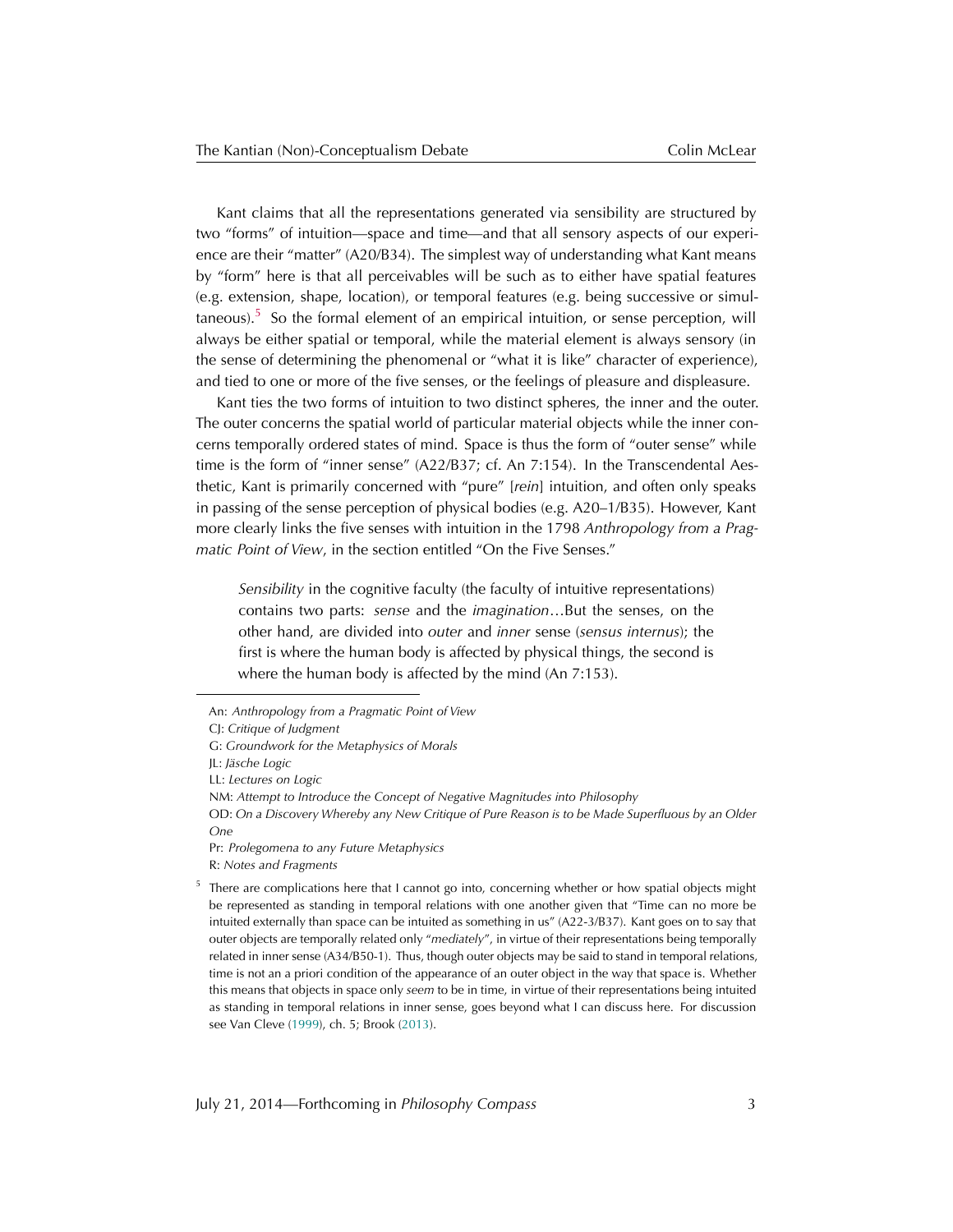<span id="page-3-4"></span>Kant characterizes intuition generally in terms of two characteristics—viz. *immediacy* [*Unmittelbarkeit*] and *particularity* [*Einzelheit*] (cf. A19/B33, A68/B93; JL 9:91). This is in contrast to the mediacy and generality [Allgemeinheit] characteristic of conceptual representation (A68/B93; JL 9:91).

Kant contrasts the particularity of intuition with the generality of concepts in the "stepladder" passage (see the first quote above). But the specific remark he makes is that a concept is related to its object via "a mark, which can be common to many things" (A320/B377) and this suggests that intuition, in contrast to concepts, puts a subject in cognitive contact with features of an object that are not had by other things.<sup>[6](#page-3-0)</sup> Spatio-temporal properties seem like excellent candidates for such features.<sup>[7](#page-3-1)</sup> But pehaps any non-repeatable, non-universal feature of a perceived object will do.<sup>[8](#page-3-2)</sup>

Does the occurrence of an intuition count as having an experience, in our contemporary sense of a cognitively significant mental event or state with a particular (sense-modal) phenomenal character?<sup>[9](#page-3-3)</sup> More generally, does Kant's usage of terms like "perception" [*Wahrnehmung*] and "experience" [*Erfahrung*] cleanly match up with ours? Given how slippery these terms are, even in their everyday usage, we should be somewhat cautious in thinking that they do. At least two worries loom large here. First, we might worry that disputes concerning the necessary conditions of having a "perception" or an "experience" are merely verbal. Second, we might worry that the concepts <perception> and <experience> are not well-defined, and thus that no substantive dispute should hang on either of them. For the purposes of this paper, I shall take the concepts <perception> and <experience> as sufficiently well-defined that we can credibly

<span id="page-3-0"></span><sup>6</sup> There is a further controversy here as whether the immediacy of intuition is compatible with an intuition's relating to an object by means of marks or whether relation by means of marks entails mediacy, and thus that only concepts relate to objects by means of marks. See Smit [\(2000](#page-31-1)) for discussion.

<span id="page-3-1"></span><sup>7</sup> This is true at least if we assume that spatio-temporal location is sufficient to individuate one thing from another. Certainly Kant thought this the case; cf. B327-8.

<span id="page-3-2"></span><sup>8</sup> For example, intuition may give a subject perceptual access to the tropes characterizing an object. For the suggestion of a view along these lines see Smit  $(2000)$  $(2000)$ ; Grüne  $(2009)$  $(2009)$  $(2009)$ , 50, 66-70.

<span id="page-3-3"></span>A note about the use of "cognitive" here. There is a difference between mental states which possess phenomenal characteristics but no seeming objective cognitive features, such as what happens in "seeing stars" or being poked in the eye, etc., and states that are both phenomenally rich and cognitive, such as having a perceptual experience as of some object in one's environment, such as a tree or animal. There is, of course, a serious question as to whether or how these two kinds of states might be related. I shall take it that Kant's usage of "intuition" is meant to designate a *cogntive* state rather than a state which merely possesses phenomenal character. The latter seems to most consistently be designated by the term "sensation" [*Empfindung*], or more precisely, by "feeling" [*Gefühl*]. This is especially clear in Kant's discussion of sensation and feeling in the third *Critique*; cf. CJ 5:189, 203-6. Whether and how such cognitive and non-cognitive states are related is a complex issue, and we'll touch on it further in the discussion of conceptualism below.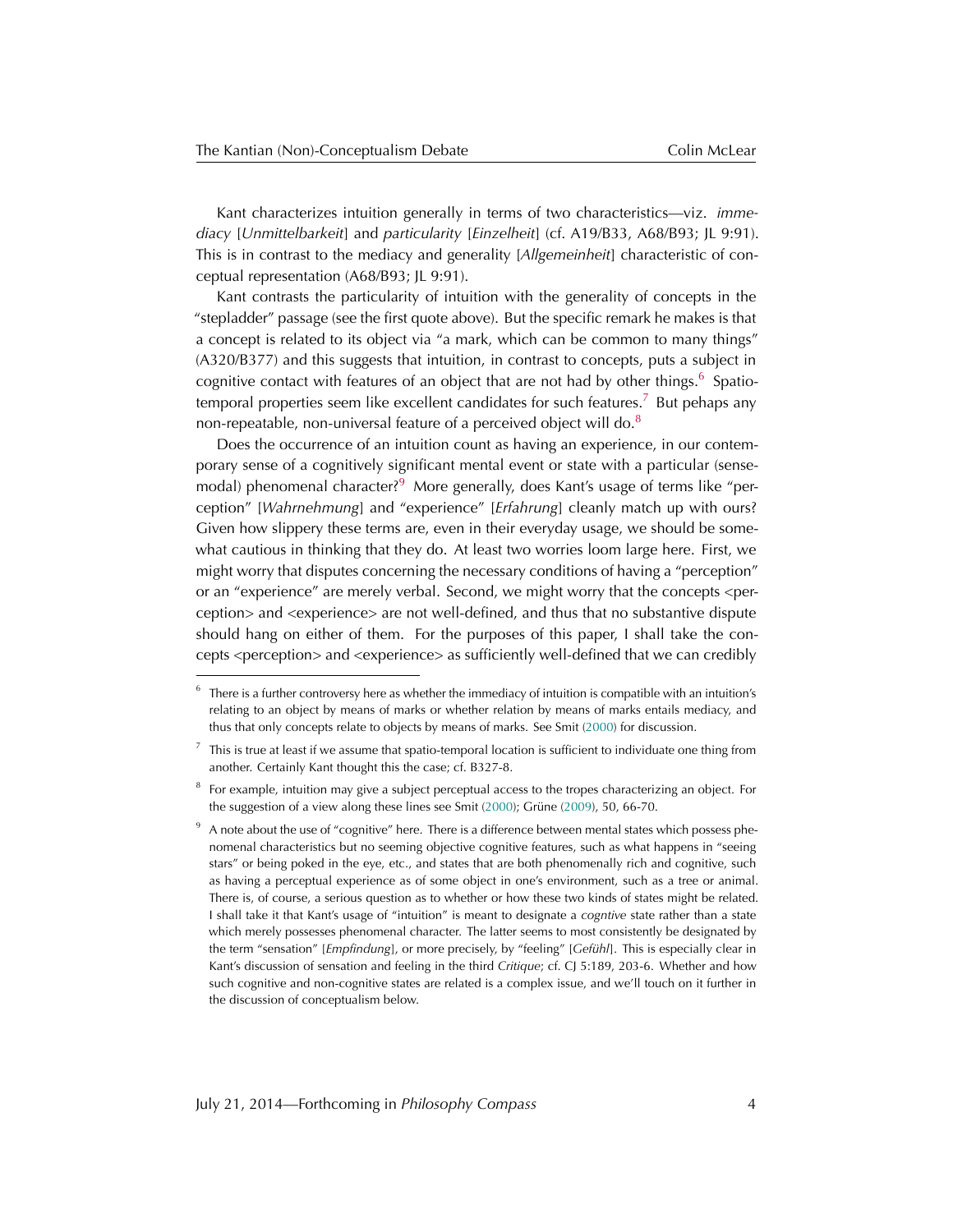<span id="page-4-5"></span>dispute over the necessary conditions for their instantiation.<sup>[10](#page-4-0)</sup> But I do think that it is necessary to say something about the possibility of a merely verbal dispute concerning the conditions for the occurrence of a perceptual experience.

Kant obviously makes a distinction between "experience" [*Erfahrung*] and "intuition" [Anschauung]. He is clear that "experience," in his sense of an "empirical cognition" [*empirische Erkenntnis*], includes conceptual synthesis, since such synthesis is what binds the various elements of an empirical cognition together such that they are non-arbitrarily connected (cf. B12, B161, B201, B218, B233).<sup>[11](#page-4-1)</sup> As a result, we cannot understand the (non)-conceptualism debate as concerning "experience" in Kant's sense of the term. Non-conceptualist interpreters all concede that Kant's usage of "experience" [*Erfahrung*] and "empirical cognition" [*empirische Erkenntnis*] typically is meant in a way that assumes some sort of cognitive contribution by the understanding.

The difficulties that result in trying to pin down Kant's use of "experience" [*Erfahrung*] have not gone unnoticed in the literature.<sup>[12](#page-4-2)</sup> For example, Hannah Ginsborg has argued that Kant's argument that the understanding must be active in the generation or constitution of "*Erfahrung*" is potentially ambiguous between designating sense modal specific states of phenomenal consciousness—"sense impressions"—and full-blown perceptual judgments. But it seems clear that Kant himself took the terms"intuition" [Anschauung], "perception" [Wahrnehmung], and "experience" [*Erfahrung*] to desig-nate different things.<sup>[13](#page-4-3)</sup> Intuition is a relation to an "undetermined" [*unbestimmt*] object or an "appearance" [*Erscheinung*] (A20/B34). Intuition is distinguished from "perception" [*Wahrnehmung*] by virtue of the subject's being conscious of the "content" [Inhalt] of the intuition (more on the notion of "content" below) (Pr 4:300; cf. A99, A119-20, B162, B202-3).<sup>[14](#page-4-4)</sup> Finally, "experience" [*Erfahrung*] involves the synthesis of perceptions [Wahrnehmungen] via application of (or perhaps guidance by) the categories. "Experience is cognition through connected perceptions [*durch verknüpfte*]

<span id="page-4-0"></span><sup>&</sup>lt;sup>10</sup> See Hinton [\(1973\)](#page-29-0); Byrne [\(2009\)](#page-27-1) for contemporary discussion of worries concerning the notion of an "experience".

<span id="page-4-1"></span><sup>&</sup>lt;sup>11</sup> As Kant says in the *Prolegomena*, "Experience consists in the synthetic connection [Verknüpfung] of appearances (perceptions) in a consciousness, insofar as this connection is necessary" (Pr 4:305; cf. 4:275; B147, B218, B227).

<span id="page-4-2"></span> $12$  See the discussion in Van Cleve ([1999\)](#page-32-1), 74-6; Ginsborg ([2006b\)](#page-28-4).

<span id="page-4-3"></span> $13$  Thanks to Clinton Tolley for discussion concerning these and related points.

<span id="page-4-4"></span><sup>&</sup>lt;sup>14</sup> What exactly is intended by Kant's use of "conscious" [*Bewußt*] and "consciousness" [*Bewußtsein*] further complicates matters. Significantly, for our purposes, we cannot take for granted that Kant means to indicate what *we* typically mean in using the term—viz. "phenomenal consciousness" or "what it is like" to have the relevant experience. Kant typically uses the term in the Leibniz-Wolff sense in which it indicates the extent to which the representing subject can distinguish between objects or the parts of objects. See Wunderlich [\(2005](#page-33-1)); La Rocca ([2008a](#page-29-1)), La Rocca ([2008b\)](#page-29-2); Grüne [\(2009](#page-28-3)), ch.1; Sturm and Wunderlich [\(2010\)](#page-32-2); McLear ([2011\)](#page-30-2) for discussion.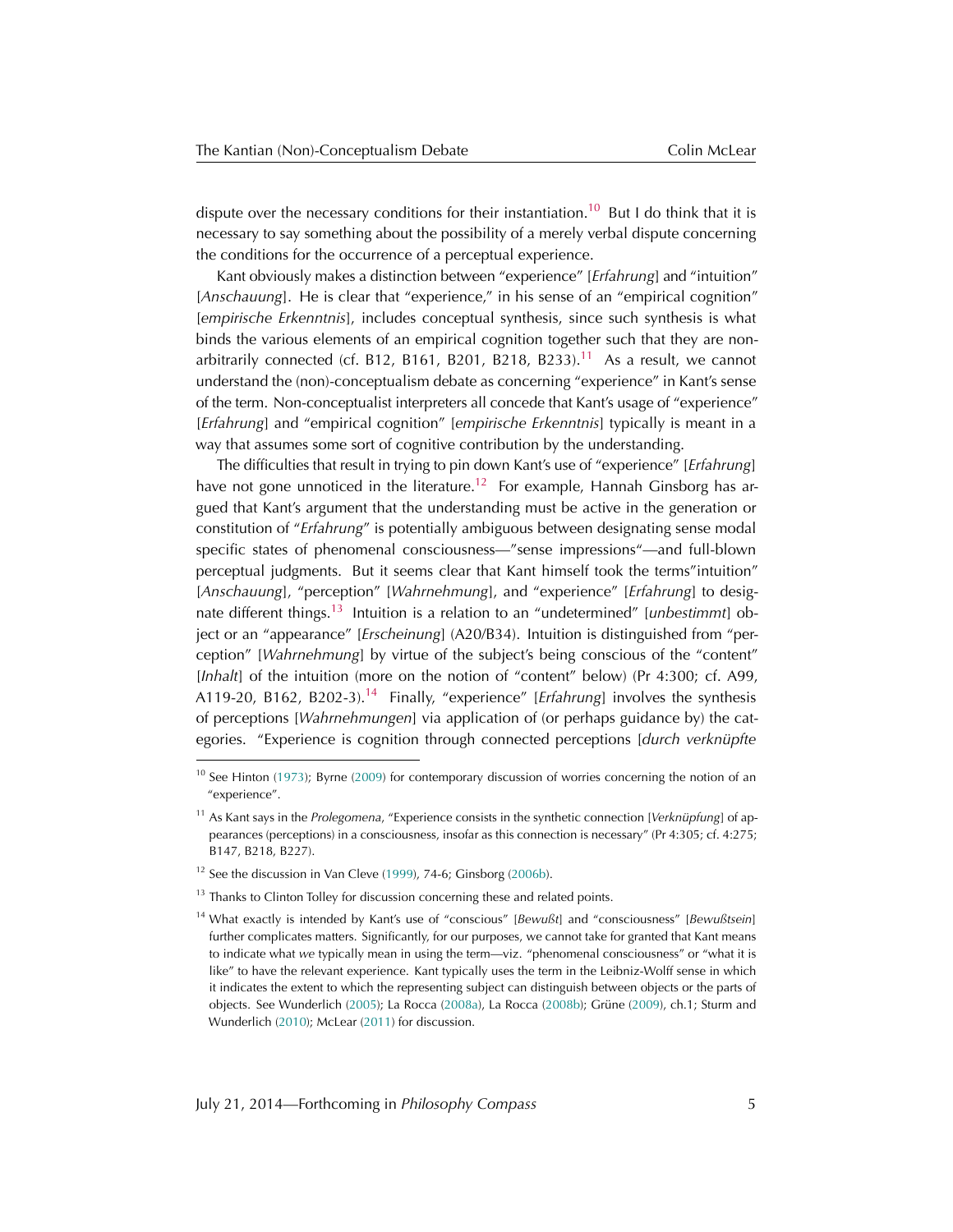<span id="page-5-1"></span>*Wahrnehmungen*]" (B161; cf. B218; Pr 4:300). This threefold distinction is also confirmed in the headings to the first three chapters of the Principles of the first *Critique*, in which Kant distinguishes between the "Axioms of Intuition", the "Anticipations of Perception", and the "Analogies of Experience". If Kant *weren't* thinking that the terms the terms "intuition" [*Anschauung*], "perception" [*Wahrnehmung*], and "experience" [*Erfahrung*] designated distinct mental states, then it would be difficult to understand why he ordered a central part of his architectonic around them.

There is also a prima facie tension between the suggestion above, that we distinguish "intuition" from "perception"—i.e "*Wahrnehmung*"—and Kant's remark in the *Stufenleiter* passage quoted above, that "perception" [*perceptio*] is the category of "representation with consciousness", in which he includes intuition. One difficulty is that "*Wahrnehmung*", "*perceptio*", and "*Perzeption*" are all typically translated in English using "perception", while it is unclear that all these terms mean the same thing for Kant, or that they mean what we mean, using "perception" in its contemporary English sense. But the difficulty isn't just related to the problem of English translation; rather, the text of the *Stufenleiter* seems to define intuition in terms of being a conscious representation (and thus a "*perceptio*"), but I suggested above the Kant distinguishes intuition from *Wahrnehmung* by appeal to the presence of consciousness in the latter but not the former.

One possible move in resolving this tension is to say that the notion of "consciousness" in the *Stufenleiter* concerns consciousness of the representation, rather than, specifically, its content. Intuitions, on this reading, would be conscious representations, but the sense in which they are conscious differs from that of a *Wahrnehmung*. There is already ground for such a distinction in Kant's differentiation between the consciousness inherent in the awareness of a representation—its "clarity" [Klarheit], which requires only that the representation suffice for distinguishing an object from others and the consciousness inherent in the awareness of the content of a representation—its "distinctness" [*Deutlichkeit*], which requires that one clearly represent all the different parts of the content of the representation (or the parts of its corresponding object) (An 7:137-8; cf. JL 9:34; R 643, [15](#page-5-0):283; R 1709, 16:89).<sup>15</sup> This means of resolving the issue is perhaps made even more attractive by Kant's remark in the *Anthropology* that,

distinctness alone makes it possible that an aggregate [*Summe*] of representations becomes a cognition [*Erkenntnis*], in which order is thought in this manifold, because every conscious combination [Zusammensetzung *mit Bewußtsein*] presupposes unity of consciousness, and consequently a rule for the combination.  $(7:138)$ 

<span id="page-5-0"></span><sup>&</sup>lt;sup>15</sup> There are complications, however, in simply equating clarity and consciousness; cf. B414-15, note. Kant also seems quite happy to entertain the possibility of unconscious or "obscure" [*Dunkel*] intuitions (An 7:135); cf. Wunderlich ([2005](#page-33-1)), 141-2; Grüne [\(2009](#page-28-3)), ch. 1.3.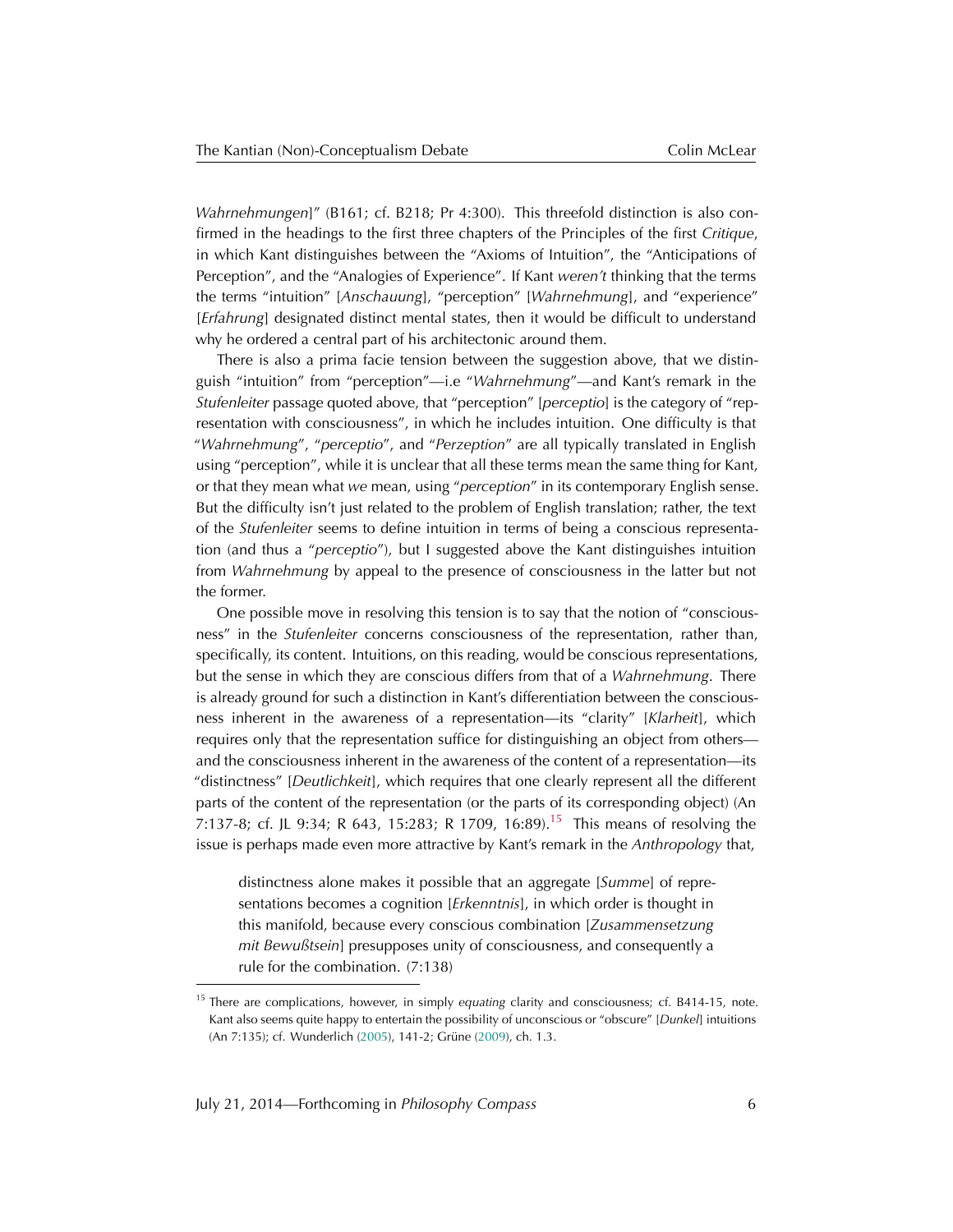This passage suggests that an intuition, of itself, is at best conscious in the sense of being *clear* [*klar*]. When an intuition is apprehended in an act of *Wahrnehmung* (cf. Pr 4:300), its content is brought together in such a way that it becomes (at least to some degree) *distinct* [*deutlich*], and thus a candidate for cognition. In this manner, we seem able to resolve the tension between the account of the difference between intuition and Wahrnehmung offered above and Kant's remarks in the *Stufenleiter*.<sup>[16](#page-6-0)</sup>

Given the difficulty of providing a precise account of how Kant's terminology maps onto contemporary usage (assuming that it does at all), I focus below on what I take to be a central aspect of the contemporary debate between conceptualist and nonconceptualist interpretations of Kant—viz. whether *intuitions*, understood by this debate as mental states which are both cognitive, and have sense-modal specific phenomenal character, depend on (and in what way they depend on) acts of the understanding. The emphasis on intuition is grounded in Kant's texts insofar as Kant repeatedly cites empirical intuition as that which is our first or primary means of being sensorily related to actual objects (Pr 4:283; cf. Pr 4:350; B160; A180/B222; OD 8:217). I shall freely use the terms "perception", "experience", and "perceptual experience" to describe the mental states Kant designates by "intuition" [*Anschauung*], so long as it is understood that these English terms are meant in our contemporary usage, not necessarily Kant's.

So I use "outer intuition" (or where context permits, simply "intuition") to indicate, unless otherwise noted, the perception (i.e. the English term for cognitive sensory consciousness) of an existence distinct from the subject. "Inner" intuition, in contrast, is the awareness of the *subject's* existence, and a particular mode thereof (e.g. feeling warm, hungry, etc.). Both are forms of *experience* in the English sense of the term viz. a cognitive mental state or event with a particular phenomenology based on one of the five senses. But, as noted above, neither inner nor outer intuition is sufficient for experience [*Erfahrung*] in Kant's sense of the term. Kant's notion of an experience requires conceptual and apperceptive capacities which engender an awareness of lawful relations between consciously perceived objects, properties, states, or events.

The question to which we now turn concerns the conditions under which a mental state type that Kant designates as "intuition" [*Anschauung*] requires or otherwise presupposes mental acts of synthesis (or at least the capacity for such acts) by the understanding.

## **3 Kantian Non-Conceptualism**

At the heart of non-conceptualist readings of Kant stands the denial that mental acts of synthesis carried out by the understanding are necessary for the occurrence of cognitive mental states of the type which Kant designates by the term "intuition" [Anschauung].

<span id="page-6-0"></span> $16$  Thanks to Sam Rickless for encouraging clarity on this point.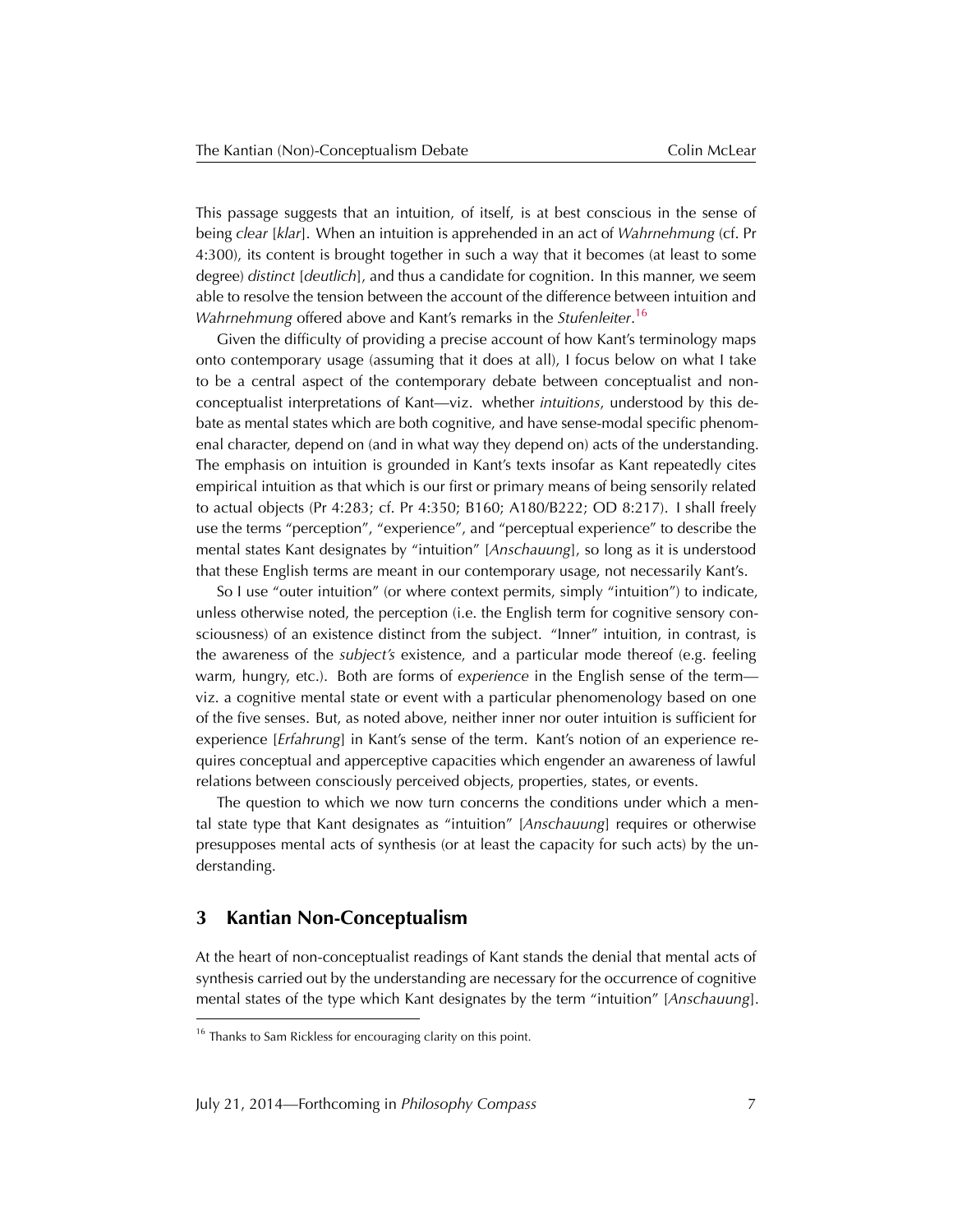<span id="page-7-5"></span>Though it is controversial as to what might be considered the "natural" or "default" reading of Kant's mature critical philosophy, there are at least four considerations which lend strong support to a non-conceptualist interpretation of Kant's mature work.

First, as several scholars have noted, Kant repeatedly and forcefully states that in our cognition there is a strict division of cognitive labor — objects are given by sensi-bility and thought via the understanding.<sup>[17](#page-7-0)</sup> As Robert Hanna has argued, when Kant discusses the dependence of intuition on conceptual judgment in the Analytic of Concepts, he is specifically talking about *cognition* rather than what we would consider to be perceptual experience.<sup>[18](#page-7-1)</sup>

Second, Kant characterizes the representational capacities characteristic of sensibility as more primitive than those characteristic of the understanding (or reason), and as plausibly part of what humans share with the rest of the animal kingdom.<sup>[19](#page-7-2)</sup> For example, Robert Hanna construes Kant's distinction between the faculties of sensibility and understanding as capturing the difference between the "sub-rational" powers of the mind that we share with non-human animals, and the "rational or higher-level cognitive powers" that are special to human beings. $20$ 

If one were to deny that, according to Kant, sensibility alone is capable of producing mental states that were cognitive in character then it would seem that any animal which lacks a faculty of understanding, and thus the capacity for conceptual synthesis, would thereby lack any capacity for genuinely *perceptual* experience. The mental lives of non-rational animals would thus, at best, consist of non-cognitive sensory states which causally correlate with changes in the animal's environment. Aside from what we would now consider to be an unappealing and implausible characterization of the cognitive capacities of animals, this reading also faces textual hurdles. Kant is on record in various places as saying that animals have sensory representations of their environment (CPJ) 5:464; LM 28:449; cf. An  $7:212$ ), that they have intuitions (LL 24:702), and that they are acquainted with objects though they do not cognize them (JL 9:64–5).<sup>[21](#page-7-4)</sup>

If Kant's position is that synthetic acts carried out by the understanding are necessary for the cognitive standing of a mental state, then Kant is contradicting fundamental

<span id="page-7-0"></span> $17$  Hanna ([2005](#page-28-5)); Allais [\(2009\)](#page-26-0); McLear [\(2011](#page-30-2)); Hanna ([2011a](#page-29-3)); Tolley ([2013](#page-32-3)); McLear (Forthcoming a), McLear (Forthcoming b).

<span id="page-7-1"></span> $18$  See the discussion of Kant's "togetherness principle" and it's significance for setting the conditions on objectively valid judgment in Hanna [\(2005](#page-28-5)), 265-7.

<span id="page-7-2"></span> $19$  Kant connects the possession of a faculty of sensibility to animal nature in various places, e.g. A546/B574, A802/B830; An 7:196.

<span id="page-7-3"></span> $20$  Hanna [\(2005\)](#page-28-5), 249; cf. Allais [\(2009](#page-26-0)); McLear ([2011\)](#page-30-2), McLear (Forthcoming a), §3.

<span id="page-7-4"></span><sup>&</sup>lt;sup>21</sup> For further discussion see Naragon [\(1990](#page-30-4)); Allais ([2009](#page-26-0)); McLear ([2011\)](#page-30-2). For some defense of the con-ceptualist position see McDowell [\(1996](#page-30-5)), chs. 3 & 6; Ginsborg ([2006b\)](#page-28-4), Ginsborg [\(2006a](#page-28-6)); Ginsborg ([2008](#page-28-7)); Gomes ([2014\)](#page-28-2).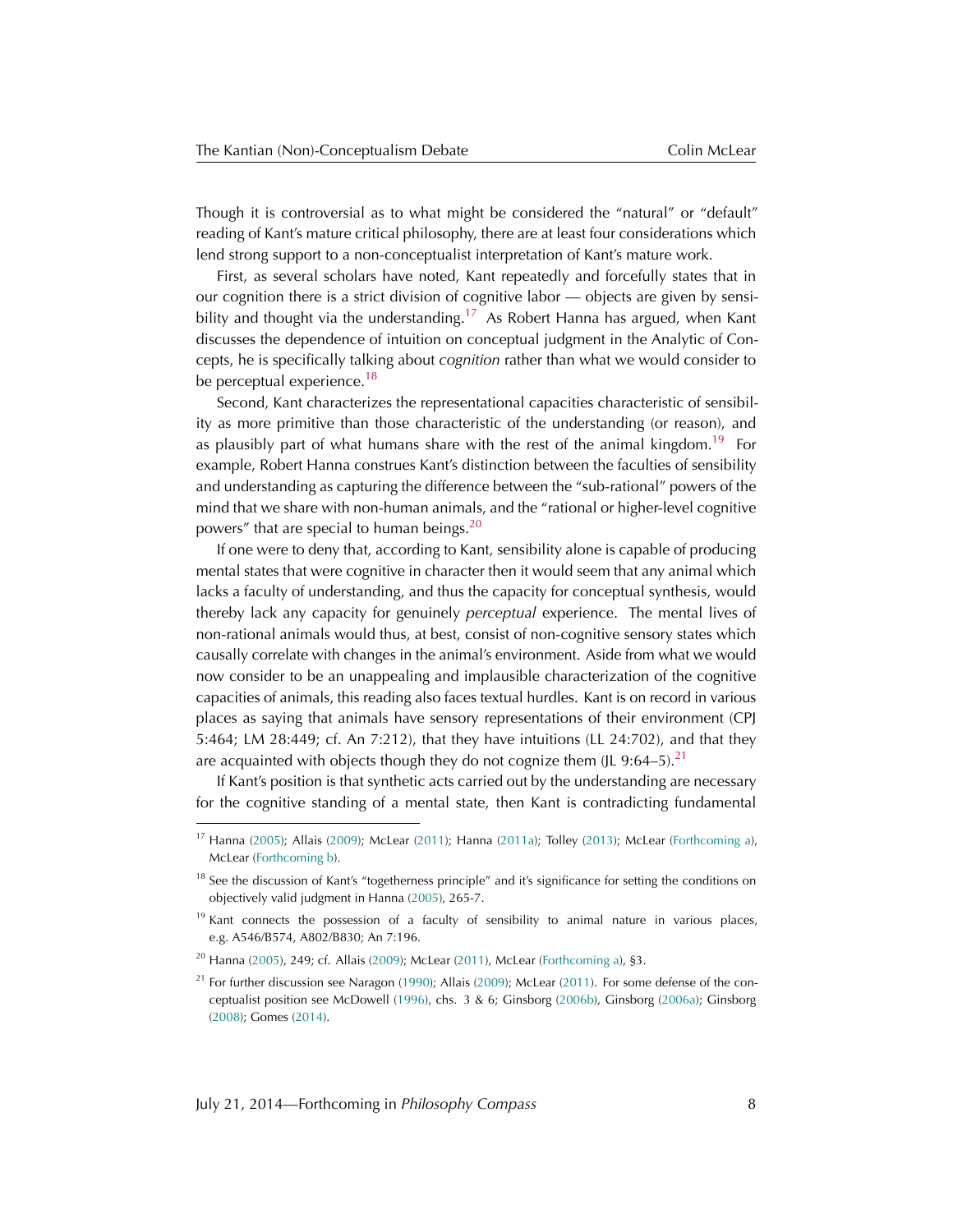<span id="page-8-3"></span>elements of his own position in crediting intuitions (or their possibility) to non-rational animals.

Third, any position which regards perceptual experience as dependent upon acts of synthesis carried out by the understanding must also construe the "pure" intuitions of space and time as dependent upon acts of synthesis.<sup>[22](#page-8-0)</sup> However, Kant's discussion of space (and analogously, time) in the third and fourth arguments (fourth and fifth in the case of time) of the Metaphysical Exposition of Space in the Transcendental Aesthetic seems incompatible with such a proposed relation of dependence.

Kant's point in the third and fourth arguments of the Metaphysical Exposition of space (and similarly of time) is that no finite intellect could grasp the extent and nature of space as an infinite whole via a synthetic process moving from part to whole. If the unity of the forms of intuition were also something dependent upon intellectual activity, then this unity would necessarily involve the discursive (though not necessarily conceptual) running through and gathering together of a given multiplicity (presumably of different locations or moments) into a combined whole, which Kant believes is characteristic of synthesis generally (A99).

But Kant's arguments in the Metaphysical Expositions of space and time require that the fundamental basis of our representation of space and time does not proceed from a grasp of the multiplicity of features of an intuited particular to the whole that has those features. Instead the form of pure intuition constitutes a representational whole that is *prior* to that of its component parts (cf. CJ 5:407-8, 409).<sup>[23](#page-8-1)</sup>

Hence, Kant's position is that the pure intuitions of space and time possess a unity wholly different from that given by the discursive unity of the understanding (whether it be in conceptual judgment or the intellectual *cum* imaginative synthesis of intuited objects more generally). The unity of aesthetic representation—characterized by the forms of space and time—has a structure in which the representational parts depend on the whole. The unity of discursive representation—representation where the activity of the understanding is involved—has a structure in which the representational whole depends on its parts. $^{24}$  $^{24}$  $^{24}$ 

Finally, there has been extensive discussion of the non-conceptuality of intuition in the secondary literature on Kant's philosophy of mathematics. For example, Michael Friedman has argued that the expressive limitations of the prevailing logic in Kant's time required the postulation of intuition as a form of singular, non-conceptual representa-

<span id="page-8-0"></span> $^{22}$  This position is forcefully articulated in Longuenesse ([1998](#page-29-4)), ch. 8; see also Griffith ([2012\)](#page-28-1); Friedman ([2012](#page-27-2)).

<span id="page-8-1"></span> $23$  Kant's argument here is directed very much against the Leibnizian view that all representation is purely conceptual. For further discussion see Adams ([1994\)](#page-26-1), ch. 9; Janiak [\(2012](#page-29-5)).

<span id="page-8-2"></span> $24$  For much more extensive discussion of this issue see McLear (Forthcoming a); cf. Messina ([2014\)](#page-30-6); Onof and Schulting ([Forthcoming](#page-30-7)).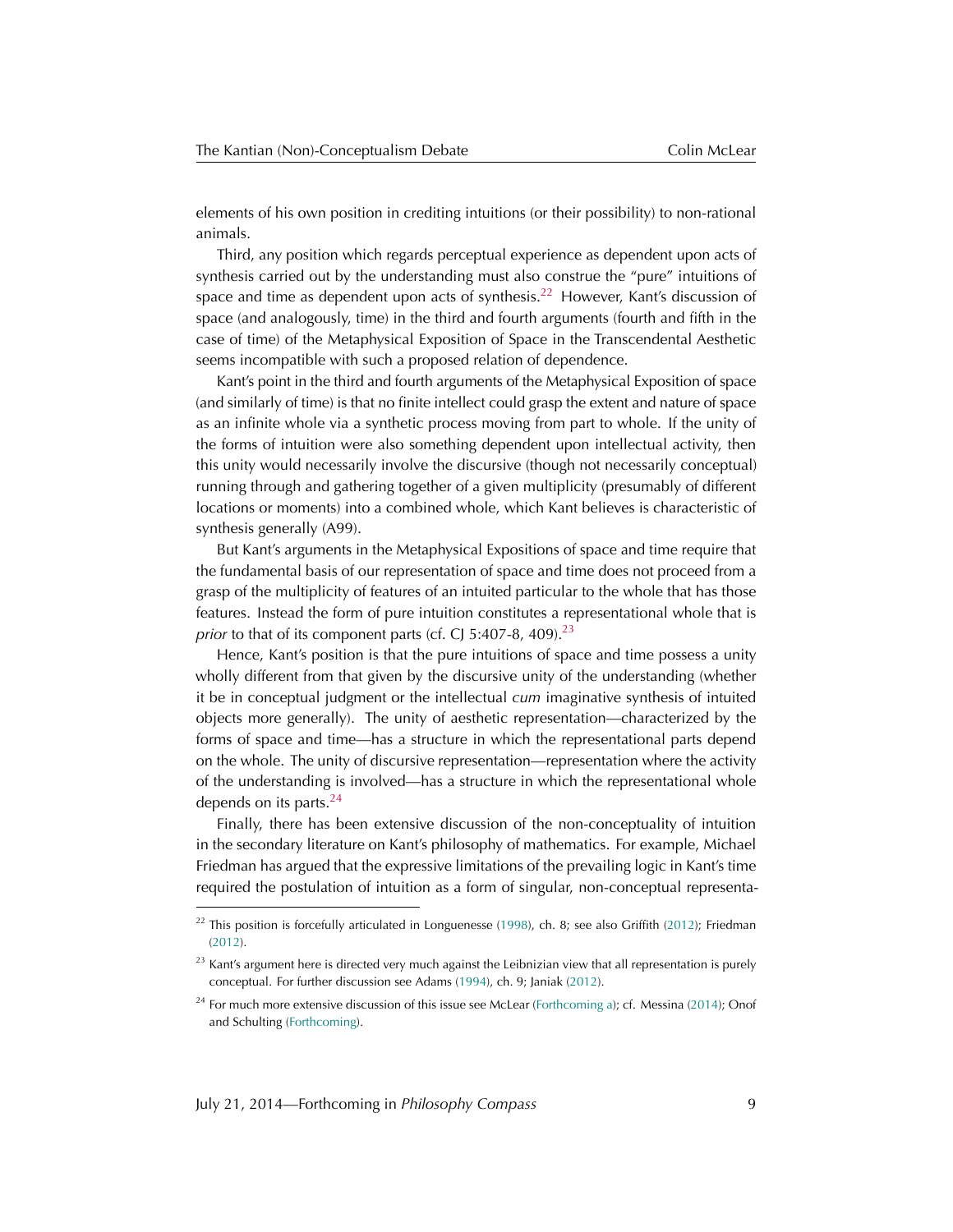<span id="page-9-3"></span>tion.<sup>[25](#page-9-0)</sup> Charles Parsons and Emily Carson have argued that space must be given in a phenomenological manner as an original, non-conceptual representation in order that we be able to demonstrate the real possibility of constructed mathematical objects as required for geometric knowledge.<sup>[26](#page-9-1)</sup> Ultimately, however, there are difficulties in assessing whether Kant's philosophy of mathematics can have relevance for the conceptualism debate, since the sense in which intuition must be non-conceptual in accounting for mathematical knowledge is not obviously incompatible with claiming that intuitions themselves (including pure intuition) are dependent upon a conceptually-guided syn-thesis.<sup>[27](#page-9-2)</sup>

The non-conceptualist reading is thus clearly committed to allowing that sensibility alone provides, in a perhaps very primitive manner, objective representation of the empirical world. Sensibility is construed as an independent cognitive faculty, which humans share with other non-rational animals, and which is the jumping-off point for more sophisticated conceptual representation of empirical reality.

## **4 Kantian Conceptualism**

In the introduction I characterized conceptualism as claiming that there is a dependence relation between a subject's having conscious sensory experience of an objective world, and the repertoire of concepts possessed by the subject and exercised in acts by her faculty of understanding.

As a first pass at sharpening this formulation, we may understand conceptualism, as it appears in the scholarly literature on Kant, as a thesis consisting of two claims: (i) sense experience has correctness conditions determined by the "content" of the experience; (ii) the content of an experience is a structured entity whose components are concepts. Let's take these in turn.

<span id="page-9-0"></span> $25$  Friedman ([1992](#page-27-3)), ch. 2; cf. the discussion of the non-conceptual conditions of judgments of equality in Anderson ([2005](#page-26-2)), 54-8 and the discussion of the representation of homogeneous units in Sutherland ([2008](#page-32-4)).

<span id="page-9-1"></span> $^{26}$  Parsons ([1964\)](#page-30-8); Parsons ([1992](#page-31-2)); Carson ([1997\)](#page-27-4); Carson [\(1999\)](#page-27-5); cf. Hanna ([2002](#page-28-8)). For a general overview of related issues in Kant's philosophy of mathematics see Shabel [\(2006](#page-31-3)) and the works cited therein at p. 107, note 29.

<span id="page-9-2"></span> $^{27}$  Michael Friedman (Friedman ([2012\)](#page-27-2)) has recently articulated such a position; cf. Longuenesse [\(1998](#page-29-4)). If, as Friedman argues, Kant's notion of the conceptual is tied to his logic, then, as we move away from syllogistic logic post-Frege, there may be notions of the conceptual that are compatible with Kant's views in mathematics. For discussion see MacFarlane ([2002](#page-29-6)); Anderson [\(2004](#page-26-3)), Anderson [\(2005](#page-26-2)).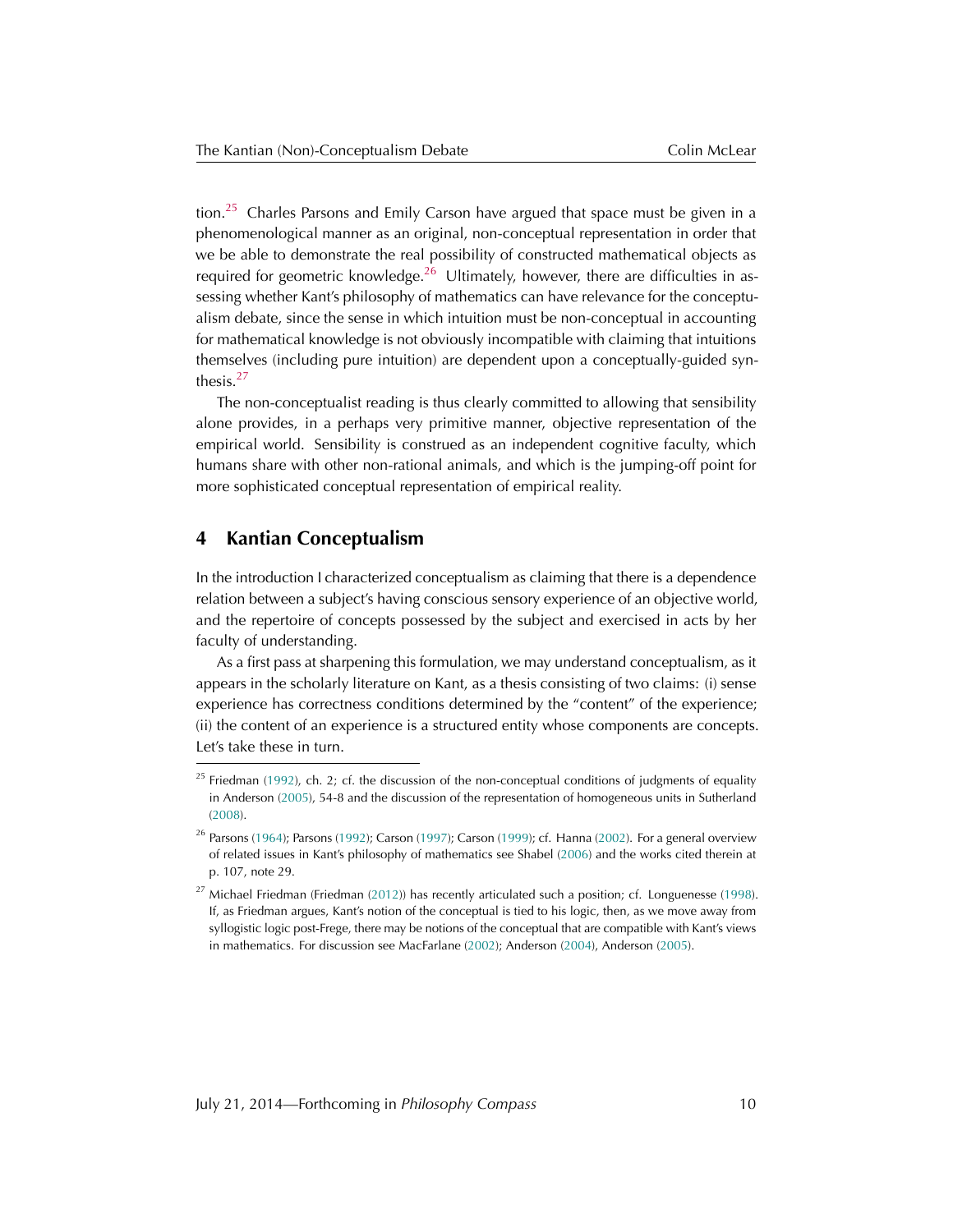#### <span id="page-10-1"></span>**4.1 Content & Correctness**

An important background assumption governing the conceptualism debate construes mental states as related to the world cognitively (as opposed to merely causally) if and only if they possess correctness conditions. That which determines the correctness condition for a state is that state's "content".

Suppose, for example, that an experience  $E$  has the following content  $C$ :

**C**: That cup is white.

This content determines a correctness condition V:

**V**: S's experience E is correct iff the cup visually presented to the subject as the content of the demonstrative is white and the content C corresponds to how things seem to the subject to be visually presented.

Here the content of the experiential state functions much like the content of a belief state to determine whether the experience, like the belief, is or is not correct.

A state's possession of content thus determines a correctness condition, in virtue of which we can construe the state as mapping, mirroring, or otherwise tracking aspects of the subject's environment.

Perhaps the most prominent recent interpretation of Kant as endorsing the content assumption is found in John McDowell's Mind and World. McDowell's project there is to show, given certain presuppositions concerning the nature of justification, how it is that experience can play a justificatory and not merely causal role in the fixation of belief. In the course of this argument McDowell articulates very clearly a commitment to construing representational content as the kind of thing that is correct or incorrect. He says,

The very idea of representational content brings with it a notion of correctness and incorrectness: something with a certain content is correct, in the relevant sense, just in case things are as it represents them to be. I can see no good reason not to call this correctness "truth." But even if, for some reason, we reserve that title for correctness in this sense when it is possessed by things with conceptual content, it seems a routine thought that there can be rational connections between the world's being as a possessor of one bit of content represents it and the world's being as a possessor of another bit of content represents it, independently of what kind of content is in question.<sup>[28](#page-10-0)</sup>

<span id="page-10-0"></span> $^{28}$  McDowell [\(1996](#page-30-5)), 162. Many of McDowell's interlocutors share similar views. Cf. Evans [\(1982](#page-27-6)), 202; Peacocke [\(1992](#page-31-4)), 55, 65; Burge ([2003\)](#page-27-7), 506.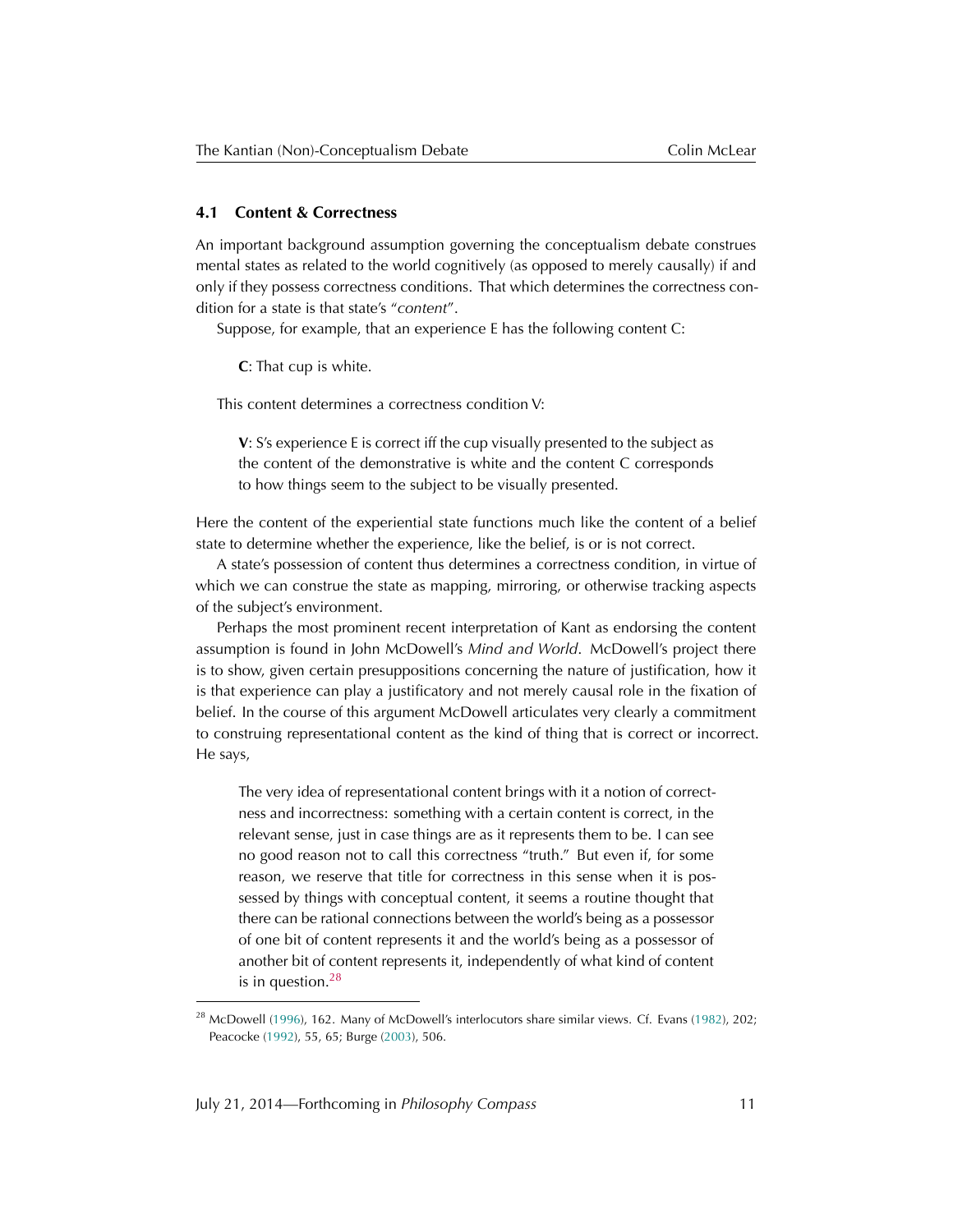<span id="page-11-2"></span>McDowell explains the close connection between the idea of representational content and that of correctness in terms of the normative character of any world-directed mental state, a paradigmatic instance of which is judging that something is the case. He says,

To make sense of the idea of a mental state's or episode's being directed towards the world, in the way in which, say, a belief or judgement is, we need to put the state or episode in a normative context. A belief or judgement to the effect that things are thus and so—a belief or judgement whose content (as we say) is that things are thus and so—must be a posture or stance that is correctly or incorrectly adopted according to whether or not things are indeed thus and so. (If we can make sense of judgement or belief as directed towards the world in that way, other kinds of content-bearing postures or stances should easily fall into place).<sup>[29](#page-11-0)</sup>

Here McDowell claims that beliefs and judgments have a particular way of disclosing the world to a subject and that this is a way in which we might understand worlddirected mental states more generally. He further claims that the way in which a mental state is directed at the world is in terms of its possessing a correctness condition concerning how the world in fact is. McDowell then relates his understanding of such world-disclosing or world-directed states to perceptual experience.

We should understand what Kant calls "intuition"—experiential intake not as a bare getting of an extra-conceptual Given, but as a kind of occurrence or state that already has conceptual content. In experience one takes in, for instance sees, that things are thus and so. That is the sort of thing one can also, for instance, judge.<sup>[30](#page-11-1)</sup>

McDowell here utilizes Kant's term "intuition" [*Anschauung*] which McDowell equates with "experiential intake." So he endorses the idea that intuition has content (being necessary for our "taking in" that something is the case), and that it is in virtue of this content that the experiential state, together with the world, is either correct or incorrect. From this we can conclude that, according to McDowell, intuitions have representational content, that this entails that such content is assessable for its correctness, and that intuitions with content are thereby mental states assessable for their correctness. Hence, McDowell's interpretation clearly understands Kant as endorsing a version of the content assumption.

<span id="page-11-0"></span> $^{29}$  McDowell [\(1996](#page-30-5)), xi-xii.

<span id="page-11-1"></span> $30$  McDowell [\(1996](#page-30-5)), 9.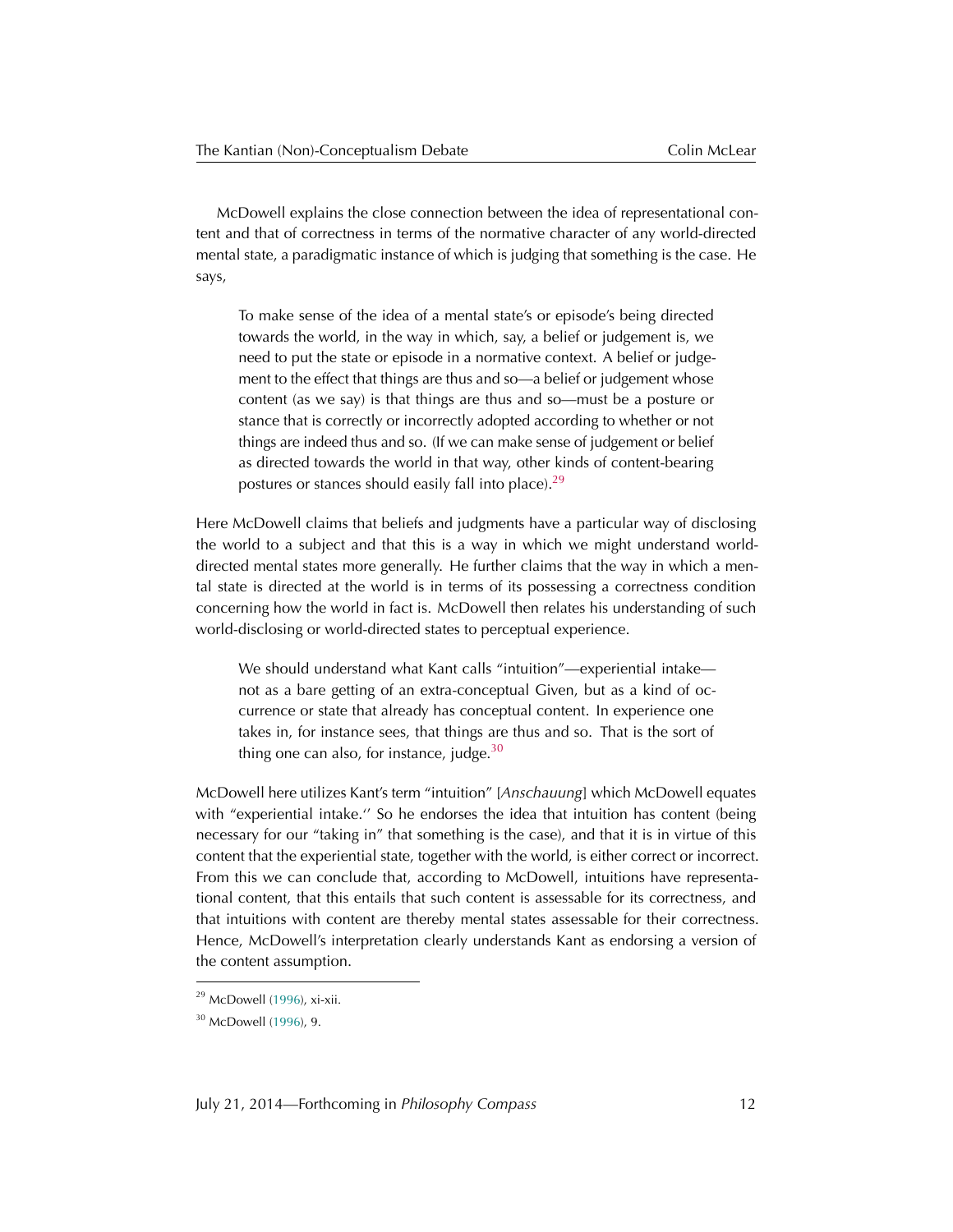<span id="page-12-4"></span>Many non-conceptualist opponents of McDowell's interpretation nevertheless share with him an endorsement of the content assumption.<sup>[31](#page-12-0)</sup> However, they differ with him in at least one of two ways. First, the content of an experience which sets its correctness conditions is attributed to the experience regardless of what, if any, other conceptual capacities the subject may have. Non-conceptual contents are thus meant to capture aspects of the perceiving subject's experience that may well outrun the subject's own capacities for articulation.<sup>[32](#page-12-1)</sup>

Second, proponents of non-conceptualist readings of content may construe nonconceptual contents as correct in a manner that is altogether distinct from conceptual contents, which are true or false depending on whether the conditions set out by the concepts constituting the content are satisfied. In contrast, non-conceptual content, much like the content of a map or a recording, is accurate or inaccurate. It thus admits of degrees of approximation. $33$ 

Thus, for many non-conceptualists, while it is still the case that a subject's mental states only count as representational in virtue of possessing correctness conditions, the nature and articulation of these correctness conditions may well differ radically from those set out by conceptualism.

We can see these two features of non-conceptualism at work in an interpretation of Kant that is, in many ways, directly opposed to McDowell's conceptualism. Robert Hanna has argued that, for Kant, sensible intuitions possess wholly non-conceptual representational content. We can see this in two quotes from Hanna, the first of which describes the non-conceptualist position and attributes it to Kant, while the second articulates in greater detail the kind of representational content Hanna thinks is present in perceptual experience.

Non-conceptualism holds that non-conceptual content exists and is representationally significant...Non-conceptual cognitive content in the contemporary sense is, for all philosophical intents and purposes, identical to intuitional cognitive content in Kant's sense.  $34$ 

<span id="page-12-0"></span> $31$  Many, but not all. See Tolley [\(2011\)](#page-32-5), Tolley ([2013](#page-32-3)); McLear (Forthcoming b).

<span id="page-12-1"></span> $32$  Endorsement of this thesis sometimes goes under the name 'state non-conceptualism' or 'relative nonconceptualism.' See Heck [\(2000\)](#page-29-7); Speaks ([2005](#page-32-6)); cf. Allais ([2009\)](#page-26-0); Hanna ([2005\)](#page-28-5), Hanna ([2008\)](#page-29-8), Hanna ([2011b\)](#page-29-9).

<span id="page-12-2"></span> $33$  Cf. Burge [\(2003](#page-27-7)). This conception of non-conceptual content also goes under name 'content non-conceptualism' or 'absolute non-conceptualism.' See, again, Heck [\(2000\)](#page-29-7); Speaks ([2005](#page-32-6)).

<span id="page-12-3"></span><sup>34</sup> Hanna [\(2005\)](#page-28-5), 248.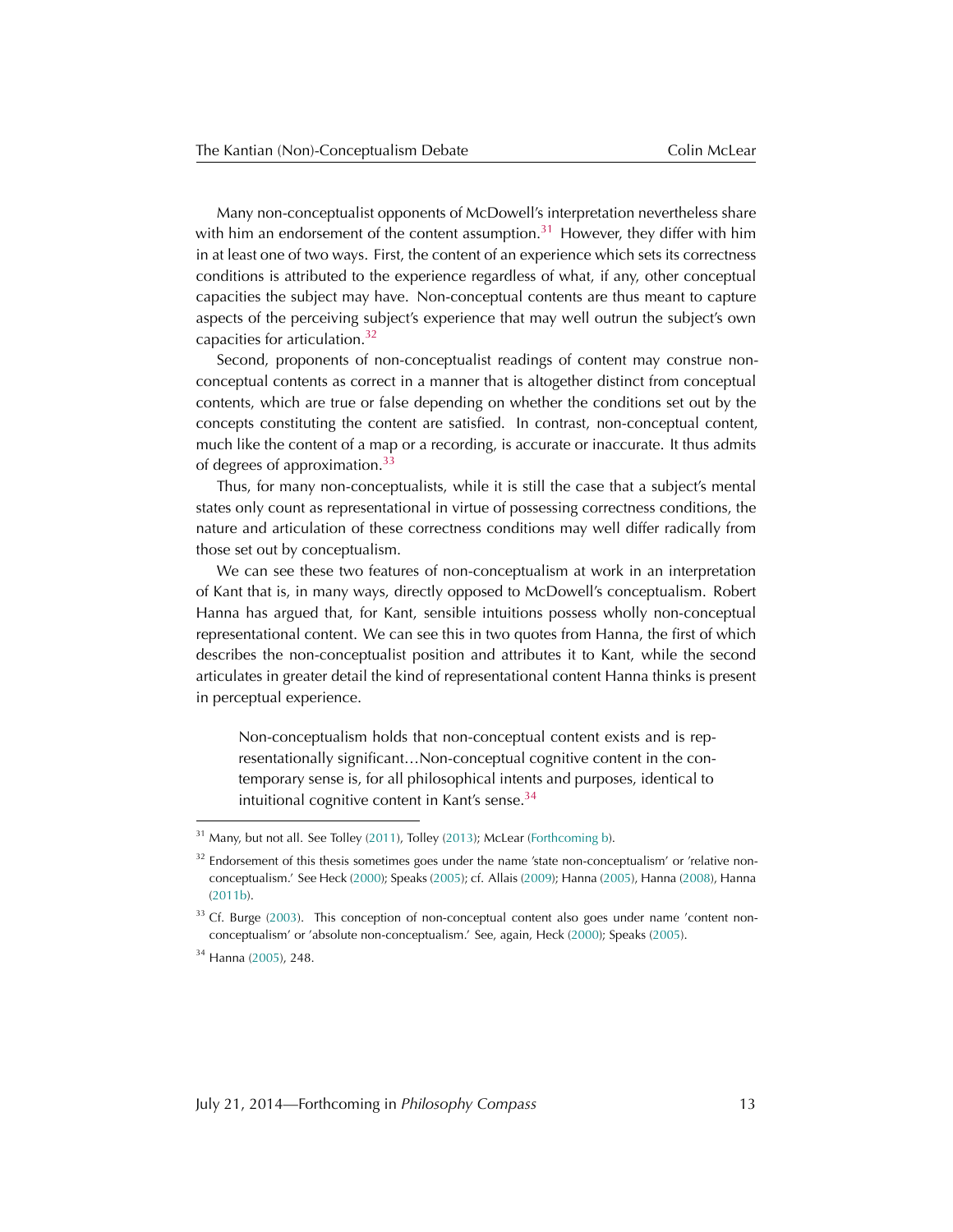<span id="page-13-4"></span>essentially non-conceptual content is either accurate or inaccurate, and as I have suggested, inherently poised for use in the intentional actions of conscious animals. $35$ 

We can thus see that for Hanna, intuitional content is non-conceptual but nevertheless representational—it expresses an accuracy condition in virtue of which the mental state represents some portion of the mind-independent world. Hanna's position (both on its own and as attributed to Kant) regards this nonconceptual content as essentially veridical, indexical, and context dependent.<sup>[36](#page-13-1)</sup> But the basic presumption which drives Hanna's non-conceptualism is the same as that of McDowell's conceptualism. A mental state counts as a state of perceptual awareness—i.e. a "world-directed" state—only in virtue of having a representational content which sets a correctness condition for the state. Hence, Hanna, like McDowell, articulates an interpretation which endorses the content assumption.

I take it that McDowell's and Hanna's views are representative of two extremes regarding interpretations of Kant understanding of the content of intuition. McDowell, at least in the discussion in *Mind and World*, argues that intuition is through and through conceptual. That is, McDowell understands the representational content of perception as the same kind of content as is found in beliefs or thoughts. So the content of an expe-rience is a conceptually structured, truth-evaluable proposition.<sup>[37](#page-13-2)</sup> Hanna, in contrast, argues that intuition has absolute *non-conceptual* content—it has a structure essentially different in nature from that of conceptual content.<sup>[38](#page-13-3)</sup>

Hanna and McDowell articulate the basic shape of much recent debate concerning

<span id="page-13-0"></span> $35$  Hanna [\(2008\)](#page-29-8), 58.

<span id="page-13-1"></span> $36$  Hanna [\(2006\)](#page-28-9), chs. 1-2; Hanna ([2011b\)](#page-29-9); cf. Howell ([1973](#page-29-10)); Pereira [\(2013\)](#page-31-5).

<span id="page-13-2"></span> $37$  McDowell has since changed his view. A more current specification of it states that intuition is not propositional in structure though it nevertheless possesses conceptual content. See McDowell [\(2008](#page-30-9)). However, since McDowell still construes the content of intuition as intentional and conceptual, bringing with it a normative notion of correctness, I consider even his more current statements to be an endorse-ment of the content assumption. Cf. McDowell ([2013](#page-30-10)), where he explicitly says that it is "in virtue of having content as they do that perceptual experiences put us in such [i.e. cognitive] relations to things" (p. 144).

<span id="page-13-3"></span><sup>38</sup> Hanna [\(2011a\)](#page-29-3), 354; cf. Hanna [\(2005](#page-28-5)).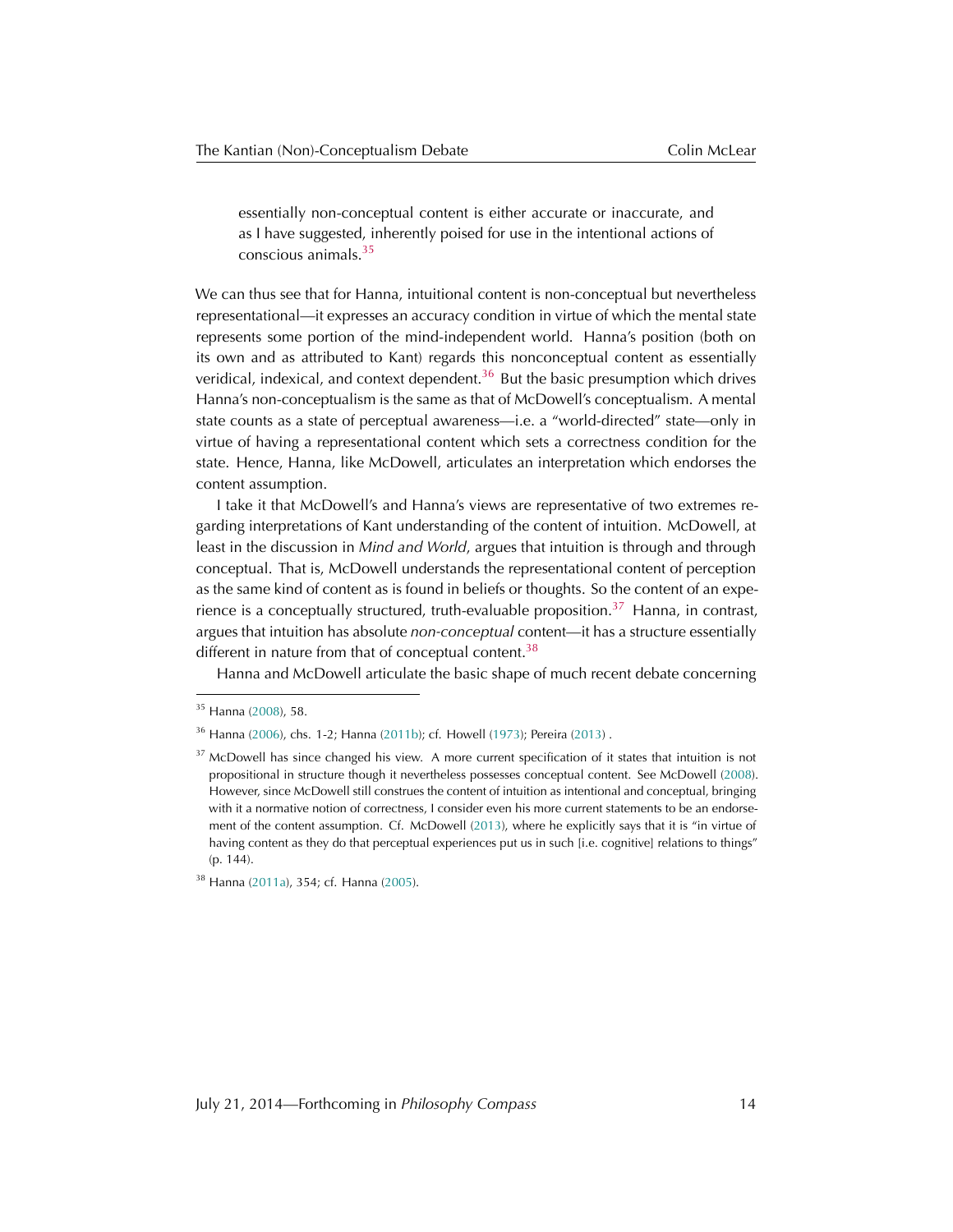<span id="page-14-3"></span>the interpretation of Kant's views concerning perceptual experience.<sup>[39](#page-14-0)</sup> So whether a perceptual experiential state has conceptually structured content (McDowell), or nonconceptually structured content (Hanna), it is in virtue of the state's aiming at a way the world might be, and thus having a correctness condition, that the state counts as a form of perceptual awareness.

There are reasons for questioning whether Kant endorses the content assumption as I've articulated it above.<sup>[40](#page-14-1)</sup> Kant seems to deny several claims which are integral to it. First, in various places he explicitly denies that intuition, or the deliverances of the senses more generally, are the kind of thing which could be correct or incorrect  $(A293-$ 4/B350; An §11 7:146; cf. LL 24:83ff, 103, 720ff, 825ff). Second, Kant's conception of representational content requires an act of mental unification (Pr 4:304; cf. JL §17 9:101; LL 24:928), something which Kant explicitly denies is present in an intuition (B129-30; cf. B176-7).<sup>[41](#page-14-2)</sup> Finally, Kant's "modal" condition on cognition, that it provide a demonstration of what is really actual rather than merely logically possible, seems to preclude an endorsement of the content assumption. However, for the purposes of understanding the conceptulism debate, we will assume that Kant does endorse the content assumption. The question then is how to understand the nature of the content so understood.

#### **4.2 Conceptual Content**

In addition to the content assumption, I defined conceptualism as committed to the content of intuition being completely composed of concepts. Against this, Clinton Tolley (Tolley  $(2013)$  $(2013)$ , Tolley  $(2011)$  $(2011)$ ) has argued that the immediacy/mediacy distinction between intuition and concept entails a difference in the content of intuition and concept.

<span id="page-14-0"></span> $39$  There are a great many other ways to articulate the notion that intuition has content within the limits set by Hanna and McDowell. For example, there are coherent interpretations which deny that intuition has conceptual content, but assert that it is the result of an imaginative synthesis, and hold that the images which constitute experiential consciousness are constructions according to conceptual rules. Hence, insofar as the images purport to be representational they must be attributed a content determined by the rules of their construction. In my terms, this amounts to a variation of the Content assumption. See Longuenesse's discussion of concepts as rules for sensible synthesis. Longuenesse ([1998\)](#page-29-4), 50ff. See also Anderson [\(2001](#page-26-4)); Land [\(2011\)](#page-29-11); Matherne ([Unpublished](#page-30-0)). Watkins ([2008\)](#page-32-7), 519-20 also suggests an imagistic view, though it is not fully articulated. Other views that seem compatible with such an account include Strawson ([1966\)](#page-32-8); Strawson [\(1970\)](#page-32-9); Sellars ([1968\)](#page-31-6); Ginsborg ([2006b](#page-28-4)); Ginsborg [\(2006a](#page-28-6)). Schulting ([2012\)](#page-31-7) presents a recent and helpful overview of many of the relevant issues.

<span id="page-14-1"></span> $40$  See McLear (Forthcoming b) for more extensive discussion.

<span id="page-14-2"></span> $41$  Kant does not, however, deny that intuition has "content" [*Inhalt*] in some sense other than that of a correctness condition. For discussion see Tolley ([2011](#page-32-5)), Tolley ([2013\)](#page-32-3); McLear (Forthcoming b).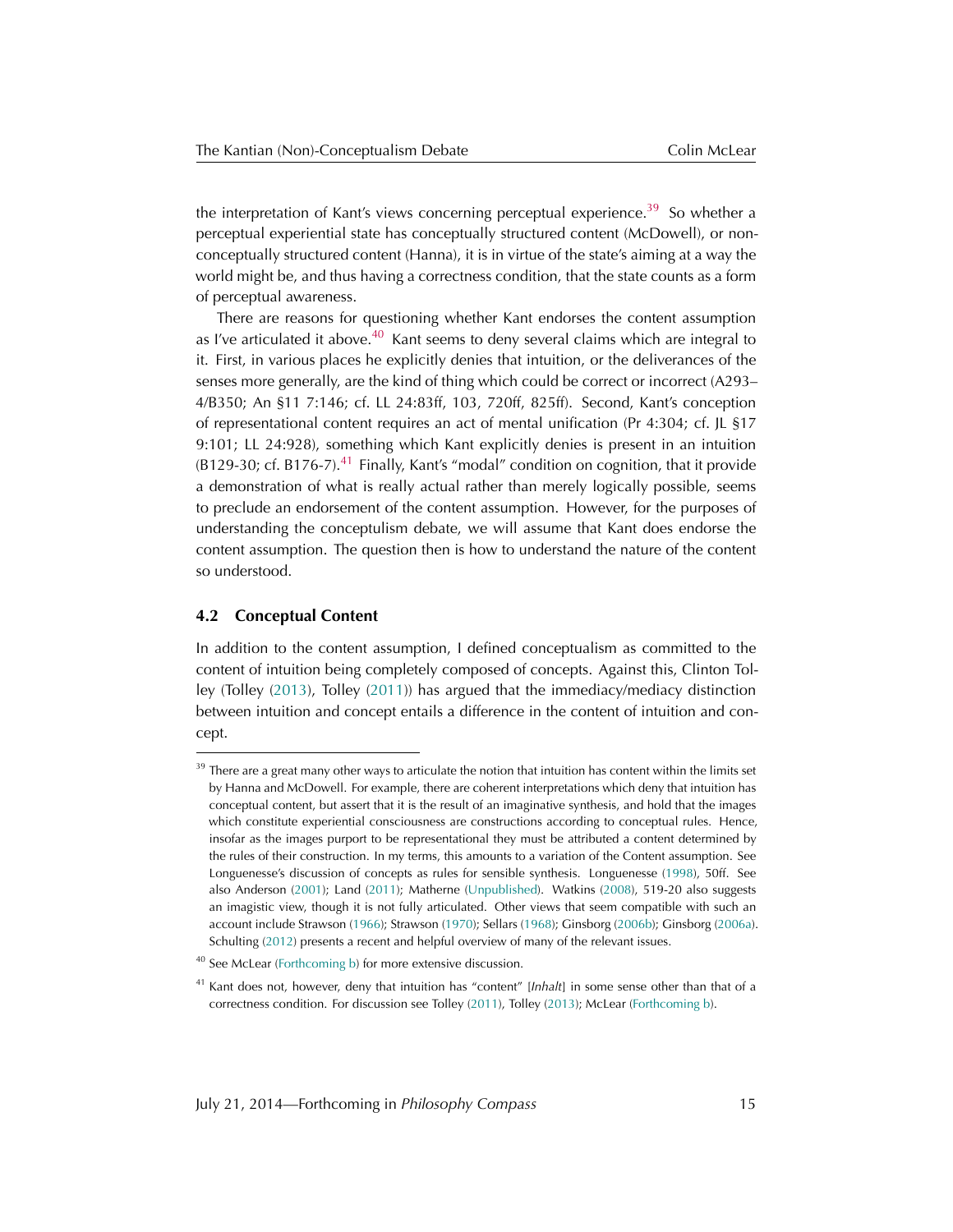<span id="page-15-2"></span>if we understand by "content"...a representation's particular relation to an object...then it is clear that we should conclude that Kant accepts nonconceptual content. This is because Kant accepts that intuitions put us in a representational relation to objects that is distinct in kind from the relation that pertains to concepts. I argued, furthermore, that this is the meaning that Kant himself assigns to the term "content". (Tolley [\(2013\)](#page-32-3), 128)

Insofar as Kant often speaks of the "content" [*Inhalt*] of a representation as consisting in a particular kind of relation to an object (Tolley  $(2013)$  $(2013)$  $(2013)$ , 112; cf. B83, B87) Tolley thus gives us a kind of "short argument" for a non-conceptualist reading of Kant:

- 1. The content of a cognition (whether intuition or concept) consists in—i.e. is nothing but—a relation to an object
- 2. Concepts and intuitions relate to objects in different ways—viz. mediately and immediately
- 3. ∴ The content of intuition is different from the content of concepts—i.e. it is non-conceptual

Tolley's argument gives us good reason to reject the idea that intuition could have, in Kant's sense of the term, a concept as its "content".<sup>[42](#page-15-0)</sup> However it does not demonstrate that the content of what Kant calls an intuition is not something that we would construe as conceptual, in a wider sense of that term. For example, both pure and complex demonstrative expressions have conceptual form (e.g. *that color, this person*), but are not, in Kant's terms, "conceptual" since they do not exhibit the requisite generality which, according to Kant, all conceptual representation must. $43$ 

#### **4.3 Conceptualism & Synthesis**

If it isn't textually plausible to understand the content of an intuition in conceptual terms (at least as Kant understands the notion of a concept) then what would it mean to say that Kant endorses conceptualism with regard to experience? The most plausible interpretation, endorsed by a wide variety of interpreters, reads Kant as arguing that the generation of an intuition, whether pure or sensory, depends at least in part on the activity of the understanding. On this way of carving things, conceptualism does *not* consist in the narrow claim that intuitions have concepts as contents or components, but rather consists in the broader claim that the occurrence of an intuition depends at

<span id="page-15-0"></span> $42$  For opposing views see Willaschek ([1997\)](#page-32-10); Griffith [\(2012\)](#page-28-1); Engstrom ([2006](#page-27-8)).

<span id="page-15-1"></span> $43$  For further discussion see McLear (Forthcoming b), §5.2; Thompson [\(1972](#page-32-11)).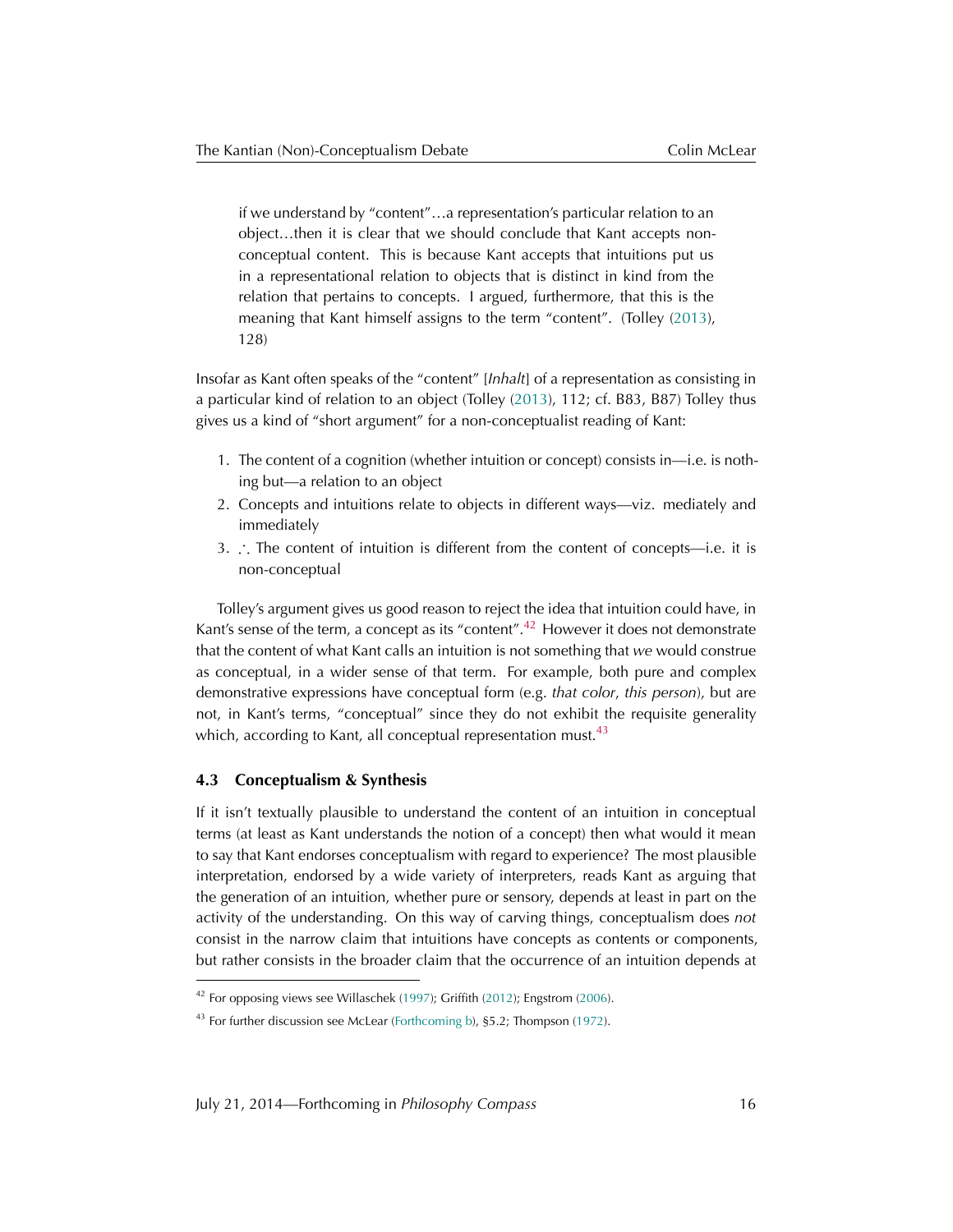<span id="page-16-2"></span>least in part on the discursive activity of the understanding.<sup>[44](#page-16-0)</sup> The specific activity of the understanding is that which Kant calls "synthesis", the "running through, and gathering together" of representations  $(A99)$ .<sup>[45](#page-16-1)</sup>

What's more, the fact that intuitions are generated according to acts of synthesis directed by or otherwise dependent upon conceptual capacities provides some basis to claim that whatever correctness conditions might be had by intuition must be in accord with the conceptual synthesis which generated them. This seems nicely in line with Kant's much quoted claim,

The same function that gives unity to the different representations in a **judgment** also gives unity to the mere synthesis of different representations **in an intuition**, which, expressed generally, is called the pure concept of understanding. (A79/B104-5)

The link between intuition, synthesis in accordance with concepts, and relation to an object is made even clearer by Kant's claim in §17 of the B-edition Transcendental Deduction that.

**Understanding** is, generally speaking, the faculty of **cognitions**. These consist in the determinate relation of given representations to an object. An **object**, however, is that in the concept of which the manifold of a given intuition is **united**. (B137; emphasis in the original)

However else we are to understand this passage, Kant here indicates that the unity of an intuition necessary for it to stand as a cognition of an object requires a synthesis by the concept  $\langle$ object $\rangle$ . In other words, cognition of an object requires that intuition be unified by an act or acts of the understanding.

According to the conceptualist interpretation we must understand the notion of a representation's content as a relation to an object, which in turn depends on a conceptually guided synthesis. So we can revise our initial definition of conceptualism to read it as claiming that (i) the content of an intuition is a kind of relation to an object; (ii)

<span id="page-16-0"></span><sup>&</sup>lt;sup>44</sup> McLear (Forthcoming a) calls this broader position "Intellectualism", so as to emphasize the importance of the understanding's activity, rather than the specific conceptual content of that activity.

<span id="page-16-1"></span><sup>&</sup>lt;sup>45</sup> See Grüne [\(2009](#page-28-3)), ch. 2 for an alternative taxonomy. Grüne distinguishes "judgment-theoretic" [*Urteilstheoretik*] from "conceptualist" [*Konzeptualist*] interpretations on the basis of whether the interpretation construes the intuitive representations generated by sensory synthesis in terms of, or implying, judgment (Grüne ([2009\)](#page-28-3), 111-12). However, she and I agree that such "judgment-theoretic" views are not definitive of a broadly conceptualist interpretation, and that whether one takes Kant as arguing that intuition depends on a conceptually-guided synthesis remains a significant difference between conceptualist and non-conceptualist interpretations (Grüne ([2009](#page-28-3)), §2.4; cf. Grüne ([2008\)](#page-28-10)). So I take the discussion here to be broadly congenial to her own.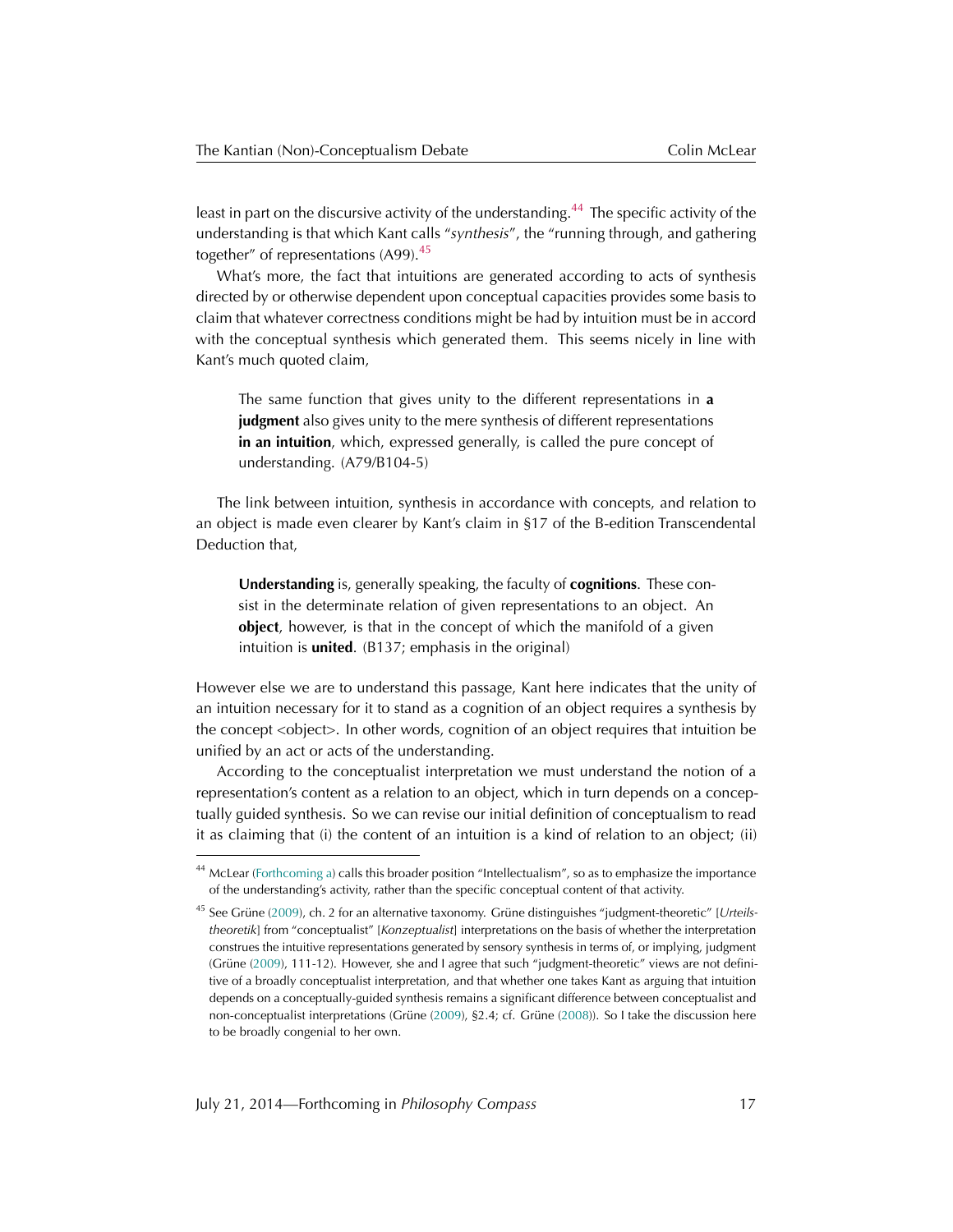<span id="page-17-3"></span>the relation to an object depends on a synthesis directed in accordance with concepts; (iii) synthesis in accordance with concepts sets correctness conditions for the intuition's representation of a mind-independent object. $46$ 

## **5 Objections**

One of the main criticisms of the conceptualist reading of Kant is that it seemingly commits him to the position that perceptual experience is constrained by the subject's repertoire of concepts. However, Hannah Ginsborg has argued that Kant's conceptualism need not be construed in such a way. $47$  Instead,

there is room for a less demanding conception of what it is for understanding to be involved in perceptual synthesis, a conception which does not require that any concepts be grasped antecedently to engaging in synthesis. On this conception, to say that synthesis involves understanding is simply to say that it involves a consciousness of normativity... I want to claim that this consciousness of normativity is possible without the subject's first having grasped any concept governing her synthesis, and, more specifically, without her synthesis needing to be guided by any concept. (Ginsborg ([2008](#page-28-7)), 71)

According to Ginsborg, we need not read the conceptualist as making the strong claim that perceptual experience is constrained by conceptual repertoire that the subject brings with them to experience. Instead, we need merely see the issue of conceptualization as one in which the subject combines an association of some bundle of sense impressions with the sense that she is associating them as she ought, and it is this consciousness of the normativity of one's combination that is responsible "for the objectdirected character of our perceptions" (Ginsborg  $(2008)$  $(2008)$ , 74). Hence, if Ginsborg is correct, one of the main sources for objecting to conceptualist readings of Kant—viz. their supposed denial that non-rational animals enjoy perceptual experiences—would be removed. $48$ 

<span id="page-17-0"></span> $46$  One might worry here about the object of perceptual hallucination. I set this issue largely to one side, though it is compatible with the account given above that the "objects" to which one is immediately re-lated in perception are always "intentional" objects. See Aquila ([1983](#page-26-5)); Pereboom ([1988\)](#page-31-8); Longuenesse ([1998](#page-29-4)), 20-6; Aquila ([2003](#page-26-6)), Aquila [\(2008\)](#page-27-9); Grüne ([2009\)](#page-28-3), 42.

<span id="page-17-1"></span> $47$  For alternative construals of the conceptuality of experience that also see themselves as compatible with the claim that experience is primitive see Gomes [\(2014](#page-28-2)); Gomes ([Manuscript](#page-28-11)); Land [\(2011](#page-29-11)).

<span id="page-17-2"></span> $48$  Ginsborg's position has been criticized by scholars on either side of the conceptualism debate. See Grüne ([2008](#page-28-10)); Allais ([2009\)](#page-26-0), 401.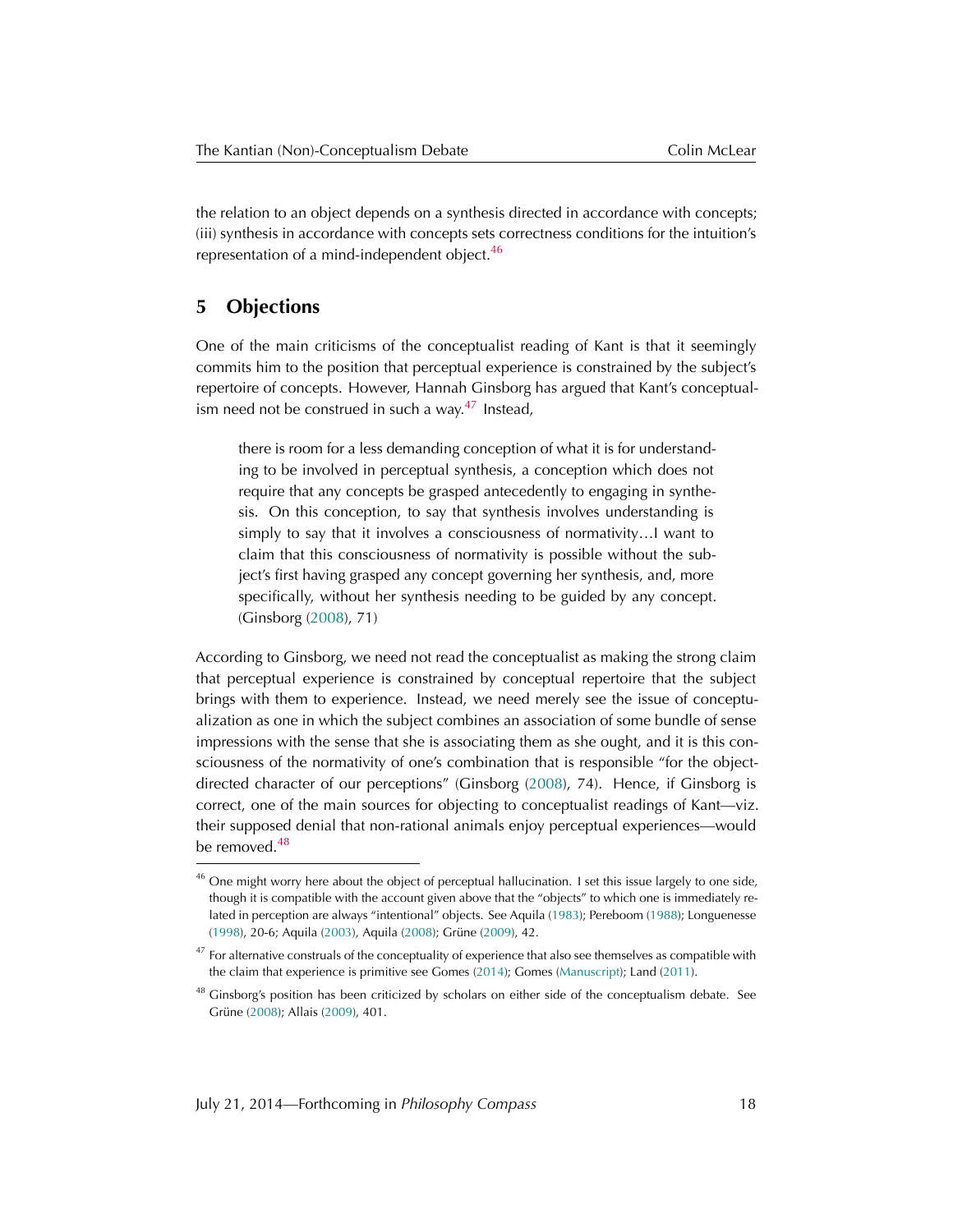<span id="page-18-5"></span>Perhaps the most obvious objection to the non-conceptualist reading of Kant stems from his famous statement that,

Intuition [Anschauung] and concepts [Begriffe] therefore constitute the elements of all our cognition [*Erkenntnis*]... Thoughts without content [*Inhalt*] **are empty, intuitions without concepts are blind.** . . . The understanding is not capable of intuiting anything, and the senses are not capable of thinking anything. Only from their unification can cognition arise. (A50–  $51/B74-75$ ; my emphasis)

The so-called "blindness" problem raises two issues. First, that intuitions without concepts or conceptual synthesis are not intentional states, and so cannot provide the mind with relation to an object.<sup>[49](#page-18-0)</sup> Second, that we cannot even identify the cognitive contri-bution made by sensory experience independent of its conceptualization.<sup>[50](#page-18-1)</sup>

Against the first point it has been argued that if Kant's concern is with the mechanism(s) that undergirds intentional states, and he thinks that possession of a faculty of understanding is a necessary condition for being in intentional states, then he would be simply confused in attributing the possibility of intentional states to non-rational ani-mals.<sup>[51](#page-18-2)</sup> It has also been pointed out that, to the extent that Kant problematizes the issue of intentional relations, it is at best intentional relations to external mind-independent objects that are in question, and not intentional relations (such as those involved in thinking of one's own mental states) *überhaupt*.<sup>[52](#page-18-3)</sup>

Against the second point, Lucy Allais (Allais [\(2009](#page-26-0))) has forcefully argued that if we take Kant's definition of intuition (and likewise of concepts) seriously, then we *must* be able to identify an independent contribution of sensibility to cognition—viz. singular and immediate representation of an object—lest we fail to make sense of Kant's divi-sion between intuition and concept.<sup>[53](#page-18-4)</sup> It would also be extremely odd of Kant to deny the possibility of articulating the distinct contribution made by sensibility given that he goes so far as to organize the structure of argument in the first *Critique* around the distinction between those contributions made by sensibility (the Transcendental Aesthetic) and those made by the understanding (the Transcendental Logic, and in particular, the

<span id="page-18-0"></span> $49$  For a clear statement of the view that conceptual synthesis is the mechanism by which sensory states first achieve the status of intentional states see George ([1981\)](#page-28-12); Pereboom ([1988\)](#page-31-8); cf. Van Cleve ([1999\)](#page-32-1), 95-7.

<span id="page-18-1"></span> $50$  Falkenstein [\(1995](#page-27-10)); McDowell ([1996\)](#page-30-5). McDowell famously claims that sensibility cannot be even "no-tionally seperated" from contributions made by the understanding (McDowell ([1996](#page-30-5)), 51). Cf. Bird ([2006](#page-27-11)), ch. 7.2.

<span id="page-18-2"></span> $51$  See Naragon ([1990\)](#page-30-4); Allais ([2009\)](#page-26-0); McLear ([2011](#page-30-2)) and the references cited in notes [20](#page-7-3) and [21](#page-7-4) above.

<span id="page-18-3"></span> $52$  Cf. George [\(1981\)](#page-28-12), 233 and Van Cleve's critical discussion in Van Cleve ([1999\)](#page-32-1), 96.

<span id="page-18-4"></span><sup>53</sup> Allais [\(2009\)](#page-26-0), 393-4; cf. Falkenstein ([1995](#page-27-10)), 63.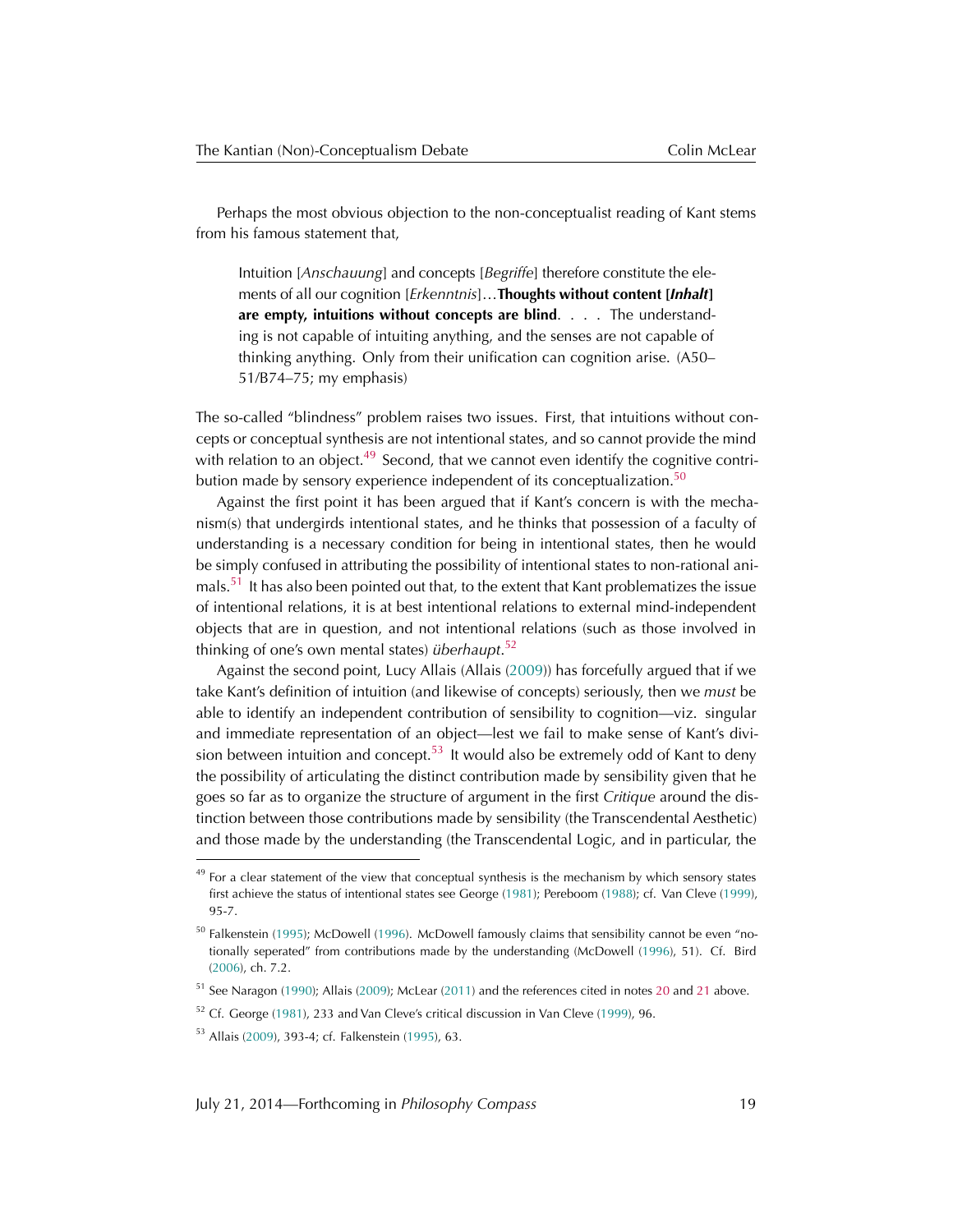<span id="page-19-3"></span>Analytic).<sup>[54](#page-19-0)</sup> The claim of "blindness", it is argued, should not be interpreted as so extreme as to render unintelligible fundamental aspects of Kant's architectonic, or of his repeated statements concerning the individual cognitive roles of the faculties of sensibility and understanding. Finally, at best, the blindness problem seems to concern the difficulties involved in articulating the nature of sensory content without drawing on concepts in the process of providing the articulation.<sup>[55](#page-19-1)</sup> But this can be conceded without thereby admitting that there is no sensory content (or positive cognitive contribution) independent of conceptual articulation.

A significant further source of criticism of the non-conceptualist reading is that it at best renders ineffectual Kant's apparent strategy for demonstrating the legitimacy of the categories in the argument of the Transcendental Deduction, and at worst shows Kant to be totally confused in his argumentative strategy.<sup>[56](#page-19-2)</sup>

A key text for this reading comes in the conclusion to the second or "B-edition" version of the argument of the Transcendental Deduction.

[E]verything that may ever come before our senses must stand under the laws that arise *a priori* from the understanding alone (B160) . . . Consequently all synthesis, though which even perception itself becomes possible, stands under the categories, and since experience is cognition though connected perceptions, the categories are conditions of the possibility of experience, and are thus also valid *a priori* of all objects of experience. (B161)

What this passage and its context suggest is that the culmination of Kant's argument demonstrating the legitimacy of the a priori concepts he calls the "categories" requires showing that all perception depends on a synthesis via the categories. Here, however, it is important to note that Kant is using "perception" [*Wahrnehmung*] in his own technical sense, as discussed in §2 above, rather than our contemporary English sense. So he argues here that the categories are necessary for consciousness of the complex content of an intuition. But it isn't clear that this is equivalent to being necessary for having an intuition, and thus for having a sensory experience in the contemporary sense with which we've been concerned.

A further, and much discussed, text in the B-edition Transcendental Deduction is also often taken as supporting a conceptualist interpretation. There Kant says,

Space, presented as object (as we are actually required to represent it in geometry), contains more than [the] mere form of intuition—viz. it contains

<span id="page-19-0"></span><sup>&</sup>lt;sup>54</sup> Bird [\(2006\)](#page-27-11), 127

<span id="page-19-1"></span><sup>55</sup> Bird [\(2006\)](#page-27-11), 129-30.

<span id="page-19-2"></span> $56$  Cf. Ginsborg [\(2008\)](#page-28-7), 68-9; Griffith ([2012\)](#page-28-1). For criticism see Allais [\(2009](#page-26-0)); Tolley ([2013](#page-32-3)); McLear [\(Forth](#page-30-3)coming a).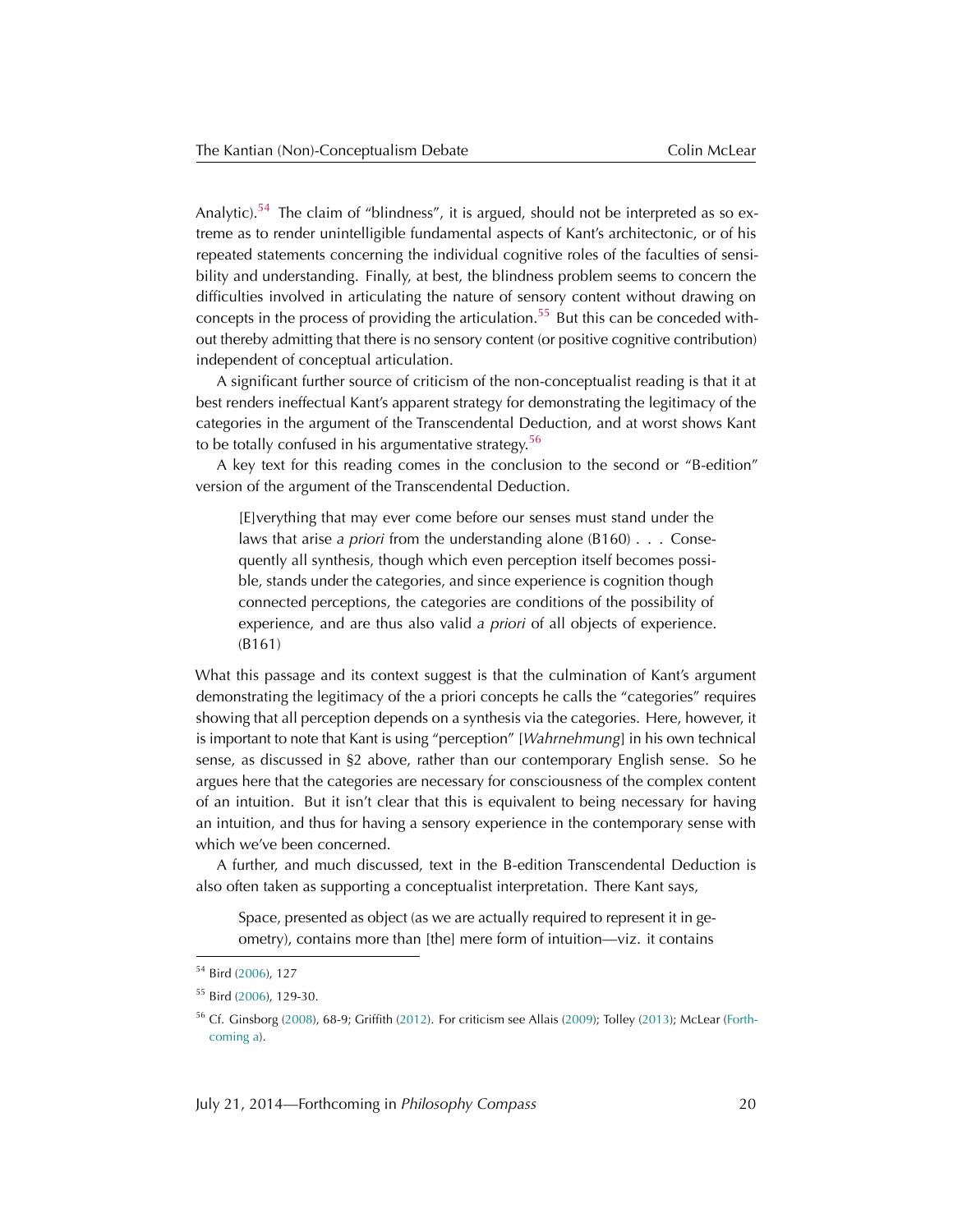<span id="page-20-3"></span>also the gathering-together [Zusammenfassung] of the manifold given according to the form of sensibility, in an intuitive representation—so that the form of intuition gives us merely a manifold, but formal intuition gives us unity of representation. In the Transcendental Aesthetic I had merely included this unity with sensibility, wanting only to point out that it precedes any concept. But this unity indeed presupposes a synthesis which does not belong to the senses, through which all concepts of space and time first become possible. For through this unity (inasmuch as understanding determines sensibility) space or time are first given as intuitions, and hence the unity of this intuition belongs *a priori* to space and time, and not to the concept of understanding (see §24) (B160-1, note).

Here the conceptualist takes Kant to "complete" the argument of the Deduction by arguing that *even the existence of space and time as pure intuitions* depends on a synthesis by the categories.<sup>[57](#page-20-0)</sup> The conceptualist idea here is that, by making space and time themselves depend on a categorial synthesis, Kant assures his desired conclusion viz. that all possible empirical intuition must depend on the categories, and thus that all possible objects of empirical intuition must fall under the categories. The conceptualist thus takes this as proof that a non-conceptualist approach to reading the Deduction must make the argument there hopeless and Kant's strategy deeply confused.<sup>[58](#page-20-1)</sup>

One thing to note about the footnote passage is that, in the first sentence, Kant explicitly invokes the notion of space as an object of geometry. But it isn't obvious that Kant identifies the conditions under which a subject may represent space geometrically with the conditions for representing space *simpliciter*. In fact, Kant's distinction in the footnote between the forms of intuition and formal intuition suggests that he denies any such identification. So Kant can consistently hold that the unity of the representation of the pure forms of intuition—space and time—is independent of any synthesis, while acknowledging, as he does in the last sentence of the note, that the representation of these entities as objects, as we do in the formal intuitions required for mathematics, requires a pre-conceptual synthesis carried out by the imagination.<sup>[59](#page-20-2)</sup>

<span id="page-20-0"></span> $57$  The source of this interpretation seems to be Hegel. See Hegel [\(1977](#page-29-12)), 69-72. For relevant discussion see Pippin [\(1989\)](#page-31-9), 29-31; Waxman [\(1991\)](#page-32-12), 79ff; Longuenesse [\(1998\)](#page-29-4), ch. 8; Keller ([1998](#page-29-13)), 107-12, 254; McDowell [\(2003](#page-30-11)), McDowell ([2007](#page-30-12)); McLear (Forthcoming a); Messina ([2014\)](#page-30-6).

<span id="page-20-1"></span> $58$  Longuenesse [\(1998\)](#page-29-4); Wenzel [\(2005\)](#page-32-13); Gomes ([2010\)](#page-28-13); Land [\(2011](#page-29-11)); Griffith [\(2012](#page-28-1)); Gomes [\(2014](#page-28-2)). Not all non-conceptualists take up this challenge. Hanna [\(2011b\)](#page-29-9) simply accepts this as a consequence of Kant's non-conceptualist position, and construes Kant as deeply divided in his own views on the matter. For objections to Hanna's position see Grüne [\(2011](#page-28-14)); Schulting [\(2012\)](#page-31-7). For an extensive discussion of the B160-1 footnote and defense of a non-conceptulist reading of it see Onof and Schulting [\(Forthcoming\)](#page-30-7).

<span id="page-20-2"></span> $59$  Cf. the discussion in McLear (Forthcoming a), §2.1.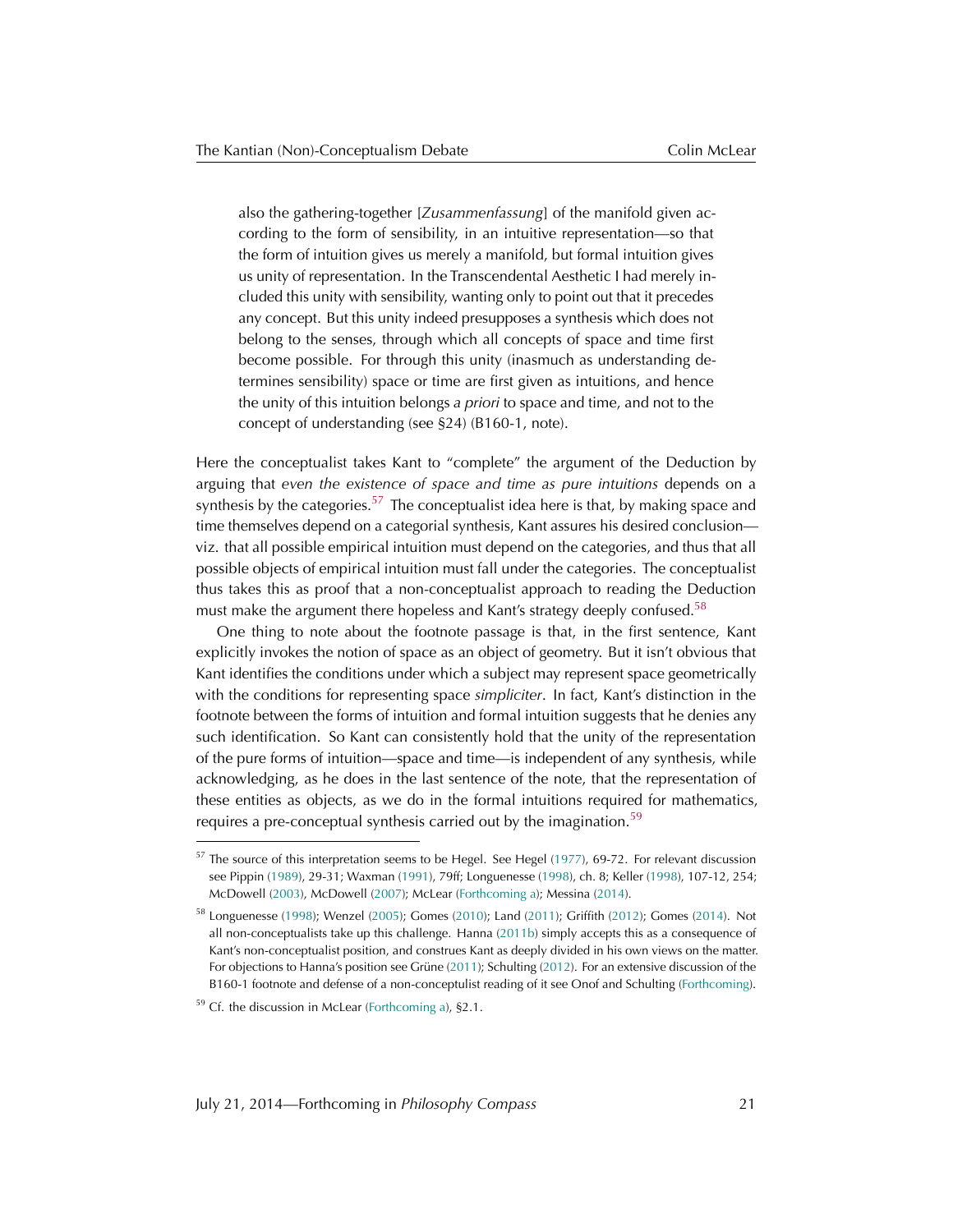<span id="page-21-6"></span>We've also seen one non-conceptulist argument, above, that Kant's argumentative strategy in the Deduction cannot depend on making the unity of intuition itself dependent on synthesis because it jeopardizes his arguments in the Transcendental Aesthetic. Such an interpretation would also directly contradict Kant's characterization of the finite nature of human intellectual activity (CJ 5:407; cf. B72; CJ 5:251-2, 253-4).<sup>[60](#page-21-0)</sup> Other non-conceptual replies to this conceptualist reading include denying that the synthesis required for the unity of perceptual intuition is itself conceptual,  $61$  and distinguishing between the *having* of an intuition, and the representation of the content of an intuition—where the latter is understood as a determinate representational relation to some object. $62$ 

Finally, and perhaps most centrally for some conceptualist readings (most notably Sellars's and McDowell's), the role of concepts in the generation of perceptual experience is supposed to help explain how perception can play a justificatory rather than merely a causal role in the fixation of belief. Non-conceptualism, so the objection goes, cannot account for the justificatory role of perceptual experience in the fixation of empirical belief. Versions of this objection have often, since Wilfred Sellars's famous paper, gone under the moniker of the "Myth of the Given".<sup>[63](#page-21-3)</sup> While it is not entirely obvious how Kant's texts or arguments yield any substantive connection with the concerns articulated by Sellars, I shall suggest below three possible ways in which such a connection might be understood.

The exact nature of objections to the supposedly mythical "Given" vary.<sup>[64](#page-21-4)</sup> One objection, made by Sellars, is that justifiers for belief must have a certain kind of structure viz. a fact-like structure that mirrors the propositional structure of belief. In contrast, sensory experiences (construed as sensations) are particulars rather than facts, and so cannot play any justificatory role.<sup>[65](#page-21-5)</sup> This "premise principle", as it has been called in contemporary epistemology, thus plays a significant role in motivating the rejection of experience, insofar as it lacks representational content, as a potential justifier for be-

<span id="page-21-0"></span> $60$  For further discussion of this point see McLear (Forthcoming a).

<span id="page-21-1"></span> $61$  Rohs [\(2001](#page-31-10)), 220-1; Allais ([2009\)](#page-26-0), 395-6, 406-7; cf. Tolley [\(2013](#page-32-3)). Willaschek ([1997\)](#page-32-10) argues that intuition *causally* relates to its object independent of concepts, but only has intentional *content* given a conceptual syntheis. Hanna takes another tack and argues that sensibility has its own form of sponta-neous synthesis distinct from the understanding's (cf. Hanna [\(2008](#page-29-8)), 62).

<span id="page-21-2"></span> $62$  Tolley [\(2013](#page-32-3)), 122-24.

<span id="page-21-3"></span><sup>&</sup>lt;sup>63</sup> Sellars ([1956](#page-31-11)), reprinted in Sellars [\(1963\)](#page-31-12); cf. McDowell ([1996](#page-30-5)); McDowell [\(1998a\)](#page-30-13), McDowell [\(1998b\)](#page-30-14), McDowell [\(1998c](#page-30-15)); Abela [\(2002](#page-26-7))

<span id="page-21-4"></span><sup>&</sup>lt;sup>64</sup> Cf. Watkins [\(2008](#page-32-7)); Watkins [\(2012\)](#page-32-14).

<span id="page-21-5"></span> $<sup>65</sup>$  Sellars ([1956\)](#page-31-11), reprinted in Sellars ([1963](#page-31-12)), 128. All further page references will be to the reprint. Cf.</sup> BonJour [\(1985](#page-27-12)), ch. 4.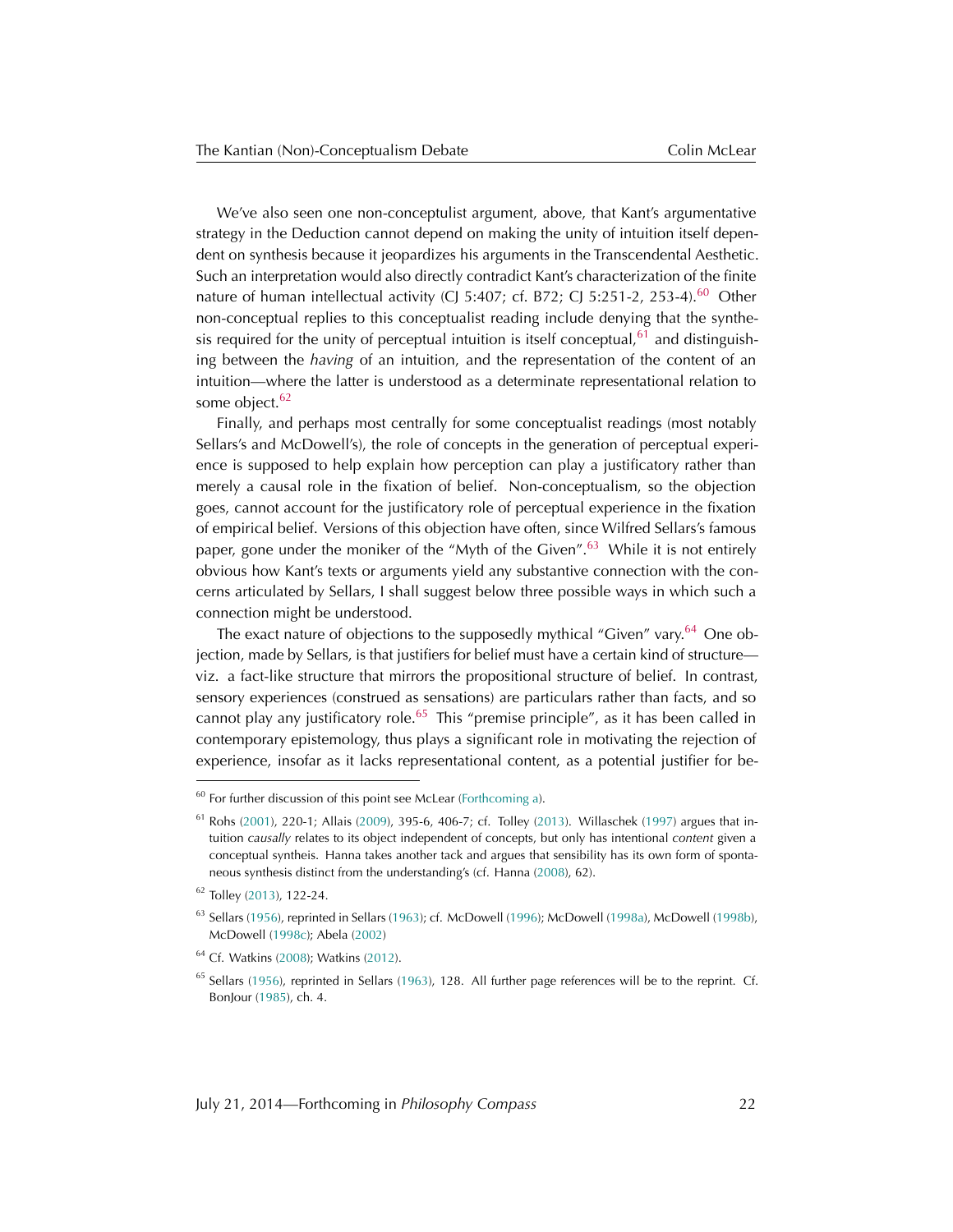#### <span id="page-22-5"></span>lief.<sup>[66](#page-22-0)</sup> For example, John McDowell argues that

The idea of the Given is the idea that the space of reasons, the space of justifications' or warrants, extends more widely than the conceptual sphere. But we cannot really understand the relations in virtue of which a judgment is warranted except as relations within the space of concepts: relations such as implication or probabilification, which hold between potential ex-ercises of conceptual capacities<sup>[67](#page-22-1)</sup>

The passage in Kant typically adduced in support of this point is the "same function" passage at  $(A79/B104-5)$  quoted in §4.3 above.<sup>[68](#page-22-2)</sup> Thus, according to this conceptualist reading of Kant, sense experience *would* have the requisite proposition-like structure, and thus be capable of standing in justificatory relations to beliefs, since the same capacities that structure the contents of judgment for Kant (viz. the categories) would also structure sensory experience. While such interpreters are surely correct that Kant's aim, as exemplified in this passage, is to show that the very same cognitive capacities which connect representations in a mental act of judging are also in play in the connection of representations in a sensory experience, it is not obvious how the passage directly supports any argument concerning the epistemic significance of perceptual experience to knowledge. Endorsement of the premise principle is a substantive epistemological commitment, and despite what Kant says in the A79/B104-5 passage concerning the unity of judgment and intuition, it is not at all obvious that Kant endorses the princi-ple.<sup>[69](#page-22-3)</sup> Hence further work needs to be done to show that Kant actually endorses or even articulates this argument.

A second objection against the Given, that might be attributed to Kant, is that the mere occurrence of a sensory experience cannot license any particular belief. Instead, sensory experience can only play its justificatory role against a background of concepts possessed by the experiencing subject.<sup>[70](#page-22-4)</sup> This connects to Kant at least in the sense that, if the conceptualist reading is correct, there is a particular battery of concepts

<span id="page-22-0"></span><sup>&</sup>lt;sup>66</sup> See Pryor [\(2005](#page-31-13)); Siegel and Silins [\(Forthcoming](#page-31-14)); McLear (Forthcoming b), §4.3 for discussion.

<span id="page-22-1"></span> $^{67}$  McDowell [\(1996](#page-30-5)), 7; cf. BonJour ([1985\)](#page-27-12),78; Davidson ([1986](#page-27-13)), 310; Brewer ([1999\)](#page-27-14), 154

<span id="page-22-2"></span><sup>68</sup> See e.g. Sellars ([1968](#page-31-6)), 4-5; McDowell ([2003](#page-30-11)), 79; Haag ([2007](#page-28-15)), 150-1, 199, and ch. 8; Kalderon ([2011\)](#page-29-14), 235-6. Cf. Pippin [\(1982](#page-31-15)), 99-101; Heidegger [\(1997\)](#page-29-15), 45-6; Longuenesse [\(1998](#page-29-4)), 200; Grüne ([2009\)](#page-28-3), 107-11.

<span id="page-22-3"></span> $69$  For example, according to at least one prominent interpretation of Kant's epistemology, Kant endorses an at least partly "externalist" position concerning epistemic justification, and thus does not endorse the premise principle in the manner required to plausibly attribute to him this version of the "Myth of the Given" argument. See Chignell [\(2007b](#page-27-15)), 49-50; McLear (Forthcoming b), §4.3.

<span id="page-22-4"></span> $70$  Sellars [\(1963\)](#page-31-12), 170; McDowell [\(1998a](#page-30-13)), 435-6.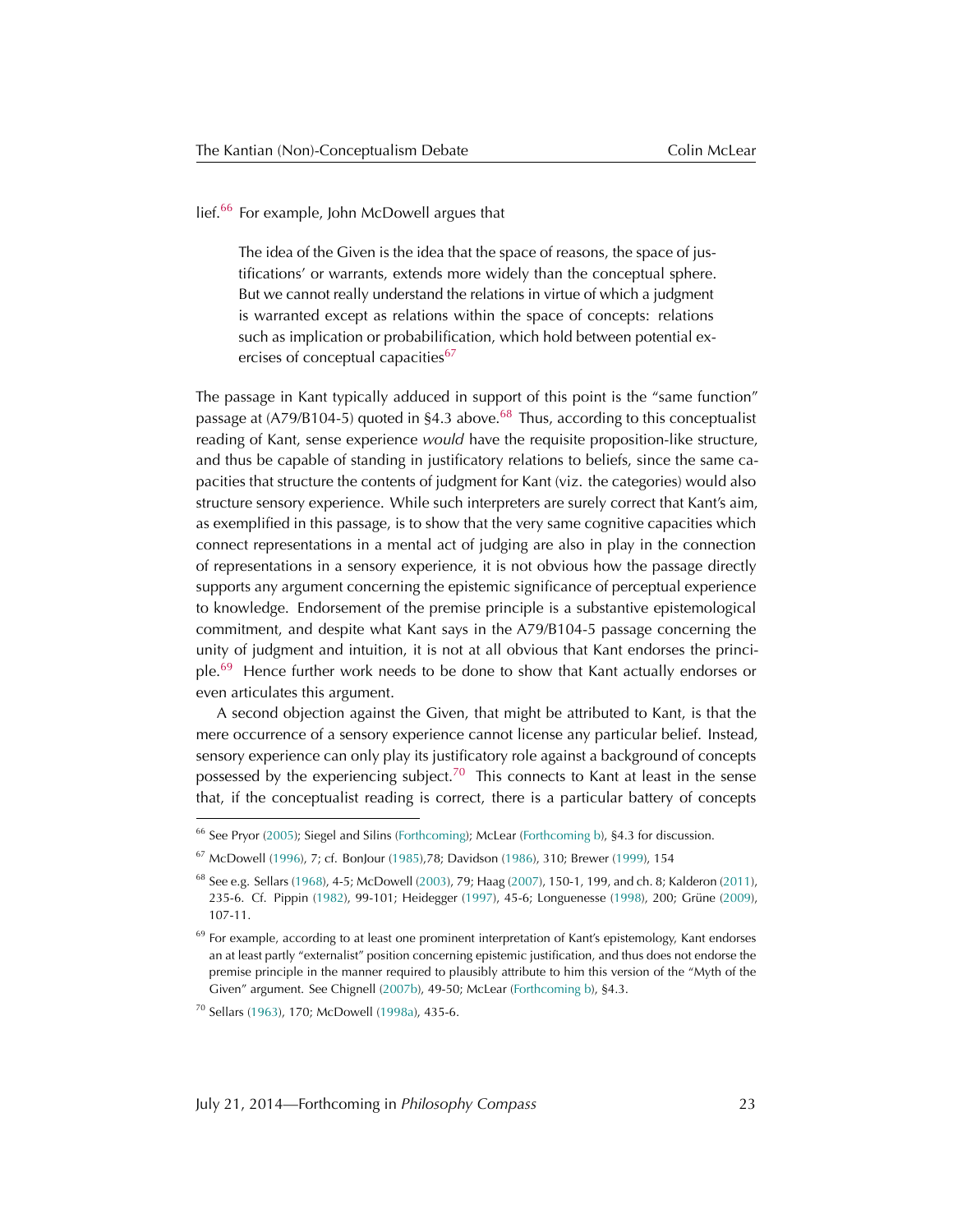<span id="page-23-2"></span>necessary for any perceptual experience to play a role in justification or the acquisition of empirical knowledge—viz. the categories.<sup>[71](#page-23-0)</sup>

Again though, one might worry about attributing the above argument to Kant. Certainly Kant thought that empirical intuition alone was insufficient to count as empirical knowledge and that the legitimate application of the categories was necessary for any such knowledge. But much more would need to be said regarding whether or how in-tuition might stand in epistemic relations to beliefs.<sup>[72](#page-23-1)</sup> There is no straightforward route from Kant's argument concerning the role of the categories in empirical knowledge to the conclusion that the epistemological status of intuition depends on the categories. Indeed, there may be reasons to think that Kant would reject such a claim.

For example, Kant seems to hold that in intuition we "prove the possibility" of the subject matter of our thoughts. Kant makes this point explicitly in the preface to the B-edition of the first *Critique*.

To **cognize** an object, it is required that I be able to prove its possibility (whether by the testimony of experience from its actuality or *a priori* through reason). But I can **think** whatever I like, as long as I do not contradict myself, i.e., as long as my concept is a possible thought, even if I cannot give any assurance whether or not there is a corresponding object somewhere within the sum total of all possibilities. But in order to ascribe objective validity to such a concept (real possibility, for the first sort of possibility was merely logical) something more is required (Bxxvi).

Here Kant contrasts merely logically possible thought, in which one brings together logically compossible concepts, with the kind of real empirical possibility necessary for cognition. Kant distinguishes between these two sorts of possibility in terms of the notion of cancellation [*Aufhebung*]. The subject matter of a thought is *logically* possible if the thought's constituent concepts may be combined in judgement without contradiction, and thus without being logically cancelled out  $(A151/B190; N<sub>M</sub> 2:171-2)$ . The subject matter of a thought is *really* possible, in contrast, if it can be shown that the subject matter to which the thought corresponds consists of properties which are mutually empirically compossible and not, in Kant's terms, "really repugnant." Kant often illustrates this idea with examples involving physical forces  $(e.g.,$  opposite motions, opposing

<span id="page-23-0"></span> $71$  McDowell ([1996\)](#page-30-5); Ginsborg [\(2006b\)](#page-28-4), Ginsborg [\(2008](#page-28-7)). It is not actually clear that only the conceptualist reading can accommodate this aspect of Kant's view. A non-conceptualist may well agree that the categories are necessary for empirical knowledge while nevertheless denying that they are necessary in accounting for the intentionality of perceptual experience. Cf. Hanna [\(2001](#page-28-16)), 46-65, Hanna [\(2005](#page-28-5)), 256-7; Bird ([2006](#page-27-11)), 193-207; Watkins [\(2008\)](#page-32-7); Allais ([2009\)](#page-26-0), 392-4; Watkins [\(2012](#page-32-14)); Tolley [\(2013](#page-32-3)); McLear (Forthcoming a), §3; McLear (Forthcoming b), §5.2.

<span id="page-23-1"></span> $72$ For discussion see Stevenson ([2003](#page-32-15)); Chignell ([2007a](#page-27-16)), Chignell [\(2007b](#page-27-15)); Watkins [\(2008](#page-32-7)), Watkins ([2012](#page-32-14)).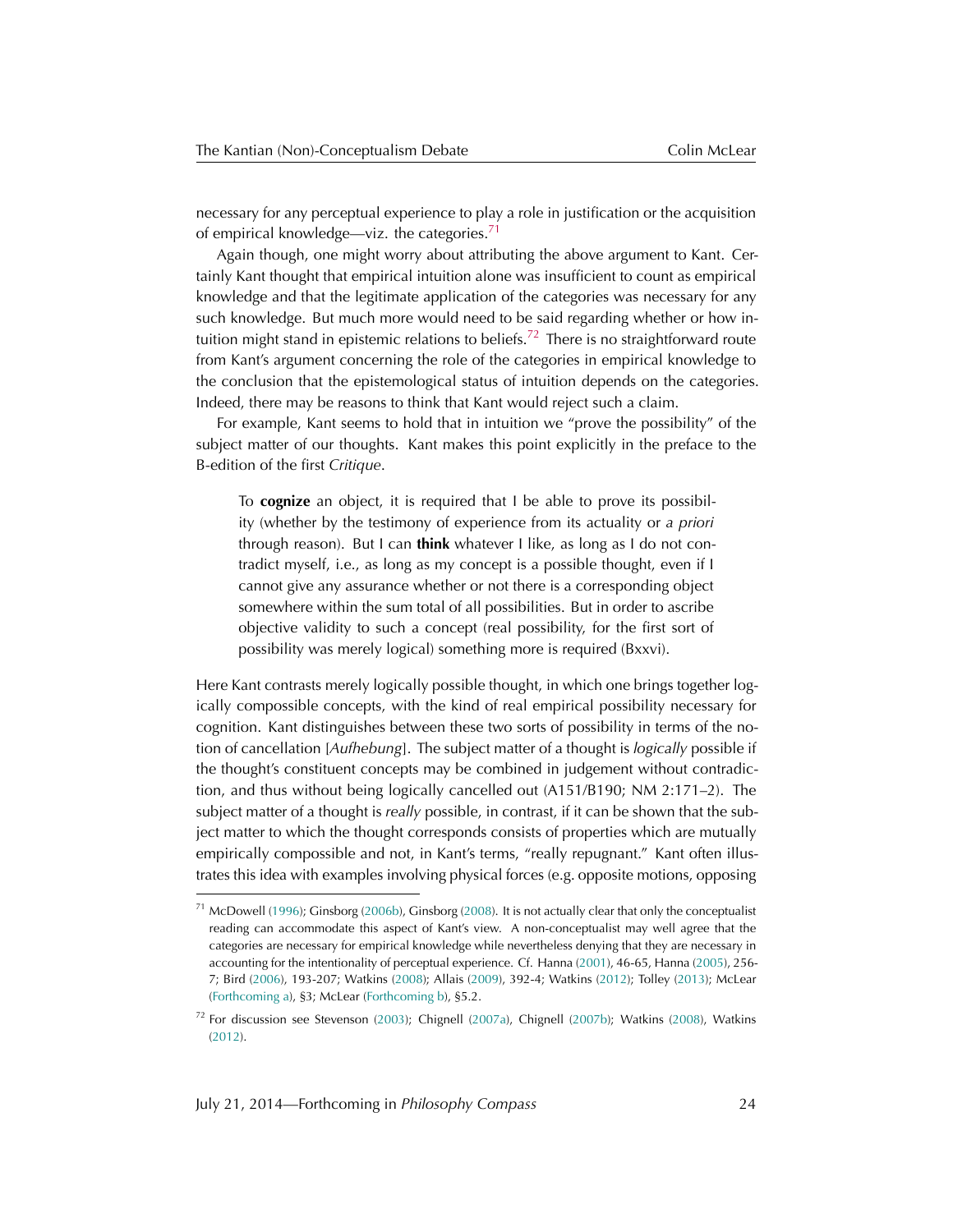<span id="page-24-5"></span>attractive and repulsive forces; cf.  $A264–5/B320–1$ ). Moreover, Kant considered a further kind of repugnance, wherein the subject itself is "cancelled out". In other words, it would be impossible for any being to exist that would instantiate such repugnant prop-erties.<sup>[73](#page-24-0)</sup> In order for knowledge to be possible, the demonstration of the real possibility of the object of knowledge must be secured. If this is correct then there seems to be at least a *prima facie* tension between attributing to Kant both the claim that possession of some battery of concepts is necessary for intuition to have epistemic standing, and the claim that it is via intuition that one's concepts (or the judgments constituted by them) first attain epistemic legitimacy. How could a concept confer epistemic standing to intuition prior to that concept's being shown to be legitimate? They may well be a Kantian basis for answering this question, but more needs to be said by the conceptualist to defend the supposed Kantian provenance of this second version of the "Myth of the Given" argument.<sup>[74](#page-24-1)</sup>

Finally, both Sellars and McDowell claim that it is simply a mistake to think that mental states which are purely the upshot of causal interactions with the world could themselves stand as reasons for empirical belief. Sellars remarks that such a mistake is "of a piece with the so-called 'naturalistic fallacy' in ethics" (Sellars ([1963](#page-31-12)), 146). Sellars himself gives no clear argument for this claim.<sup>[75](#page-24-2)</sup> McDowell focuses on the distinction between the kinds of mental states, the occurrence of which we are responsible for, such as judgment, and those which simply *happen* to us, in the way that, e.g. a fit of sneezing might happen to one.<sup>[76](#page-24-3)</sup> Once again, we can see the suggested parallel in a conceptualist reading of Kant. If conceptual capacities, such as the categories, are necessary for the occurrence of perceptual experience then experience is not merely something that causally *happens* to the subject, but rather is something that the subject herself partially accounts for, in much the same way that she accounts for her endorsement of the content of propositional judgment. It is not clear that this argument is construed as anything more than Kantian in spirit. Certainly though, there does seem to be a deeply Kantian point behind the notion that reasoning is *thinking for oneself*, and that this requires that the structure of one's thoughts be, in some sense, determined by oneself.<sup>[77](#page-24-4)</sup>

<span id="page-24-0"></span> $^{73}$  For discussion see Chignell ([2011\)](#page-27-17), 144–5; Chignell ([2014\)](#page-27-18); McLear (Forthcoming b), §§4.3 and 5.2.

<span id="page-24-1"></span> $74$  A further possibility is that Kant's views are genuinely divided here, and that subsequent moves in German idealism reflect this fact. See Pippin [\(1989\)](#page-31-9), ch. 2 and the sources cited in note [57](#page-20-0) above.

<span id="page-24-2"></span><sup>&</sup>lt;sup>75</sup> Watkins ([2008](#page-32-7)); Watkins [\(2012](#page-32-14)).

<span id="page-24-3"></span><sup>&</sup>lt;sup>76</sup> McDowell ([1996\)](#page-30-5), ch. 1-2; McDowell ([1998a](#page-30-13)), 433-4; McDowell ([2003\)](#page-30-11), 80-5; cf. Engstrom ([2006\)](#page-27-8), 8-13.

<span id="page-24-4"></span> $77$  This suggests that Kant's views of practical and theoretical reason have a broader unity. For one classic statement of such an interpretation see O'Neill ([1989\)](#page-30-16), ch. 1; cf. Stevenson [\(2004\)](#page-32-16); McDowell ([2009\)](#page-30-17), chs. 4, 5, and 7.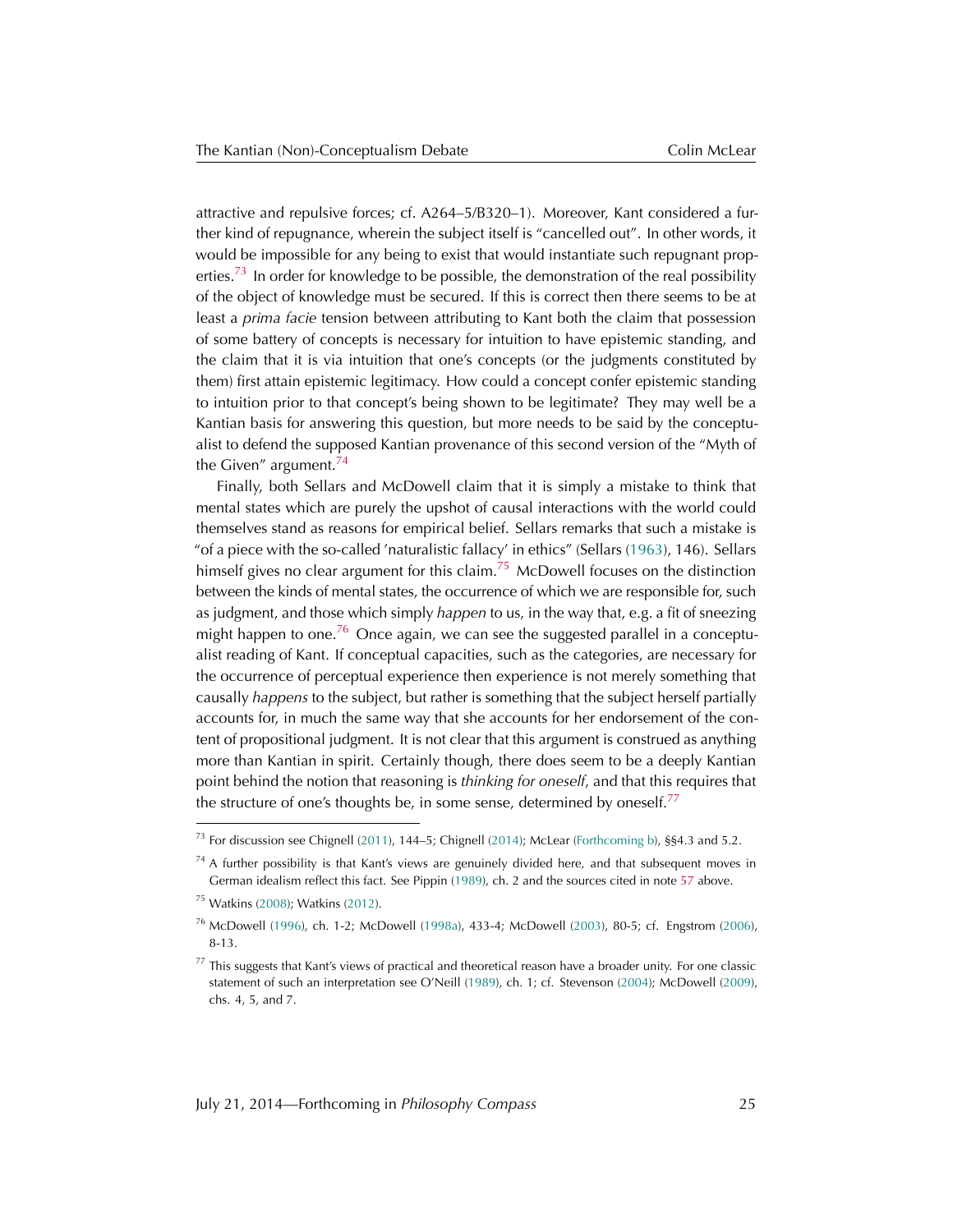<span id="page-25-1"></span>[O]ne cannot possibly think of a reason that would consciously receive direction from any other quarter with respect to its judgments; since the subject would then attribute the determination of his judgment, not to his reason but to an impulse. Reason must regard itself as the author of its principles independently of alien influences.  $(G.4:448)$ 

Whether or not Kant himself intended his arguments concerning the role of concepts in experience to be taken in the ways that Sellars, McDowell, and others have suggested, it is clear that he has been a central source of inspiration for these positions. Needless to say, the dispute as to Kant's exact position regarding these matters continues.<sup>[78](#page-25-0)</sup>

#### **Summary**

To say that Kant is a conceptualist is, as we have seen, to say that he thinks (i) the content of an intuition (i.e. an "experience" in our contemporary sense) is a kind of representational relation to an object; (ii) such relation to an object depends on a synthesis directed in accordance with concepts; (iii) synthesis in accordance with concepts sets correctness conditions for the intuition's representation of a mind-independent object. The conceptualist reading promises to make sense of Kant's argument in the Transcendental Deduction by showing how perceptual experience depends on a synthesis by the categories. Assuming that we have such experience, if the categories are necessary for perceptual experience, then they have legitimate application to the objects of experience. In this manner conceptualism purports to have an interpretive advantage over non-conceptualist readings. Conceptualists further claim that their reading best explains how perceptual experience could play a justificatory role in the fixation of belief.

However, we have also seen several apparent problems for the conceptualist reading. First, though much of what the conceptualist says may be true of Kant's views concerning "cognition" [*Erkenntnis*] (or "experience" [*Erfahrung*] as he often uses the term) it is less clear that it is true of perceptual experience or intuition. Second, the conceptualist must be able to account for the more primitive role that perception seems to play in Kant's cognitive theory, as well as the seeming fact that he acknowledges that perceptual experience is something we share with non-rational animals. Third, conceptualist readings seem to threaten the coherence of the arguments of the Transcendental Aesthetic, and thus the coherence of Kant's broader critical position. Fourth, Kant's own philosophy of mathematics may require that intuition be understood as a form of nonconceptual representation. Finally, it is not at all clear that, for Kant, intuitions have

<span id="page-25-0"></span> $78$  Hanna [\(2011a\)](#page-29-3) disputes the idea that Kant is centrally concerned with denying the role of the Given in the way suggested by Sellars and McDowell. See also the references cited in note [71](#page-23-0) above.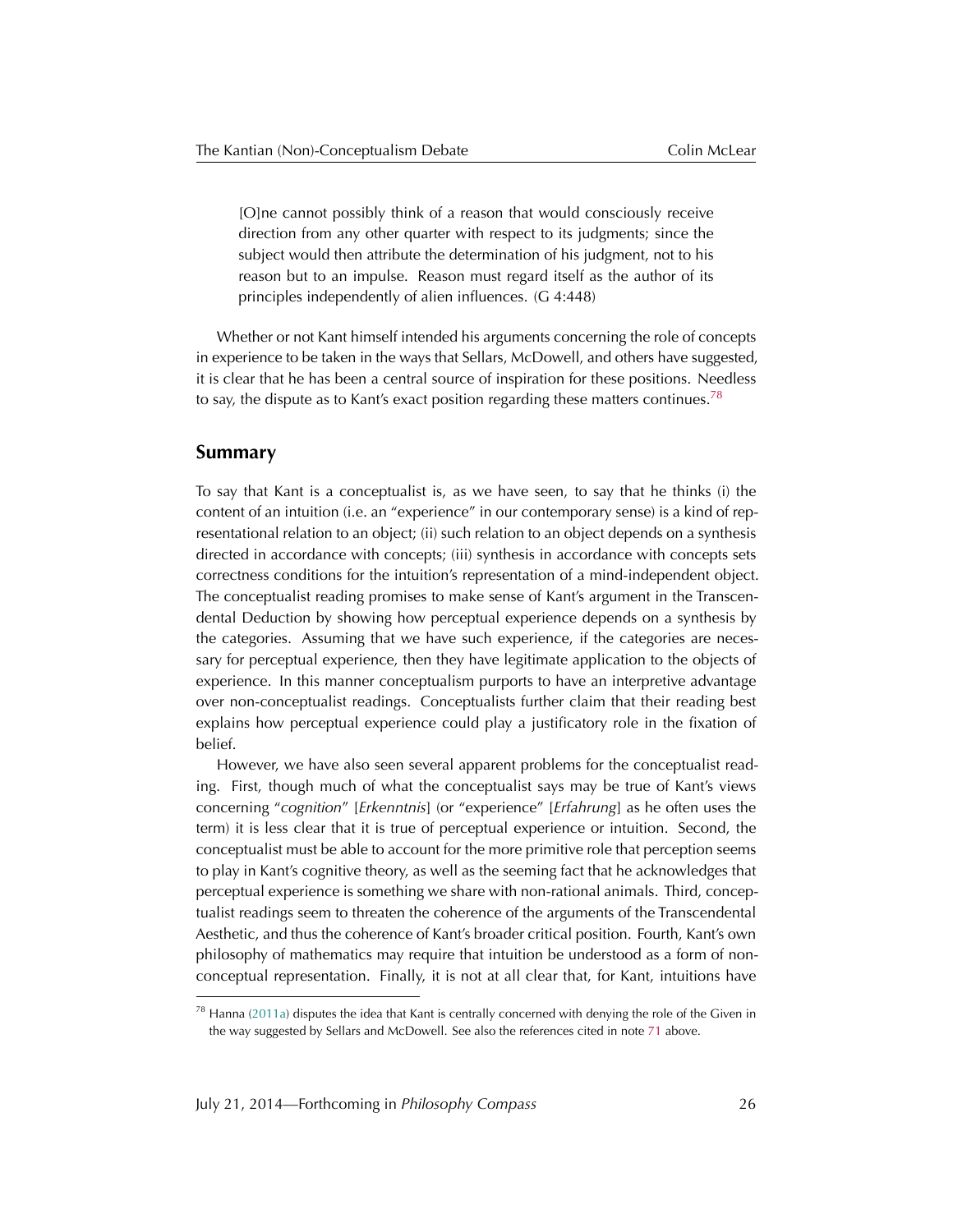correctness conditions. This is a basic assumption of the conceptualist position and is presupposed by its other commitments.

Going forward, conceptualism needs to clarify how its reading is compatible with Kant's arguments in the Transcendental Aesthetic, as well as his views regarding the cognitive capacities of non-rational animals. It also needs to do more to motivate confidence in the genuinely Kantian provenance of the family of arguments that go under the moniker of criticisms of the "Myth of the Given." Similarly, the non-conceptualist reading would be greatly helped by a more extensive account of the compatibility of non-conceptualism with the argument of the Transcendental Deduction. Both sides of the debate need also to account for objections to the content assumption. Much of the furor over Kant's endorsement or denial of conceptualism has tracked contemporary issues in the philosophy of perception. But whatever the fortunes of conceptualism and non-conceptualism as contemporary philosophical doctrines, our understanding of Kant's philosophy, and in particular his theory of cognition, has been greatly extended by the debate. $79$ 

## **References**

<span id="page-26-7"></span><span id="page-26-1"></span>Abela, Paul (2002). *Kant's Empirical Realism*. New York: Oxford University Press (p. [22](#page-21-6)). Adams, Robert Merrihew (1994). *Leibniz: Determinist, Theist, Idealist*. Oxford: Oxford University Press (p. [9\)](#page-8-3).

- <span id="page-26-0"></span>Allais, Lucy (2009). "Kant, Non-Conceptual Content and the Representation of Space". In: *Journal of the History of Philosophy* 47.3, pp. 383-413. doi: [10.1353/hph.0.](http://dx.doi.org/10.1353/hph.0.0134) [0134](http://dx.doi.org/10.1353/hph.0.0134) (pp. [8,](#page-7-5) [13,](#page-12-4) [18](#page-17-3)[–20,](#page-19-3) [22](#page-21-6), [24](#page-23-2)).
- <span id="page-26-4"></span>Anderson, R. Lanier (2001). "Synthesis, Cognitive Normativity, and the Meaning of Kant's Question, 'How Are Synthetic Cognitions a Priori Possible?'" In: *European Journal of Philosophy* 9.3, pp. 275–305 (p. [15\)](#page-14-3).
- <span id="page-26-3"></span>(2004). "It Adds up after All: Kant's Philosophy of Arithmetic in Light of the Traditional Logic". In: *Philosophy and Phenomenological Research* 69.3, pp. 501–540 (p. [10](#page-9-3)).
- <span id="page-26-2"></span>(2005). "The Wolffian Paradigm and Its Discontents: Kants Containment Definition of Analyticity in Historical Context". In: Archiv für Geschichte der Philosophie 87.7, pp. 22–74 (p. [10\)](#page-9-3).
- <span id="page-26-5"></span>Aquila, Richard E. (1983). *Representational Mind: A Study of Kant's Theory of Knowledge*. en. Bloomington: Indiana University Press (p. [18](#page-17-3)).
- <span id="page-26-6"></span> $-$  (2003). "Hans Vaihinger and Some Recent Intentionalist Readings of Kant". In: *Journal* of the History of Philosophy 41.2, pp. 231–250 (p. [18\)](#page-17-3).

<span id="page-26-8"></span> $79$  Thanks to Derk Pereboom, Clinton Tolley, and the participants in my graduate seminar on conceptualism at the University of Nebraska-Lincoln in the fall of 2013 for helpful discussion and comments.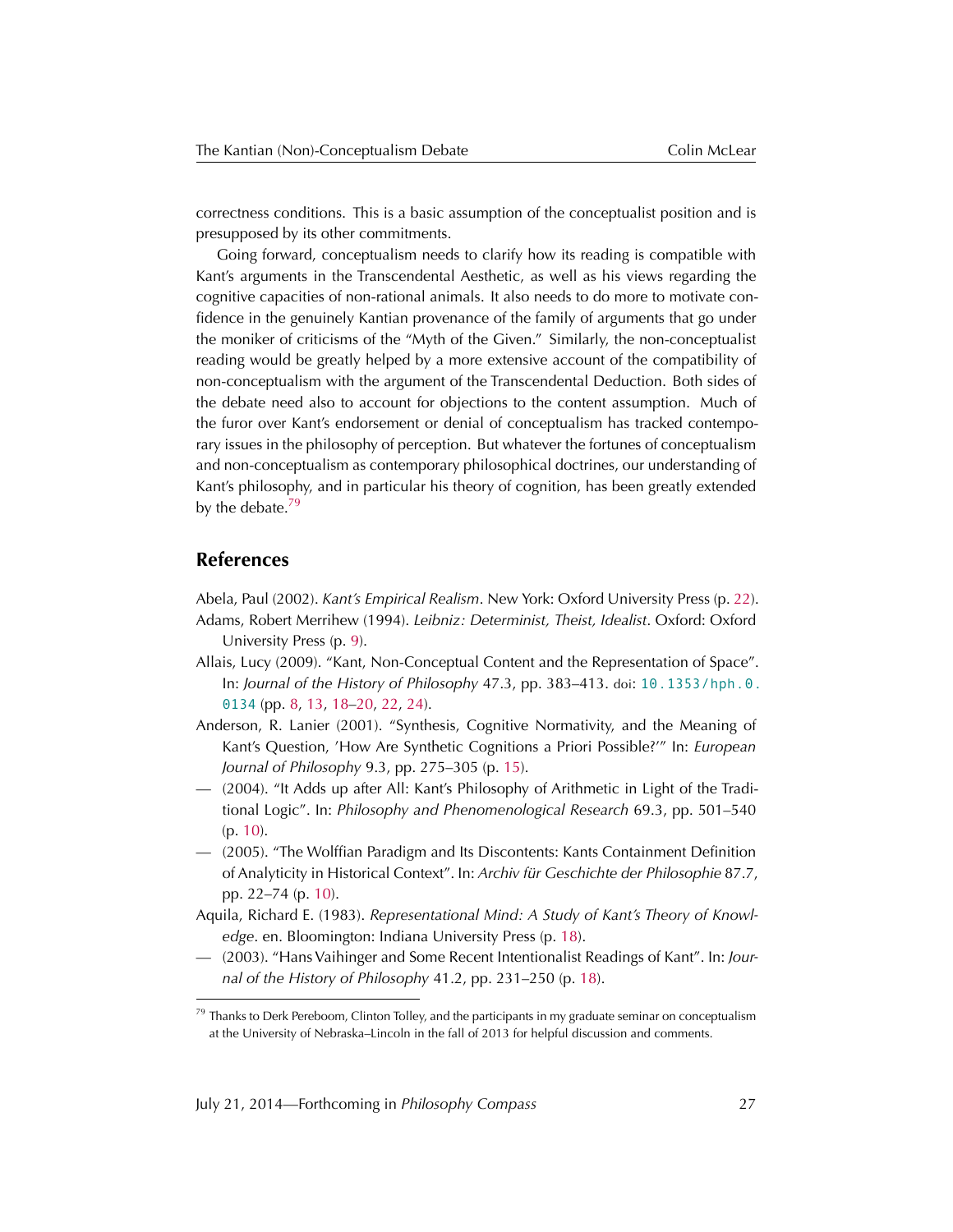- <span id="page-27-9"></span>Aquila, Richard E. (2008). "Intentional Objects and Kantian Appearances". In: *Philosophical Topics* 12.2, pp. 9–37 (p. [18\)](#page-17-3).
- <span id="page-27-11"></span>Bird, Graham (2006). *The Revolutionary Kant: A Commentary on the Critique of Pure Reason*. Peru, IL: Open Court Publishing Company (pp. [19,](#page-18-5) [20,](#page-19-3) [24](#page-23-2)).
- <span id="page-27-12"></span>BonJour, Laurence (1985). *The Structure of Empirical Knowledge*. en. Cambridge, MA: Harvard University Press (pp. [22](#page-21-6), [23](#page-22-5)).

<span id="page-27-14"></span>Brewer, Bill (1999). *Perception and Reason*. New York: Oxford University Press (p. [23](#page-22-5)).

- <span id="page-27-0"></span>Brook, Andrew (2013). "Kant and Time-Order Idealism". en. In: *A Companion to the Philosophy of Time*. Ed. by Adrian Bardon and Heather Dyke. Oxford: Wiley-Blackwell, pp. 120–134 (p. [3](#page-2-1)).
- <span id="page-27-7"></span>Burge, Tyler (2003). "Perceptual Entitlement". In: *Philosophy and Phenomenological Research* 67.3, pp. 503–548 (pp. [11,](#page-10-1) [13](#page-12-4)).
- <span id="page-27-1"></span>Byrne, Alex (2009). "Experience and Content". In: *The Philosophical Quarterly* 59.236, pp. 429–451. doi: [10.1111/j.1467-9213.2009.614.x](http://dx.doi.org/10.1111/j.1467-9213.2009.614.x) (p. [5](#page-4-5)).
- <span id="page-27-4"></span>Carson, Emily (1997). "Kant on Intuition and Geometry". In: *Canadian Journal of Philosophy* 27.4, pp. 489–512 (p. [10\)](#page-9-3).
- <span id="page-27-5"></span>— (1999). "Kant on the Method of Mathematics". In: *Journal of the History of Philosophy* 37.4, pp. 629–652. doi: [10.1353/hph.2008.0905](http://dx.doi.org/10.1353/hph.2008.0905) (p. [10\)](#page-9-3).
- <span id="page-27-16"></span>Chignell, Andrew (2007a). "Belief in Kant". In: *The Philosophical Review* 116.3, pp. 323–360. doi: [10.1215/00318108-2007-001](http://dx.doi.org/10.1215/00318108-2007-001) (p. [24](#page-23-2)).
- <span id="page-27-15"></span>— (2007b). "Kant's Concepts of Justification". In: *Noûs* 41.1, pp. 33–63 (pp. [23](#page-22-5), [24](#page-23-2)).
- <span id="page-27-17"></span>— (2011). "Real Repugnance and Our Ignorance of Things-in-Themselves: A Lockean Problem in Kant and Hegel". de. In: *Internationales Jahrbuch des Deutschen Idealismus* 2009: Glaube und Vernunft. Ed. by Fred Rush, Jürgen Stolzenberg, and Paul W. Franks. Berlin: Walter de Gruyter, pp. 135–159 (p. [25\)](#page-24-5).
- <span id="page-27-18"></span>— (2014). "Kant and the 'Monstrous' Ground of Possibility". In: *Kantian Review* 19.1, pp. 53–69. doi: [10.1017/S1369415413000290](http://dx.doi.org/10.1017/S1369415413000290) (p. [25](#page-24-5)).
- <span id="page-27-13"></span>Davidson, Donald (1986). "A Coherence Theory of Truth and Knowledge". In: *Truth and Interpretation: Perspectives on the Philosophy of Donald Davidson. Ed. by Ernest* LePore. Oxford: Basil Blackwell, pp. 307–319 (p. [23](#page-22-5)).
- <span id="page-27-8"></span>Engstrom, Stephen (2006). "Understanding and Sensibility". In: *Inquiry* 49.1, pp. 2–25 (pp. [16](#page-15-2), [25\)](#page-24-5).
- <span id="page-27-6"></span>Evans, Gareth (1982). *The Varieties of Reference*. Ed. by John McDowell. Oxford: Ox-ford University Press (p. [11\)](#page-10-1).
- <span id="page-27-10"></span>Falkenstein, Lorne (1995). *Kant's Intuitionism: A Commentary on the Transcendental Aesthetic*. en. Toronto: University of Toronto Press (p. [19\)](#page-18-5).
- <span id="page-27-3"></span>Friedman, Michael (1992). *Kant and the Exact Sciences*. en. Cambridge: Harvard Uni-versity Press (p. [10](#page-9-3)).
- <span id="page-27-2"></span> $-$  (2012). "Kant on Geometry and Spatial Intuition". en. In: *Synthese* 186.1, pp. 231– 255. doi: [10.1007/s11229-012-0066-2](http://dx.doi.org/10.1007/s11229-012-0066-2) (pp. [9](#page-8-3), [10](#page-9-3)).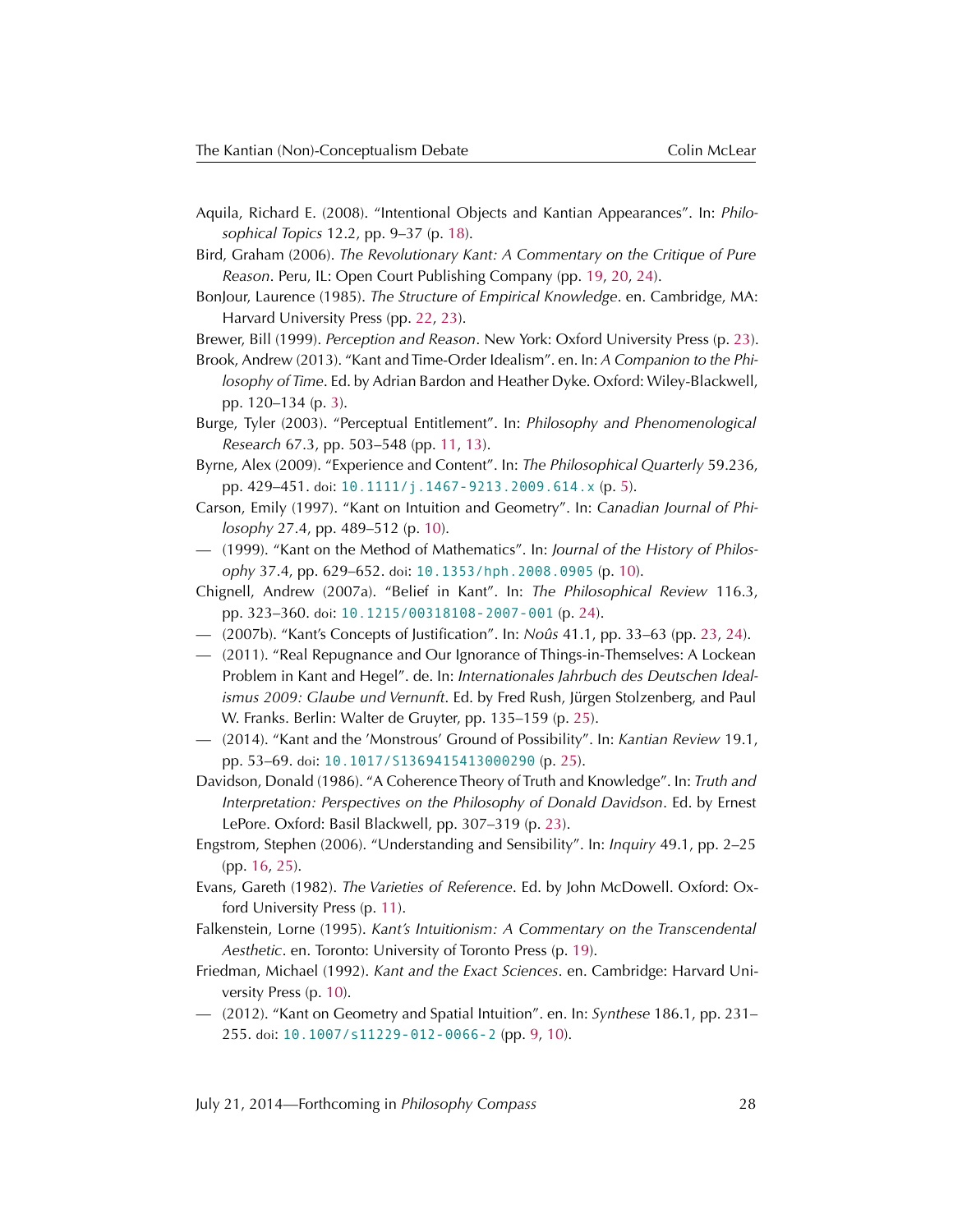- <span id="page-28-12"></span>George, Rolf (1981). "Kant's Sensationism". In: Synthese 47.2, pp. 229–255. doi: [10.](http://dx.doi.org/10.1007/BF01064346) [1007/BF01064346](http://dx.doi.org/10.1007/BF01064346) (p. [19](#page-18-5)).
- <span id="page-28-6"></span>Ginsborg, Hannah (2006a). "Empirical Concepts and the Content of Experience". In: *European Journal of Philosophy* 14.3, pp. 349–372 (pp. [8,](#page-7-5) [15](#page-14-3)).
- <span id="page-28-4"></span>— (2006b). "Kant and the Problem of Experience". In: *Philosophical Topics* 34.12, pp. 59–106. doi: [10.5840/philtopics2006341/24](http://dx.doi.org/10.5840/philtopics2006341/24) (pp. [5,](#page-4-5) [8,](#page-7-5) [15,](#page-14-3) [24](#page-23-2)).
- <span id="page-28-7"></span>— (2008). "Was Kant a Nonconceptualist?" In: *Philosophical Studies* 137.1, pp. 65– 77. doi: [10.1007/s11098-007-9163-3](http://dx.doi.org/10.1007/s11098-007-9163-3) (pp. [8](#page-7-5), [18,](#page-17-3) [20,](#page-19-3) [24](#page-23-2)).
- <span id="page-28-13"></span>Gomes, Anil (2010). "Is Kant's Transcendental Deduction of the Categories Fit for Purpose?" In: *Kantian Review* 15.02, pp. 118–137. doi: [10 . 1017 /](http://dx.doi.org/10.1017/S1369415400002466) [S1369415400002466](http://dx.doi.org/10.1017/S1369415400002466) (p. [21](#page-20-3)).
- <span id="page-28-2"></span> $-$  (2014). "Kant on Perception: Naïve Realism, Non-Conceptualism and the B-Deduction". In: *The Philosophical Quarterly* 64.254, pp. 1–19. doi: [10.1093/pq/](http://dx.doi.org/10.1093/pq/pqt019) [pqt019](http://dx.doi.org/10.1093/pq/pqt019) (pp. [2,](#page-1-3) [8](#page-7-5), [18,](#page-17-3) [21\)](#page-20-3).
- <span id="page-28-11"></span>(Manuscript). "In Kantian Phrase" (p. [18](#page-17-3)).
- <span id="page-28-1"></span>Griffith, Aaron M. (2012). "Perception and the Categories: A Conceptualist Reading of Kant's *Critique of Pure Reason*". en. In: *European Journal of Philosophy* 20.2, pp. 193–222. doi: [10.1111/j.1468-0378.2010.00404.x](http://dx.doi.org/10.1111/j.1468-0378.2010.00404.x) (pp. [2](#page-1-3), [9](#page-8-3), [16,](#page-15-2) [20,](#page-19-3) [21](#page-20-3)).
- <span id="page-28-10"></span>Grüne, Stefanie (2008). "Begriffe als Regeln der Wahrnehmung". In: *Recht und Frieden in* der Philosophie Kants: Akten des X Internationalen Kant-Kongresses. Ed. by Valerio Rohden et al. Berlin: Walter de Gruyter, pp. 267-278. doi: 10. 1515 / [9783110210347.2.267](http://dx.doi.org/10.1515/9783110210347.2.267) (pp. [17,](#page-16-2) [18\)](#page-17-3).
- <span id="page-28-3"></span>— (2009). *Blinde Anschauung*. Frankfurt am Main: Vittorio Klostermann (pp. [4](#page-3-4)–[6](#page-5-1), [17,](#page-16-2) [18,](#page-17-3) [23\)](#page-22-5).
- <span id="page-28-14"></span> $-$  (2011). "Is There a Gap in Kants B Deduction?" In: *International Journal of Philosophical Studies* 19.3, pp. 465–490 (p. [21](#page-20-3)).
- <span id="page-28-0"></span>Gunther, York H., ed. (2003). *Essays on Nonconceptual Content*. en. Cambridge: MIT Press  $(p, 1)$  $(p, 1)$ .
- <span id="page-28-15"></span>Haag, Johannes (2007). *Erfahrung und Gegenstand*. Frankfurt am Main: Vittorio Kloster-mann (p. [23\)](#page-22-5).
- <span id="page-28-16"></span>Hanna, Robert (2001). *Kant and the Foundations of Analytic Philosophy*. Oxford: Ox-ford University Press (p. [24\)](#page-23-2).
- <span id="page-28-8"></span>— (2002). "Mathematics for Humans: Kant's Philosophy of Arithmetic Revisited". In: *European Journal of Philosophy* 10.3, pp. 328–352. doi: [10.1111/1468- 0378.](http://dx.doi.org/10.1111/1468-0378.00165) [00165](http://dx.doi.org/10.1111/1468-0378.00165) (p. [10](#page-9-3)).
- <span id="page-28-5"></span>— (2005). "Kant and Nonconceptual Content". In: *European Journal of Philosophy* 13.2, pp. 247–290. doi: [10.1111/j.0966-8373.2005.00229.x](http://dx.doi.org/10.1111/j.0966-8373.2005.00229.x) (pp. [8,](#page-7-5) [13](#page-12-4), [14,](#page-13-4) [24\)](#page-23-2).
- <span id="page-28-9"></span>— (2006). *Kant, Science, and Human Nature*. Oxford: Clarendon Press (p. [14\)](#page-13-4).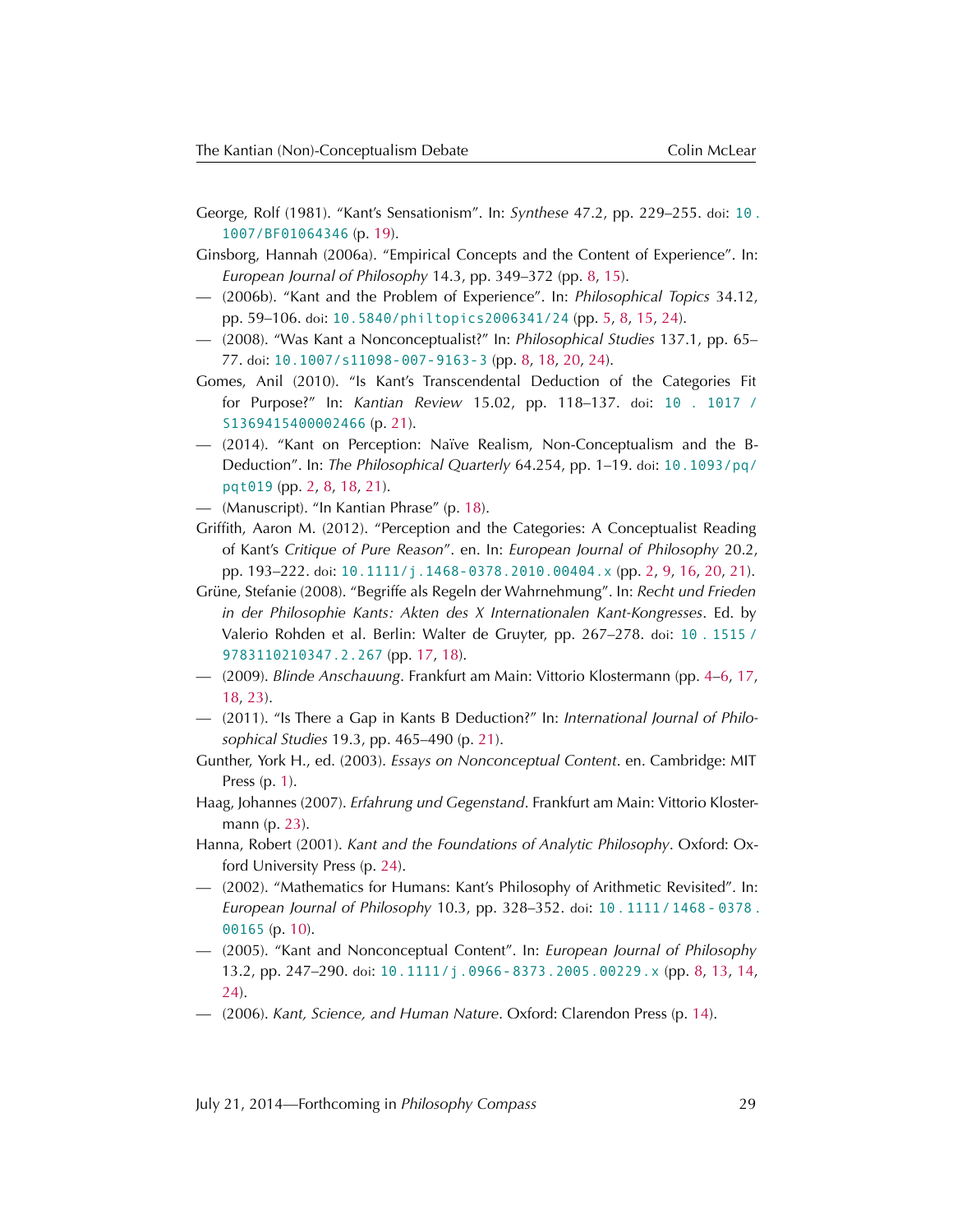- <span id="page-29-8"></span>Hanna, Robert (2008). "Kantian Non-Conceptualism". In: *Philosophical Studies* 137.1, pp. 41–64. doi: [10.1007/s11098-007-9166-0](http://dx.doi.org/10.1007/s11098-007-9166-0) (pp. [13](#page-12-4), [14](#page-13-4), [22\)](#page-21-6).
- <span id="page-29-3"></span>— (2011a). "Beyond the Myth of the Myth: A Kantian Theory of Non-Conceptual Content". In: *International Journal of Philosophical Studies* 19.3, pp. 323–398 (pp. [8,](#page-7-5) [14,](#page-13-4) [26\)](#page-25-1).
- <span id="page-29-9"></span>— (2011b). "Kant's Non-Conceptualism, Rogue Objects, and the Gap in the B Deduction". In: *International Journal of Philosophical Studies* 19.3, pp. 399–415. doi: [10.1080/09672559.2011.595188](http://dx.doi.org/10.1080/09672559.2011.595188) (pp. [13](#page-12-4), [14,](#page-13-4) [21\)](#page-20-3).
- <span id="page-29-7"></span>Heck, Richard G. (2000). "Nonconceptual Content and the "Space of Reasons"". In: *The Philosophical Review 109.4, pp. 483-523 (p. [13\)](#page-12-4).*
- <span id="page-29-12"></span>Hegel, G. W. F. (1977). *Hegel: Faith and Knowledge: An English translation of G. W. F. Hegel's Glauben und Wissen*. en. Ed. by Walter Cerf and Henry Silton Harris. Albany: SUNY Press (p. [21](#page-20-3)).
- <span id="page-29-15"></span>Heidegger, Martin (1997). *Kant and the Problem of Metaphysics*. en. Bloomington: In-diana University Press (p. [23](#page-22-5)).
- <span id="page-29-0"></span>Hinton, John Michael (1973). *Experiences: An Inquiry Into Some Ambiguities*. en. Ox-ford: Oxford University Press (p. [5](#page-4-5)).
- <span id="page-29-10"></span>Howell, Robert (1973). "Intuition, Synthesis, and Individuation in the *Critique of Pure Reason"*. In: *Noûs* 7.3. ArticleType: research-article / Full publication date: Sep., 1973 / Copyright © 1973 Wiley, pp. 207–232. doi: [10.2307/2214348](http://dx.doi.org/10.2307/2214348) (p. [14](#page-13-4)).
- <span id="page-29-5"></span>Janiak, Andrew (2012). "Kant's Views on Space and Time". In: *The Stanford Encyclope-*dia of Philosophy. Ed. by Edward N. Zalta. Winter 2012 (p. [9](#page-8-3)).
- <span id="page-29-14"></span>Kalderon, Mark Eli (2011). "Before the Law". en. In: *Philosophical Issues* 21.1, pp. 219– 244. doi: [10.1111/j.1533-6077.2011.00202.x](http://dx.doi.org/10.1111/j.1533-6077.2011.00202.x) (p. [23](#page-22-5)).
- <span id="page-29-13"></span>Keller, Pierre (1998). *Kant and the Demands of Self-Consciousness*. en. Cambridge: Cambridge University Press (p. [21\)](#page-20-3).
- <span id="page-29-1"></span>La Rocca, Claudio (2008a). "Der dunkle Verstand: Unbewusste Vorstellungen und Selbstbewusstsein bei Kant". In: *Recht und Frieden in der Philosophie Kants. Akten des X. Internationalen Kant-Kongresses* 2, pp. 447–458 (p. [5\)](#page-4-5).
- <span id="page-29-2"></span> $-$  (2008b). "Unbewußtes und Bewußtsein bei Kant". In: *Kant-Lektionen: Zur Philoso*phie Kants und zu Aspekten ihrer Wirkungsgeschichte. Ed. by Manfred Kugelstadt. Würzburg: Königshausen Neumann, pp. 47–68 (p. [5\)](#page-4-5).
- <span id="page-29-11"></span>Land, Thomas (2011). "Kantian Conceptualism". In: *Rethinking Epistemology 1*, pp. 197–239 (pp. [15,](#page-14-3) [18](#page-17-3), [21](#page-20-3)).
- <span id="page-29-4"></span>Longuenesse, Béatrice (1998). *Kant and the Capacity to Judge*. Princeton: Princeton University Press (pp. [9](#page-8-3), [10](#page-9-3), [15,](#page-14-3) [18,](#page-17-3) [21](#page-20-3), [23](#page-22-5)).
- <span id="page-29-6"></span>MacFarlane, John (2002). "Frege, Kant, and the Logic in Logicism". In: *Philosophical Review* 111.1, pp. 25–65. doi: [10 . 1215 / 00318108 - 111 - 1 - 25](http://dx.doi.org/10.1215/00318108-111-1-25). eprint: [http :](http://philreview.dukejournals.org/cgi/reprint/111/1/25.pdf) [//philreview.dukejournals.org/cgi/reprint/111/1/25.pdf](http://philreview.dukejournals.org/cgi/reprint/111/1/25.pdf) (p. [10\)](#page-9-3).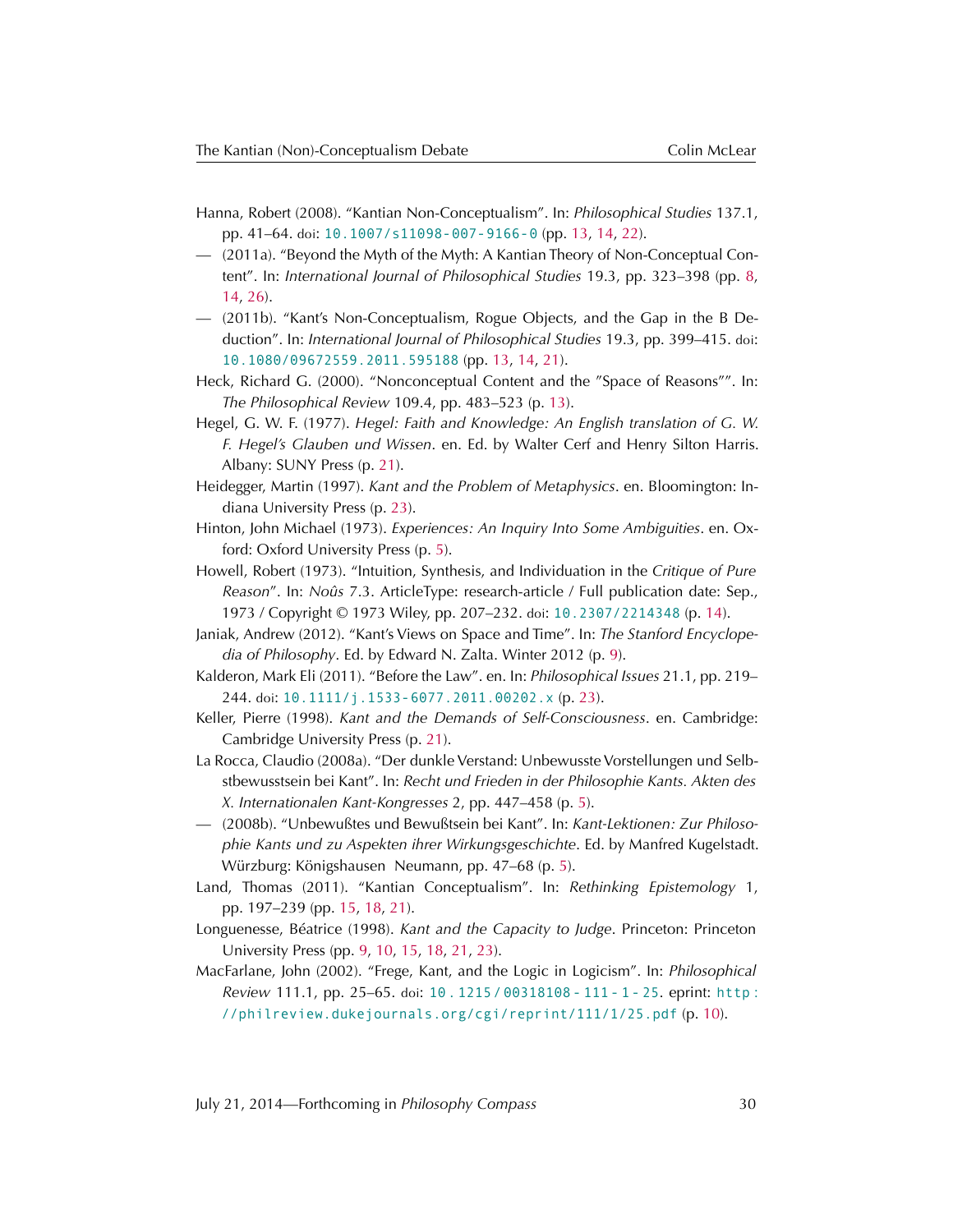- <span id="page-30-0"></span>Matherne, Samantha (Unpublished). "Images and Kant's Theory of Perception". Unpublished manuscript (pp.  $2, 15$  $2, 15$  $2, 15$ ).
- <span id="page-30-5"></span>McDowell, John (1996). *Mind and World: With a New Introduction*. Cambridge, MA: Harvard University Press (pp. [8,](#page-7-5) [11,](#page-10-1) [12](#page-11-2), [19](#page-18-5), [22–](#page-21-6)[25](#page-24-5)).
- <span id="page-30-13"></span> $-$  (1998a). "Lecture I: Sellars on Perceptual Experience". In: *The Journal of Philosophy* 95.9, pp. 431–450 (pp. [22](#page-21-6), [23,](#page-22-5) [25\)](#page-24-5).
- <span id="page-30-14"></span>— (1998b). "Lecture II: The Logical Form of an Intuition". In: *The Journal of Philosophy* 95.9, pp. 451–470 (p. [22\)](#page-21-6).
- <span id="page-30-15"></span>— (1998c). "Lecture III: Intentionality as a Relation". In: *The Journal of Philosophy* 95.9, pp. 471–491 (p. [22\)](#page-21-6).
- <span id="page-30-11"></span>— (2003). "Hegel and the Myth of the Given". In: *Das Interesse des Denkens: Hegel aus heutiger Sicht*. Ed. by Wolfgang Welsch and Klaus Vieweg. München: Wilhelm Fink Verlag, pp. 75–88 (pp. [21](#page-20-3), [23,](#page-22-5) [25\)](#page-24-5).
- <span id="page-30-12"></span>— (2007). "Hegel's Idealism as Radicalization of Kant". In: *Internationales Jahrbuch des deutschen Idealismus=International Yearbook of German Idealism* 5. Reprinted in McDowell 2009, 69–89, pp. 157–175 (p. [21](#page-20-3)).
- <span id="page-30-9"></span>— (2008). "Avoiding the Myth of the Given". In: *John McDowell: Experience, Norm* and Nature. Ed. by Jakob Lindgaard. Oxford: Blackwell, pp. 1–[14](#page-13-4) (p. 14).
- <span id="page-30-17"></span> $-$  (2009). *Having the World in View: Essays on Kant, Hegel, and Sellars*. Cambridge: Harvard University Press (p. [25\)](#page-24-5).
- <span id="page-30-10"></span>— (2013). "Perceptual Experience: Both Relational and Contentful". en. In: *European Journal of Philosophy* 21.1, pp. 144–157. doi: [10.1111/ejop.12005](http://dx.doi.org/10.1111/ejop.12005) (p. [14](#page-13-4)).
- <span id="page-30-2"></span>McLear, Colin (2011). "Kant on Animal Consciousness". In: *Philosophers' Imprint* 11.15, pp. 1–16 (pp. [5](#page-4-5), [8](#page-7-5), [19](#page-18-5)).
- <span id="page-30-3"></span>— (Forthcoming a). "Two Kinds of Unity in the *Critique of Pure Reason*". In: *Journal of the History of Philosophy* (pp. [8](#page-7-5), [9](#page-8-3), [17](#page-16-2), [20–](#page-19-3)[22](#page-21-6), [24\)](#page-23-2).
- <span id="page-30-1"></span>— (Forthcoming b). "Kant on Perceptual Content". In: *Mind* (pp. [2](#page-1-3), [8](#page-7-5), [13](#page-12-4), [15,](#page-14-3) [16,](#page-15-2) [23](#page-22-5)– [25\)](#page-24-5).
- <span id="page-30-6"></span>Messina, James (2014). "Kant on the Unity of Space and the Synthetic Unity of Apperception". In: *Kant-Studien* 105.1, pp. 5–40. doi: [10.1515/kant-2014-0002](http://dx.doi.org/10.1515/kant-2014-0002) (pp. [9,](#page-8-3) [21\)](#page-20-3).
- <span id="page-30-4"></span>Naragon, Steve (1990). "Kant on Descartes and the Brutes". In: *Kant-Studien* 81.1, pp. 1– 23 (pp. [8,](#page-7-5) [19](#page-18-5)).
- <span id="page-30-16"></span>O'Neill, Onora (1989). Constructions of Reason: Explorations of Kant's Practical Philos*ophy*. en. Cambridge: Cambridge University Press (p. [25](#page-24-5)).
- <span id="page-30-7"></span>Onof, Christian and Dennis Schulting (Forthcoming). "Space as Form of Intuition and as Formal Intuition. On the Note to B160 in Kant's *Critique of Pure Reason"*. In: *The Philosophical Review* (pp. [9,](#page-8-3) [21](#page-20-3)).
- <span id="page-30-8"></span>Parsons, Charles (1964). "Infinity and Kant's Conception of the "Possibility of Experience"". In: *The Philosophical Review 73.2*. ArticleType: research-article / Full pub-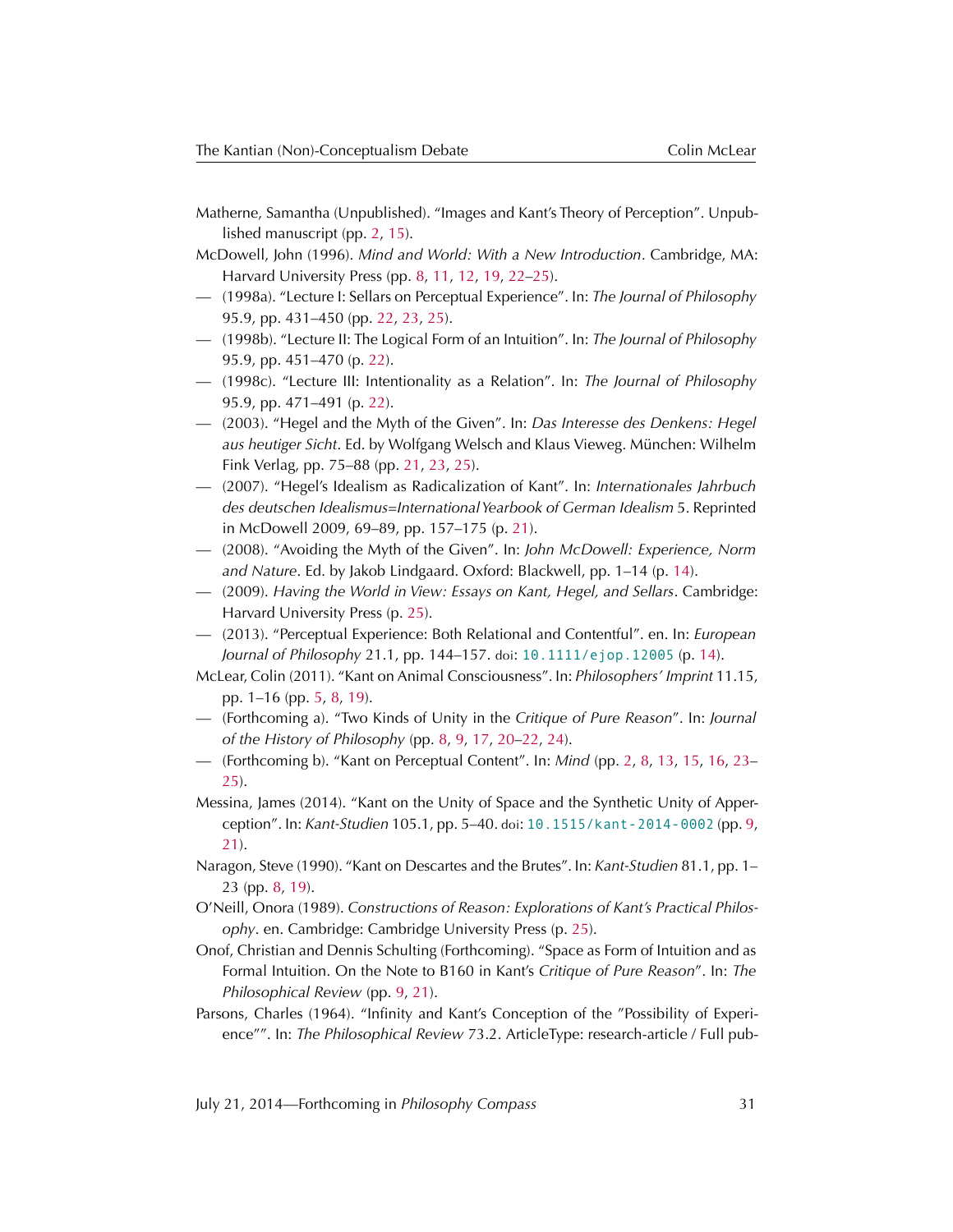lication date: Apr., 1964 / Copyright © 1964 Duke University Press, pp. 182–197. doi: [10.2307/2183335](http://dx.doi.org/10.2307/2183335) (p. [10\)](#page-9-3).

<span id="page-31-2"></span>Parsons, Charles (1992). "The Transcendental Aesthetic". In: The Cambridge Companion to Kant. Ed. by Paul Guyer. Cambridge: Cambridge University Press. Chap. 2, pp. 62–100 (p. [10](#page-9-3)).

<span id="page-31-4"></span>Peacocke, Christopher (1992). *A Study of Concepts*. Cambridge, MA: MIT Press (p. [11](#page-10-1)).

- <span id="page-31-8"></span>Pereboom, Derk (1988). "Kant on Intentionality". In: Synthese 77.3, pp. 321-352. doi: [10.1007/BF00869290](http://dx.doi.org/10.1007/BF00869290) (pp. [18](#page-17-3), [19](#page-18-5)).
- <span id="page-31-5"></span>Pereira, Roberto Horácio de Sá (2013). "What is nonconceptualism in Kant's philosophy?" en. In: *Philosophical Studies* 164.1, pp. 233–254. doi: [10.1007/s11098-](http://dx.doi.org/10.1007/s11098-011-9851-x) [011-9851-x](http://dx.doi.org/10.1007/s11098-011-9851-x) (p. [14](#page-13-4)).
- <span id="page-31-15"></span>Pippin, Robert B. (1982). *Kant's Theory of Form: An Essay on the Critique of Pure Rea-*son. en. New Haven: Yale University Press (p. [23](#page-22-5)).
- <span id="page-31-9"></span>— (1989). *Hegel's Idealism: The Satisfactions of Self-Consciousness*. en. Cambridge: Cambridge University Press (pp. [21](#page-20-3), [25](#page-24-5)).
- <span id="page-31-13"></span>Pryor, James (2005). "There is Immediate Justification". In: *Contemporary Debates in Epistemology*. Ed. by Matthias Steup and Ernest Sosa. Oxford: Blackwell. Chap. 7, pp. 181–202 (p. [23\)](#page-22-5).
- <span id="page-31-10"></span>Rohs, Peter (2001). "Bezieht sich nach Kant die Anschauung unmittelbar auf Gegenstände?" In: *Akten des 9. Internationalen Kant-Kongresses*. Vol. II. Berlin: Walter De Gruyter, pp. 214–28 (p. [22\)](#page-21-6).
- <span id="page-31-7"></span>Schulting, Dennis (2012). "Kant, Non-Conceptual Content and the 'Second Step' of the B-Deduction". In: *Kant Studies Online*, pp. 51–92 (pp. [15,](#page-14-3) [21](#page-20-3)).
- <span id="page-31-11"></span>Sellars, Wilfrid (1956). "Empiricism and the Philosophy of Mind". In: *Minnesota studies in* the philosophy of science 1, pp. 253–329 (p. [22\)](#page-21-6).
- <span id="page-31-12"></span>— (1963). *Science, Perception, and Reality*. Atascadero, CA: Ridgeview Publishing Company (pp. [22,](#page-21-6) [23](#page-22-5), [25](#page-24-5)).
- <span id="page-31-6"></span>— (1968). *Science and Metaphysics: Variations on Kantian Themes*. London: Rout-ledge & Keegan Paul (pp. [15](#page-14-3), [23\)](#page-22-5).
- <span id="page-31-3"></span>Shabel, Lisa (2006). "Kant's Philosophy of Mathematics". In: *The Cambridge Compan*ion to Kant and Modern Philosophy. Ed. by Paul Guyer. Cambridge: Cambridge University Press, pp. 94–128 (p. [10\)](#page-9-3).
- <span id="page-31-0"></span>Siegel, Susanna (2010). "The Contents of Perception". In: *The Stanford Encyclopedia of Philosophy*. Ed. by Edward N. Zalta. Fall 2013 (p. [1\)](#page-0-1).
- <span id="page-31-14"></span>Siegel, Susanna and Nicholas Silins (Forthcoming). "The Epistemology of Perception". In: Oxford Handbook of Philosophy of Perception. Ed. by Mohan Matthen. Oxford: Oxford University Press (p. [23\)](#page-22-5).
- <span id="page-31-1"></span>Smit, Houston (2000). "Kant on Marks and the Immediacy of Intuition". In: The Philo*sophical Review* 109.2, pp. 235–266 (p. [4](#page-3-4)).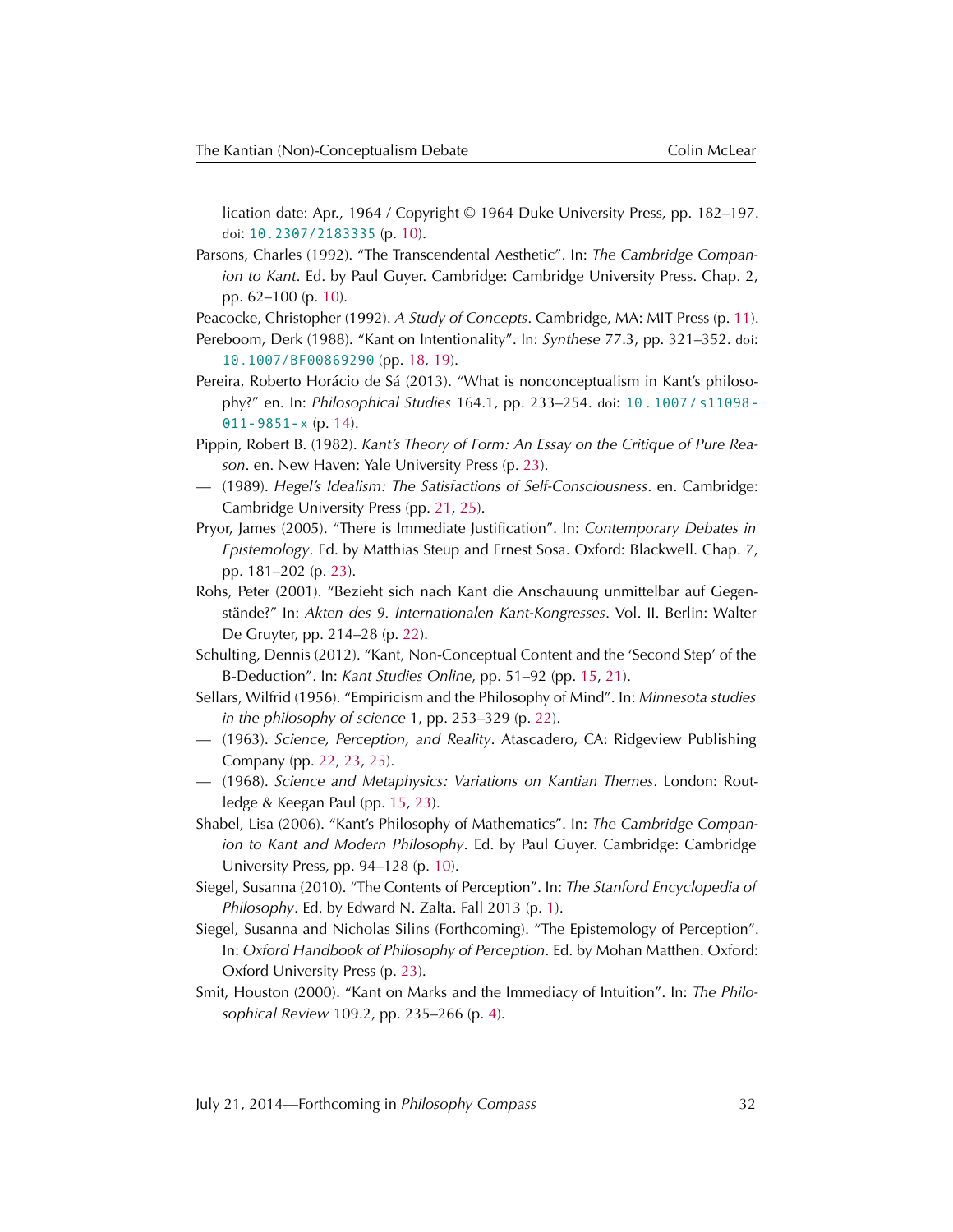- <span id="page-32-6"></span>Speaks, Jeff (2005). "Is There a Problem about Nonconceptual Content?" In: *The Philosophical Review* 114.3, pp. 359–398 (p. [13\)](#page-12-4).
- <span id="page-32-15"></span>Stevenson, Leslie (2003). "Opinion, Belief or Faith, and Knowledge". In: *Kantian Review* 7.1, pp. 72–101 (p. [24\)](#page-23-2).
- <span id="page-32-16"></span>— (2004). "Freedom of Judgement in Descartes, Hume, Spinoza and Kant". In: *British journal for the history of philosophy* 12.2, pp. 223–246 (p. [25](#page-24-5)).

<span id="page-32-8"></span>Strawson, Peter Frederick (1966). *The Bounds of Sense*. London: Routledge (p. [15\)](#page-14-3).

- <span id="page-32-9"></span>— (1970). "Imagination and Perception". In: *Experience and Theory*. Ed. by Lawrence Foster and Joe William Swanson. Amherst: University of Massachusets Press (p. [15](#page-14-3)).
- <span id="page-32-2"></span>Sturm, Thomas and Falk Wunderlich (2010). "Kant and the Scientific Study of Consciousness". In: *History of the human sciences* 23.3, pp. 48–71. doi: 10. 1177 / [0952695110363355](http://dx.doi.org/10.1177/0952695110363355) (p. [5](#page-4-5)).
- <span id="page-32-4"></span>Sutherland, Daniel (2008). "Arithmetic from Kant to Frege: Numbers, Pure Units, and the Limits of Conceptual Representation". In: *Kant and Philosophy of Science To*day. Ed. by Michela Massimi. Vol. 63. 1. Cambridge: Cambridge University Press, pp. 135–164. doi: [10.1017/S1358246108000088](http://dx.doi.org/10.1017/S1358246108000088) (p. [10](#page-9-3)).
- <span id="page-32-11"></span>Thompson, Manley (1972). "Singular Terms and Intuitions in Kant's Epistemology". In: *The Review of Metaphysics* 26.2, pp. 314–343 (p. [16\)](#page-15-2).
- <span id="page-32-5"></span>Tolley, Clinton (2011). "Kant on the Content of Cognition". In: *European Journal of Philosophy*, n/a–n/a. doi: [10.1111/j.1468-0378.2011.00483.x](http://dx.doi.org/10.1111/j.1468-0378.2011.00483.x) (pp. [13,](#page-12-4) [15\)](#page-14-3).
- <span id="page-32-3"></span>— (2013). "The Non-Conceptuality of the Content of Intuitions: A New Approach". In: *Kantian Review* 18.01, pp. 107–136. doi: [10.1017/S1369415412000313](http://dx.doi.org/10.1017/S1369415412000313) (pp. [8,](#page-7-5) [13,](#page-12-4) [15,](#page-14-3) [16](#page-15-2), [20](#page-19-3), [22,](#page-21-6) [24\)](#page-23-2).
- <span id="page-32-1"></span>Van Cleve, James (1999). *Problems from Kant*. Oxford: Oxford University Press (pp. [3,](#page-2-1) [5](#page-4-5), [19\)](#page-18-5).
- <span id="page-32-0"></span> $-$  (2012). "Defining and Defending Nonconceptual Contents and States". In: *Philosophical Perspectives* 26.1, pp. 411–430 (p. [1](#page-0-1)).
- <span id="page-32-7"></span>Watkins, Eric (2008). "Kant and the Myth of the Given". In: *Inquiry* 51.5, pp. 512–531 (pp. [15](#page-14-3), [22,](#page-21-6) [24,](#page-23-2) [25](#page-24-5)).
- <span id="page-32-14"></span>— (2012). "Kant, Sellars, and the Myth of the Given". en. In: *The Philosophical Forum* 43.3, pp. 311–326. doi: [10.1111/j.1467-9191.2012.00427.x](http://dx.doi.org/10.1111/j.1467-9191.2012.00427.x) (pp. [22](#page-21-6), [24](#page-23-2), [25](#page-24-5)).
- <span id="page-32-12"></span>Waxman, Wayne (1991). *Kant's Model of the Mind: A New Interpretation of Transcendental Idealism.* en. Oxford: Oxford University Press (p. [21\)](#page-20-3).
- <span id="page-32-13"></span>Wenzel, Christian Helmut (2005). "Spielen nach Kant die Kategorien schon bei der Wahrnehmung eine Rolle? Peter Rohs und John McDowell". In: *Kant-Studien* 96.4, pp. 407–426 (p. [21\)](#page-20-3).
- <span id="page-32-10"></span>Willaschek, Marcus (1997). "Der Transzendentale Idealismus und die Idealität von Raum und Zeit". In: Zeitschrift für philosophische Forschung 51.4, pp. 537–564 (pp. [16](#page-15-2), [22\)](#page-21-6).